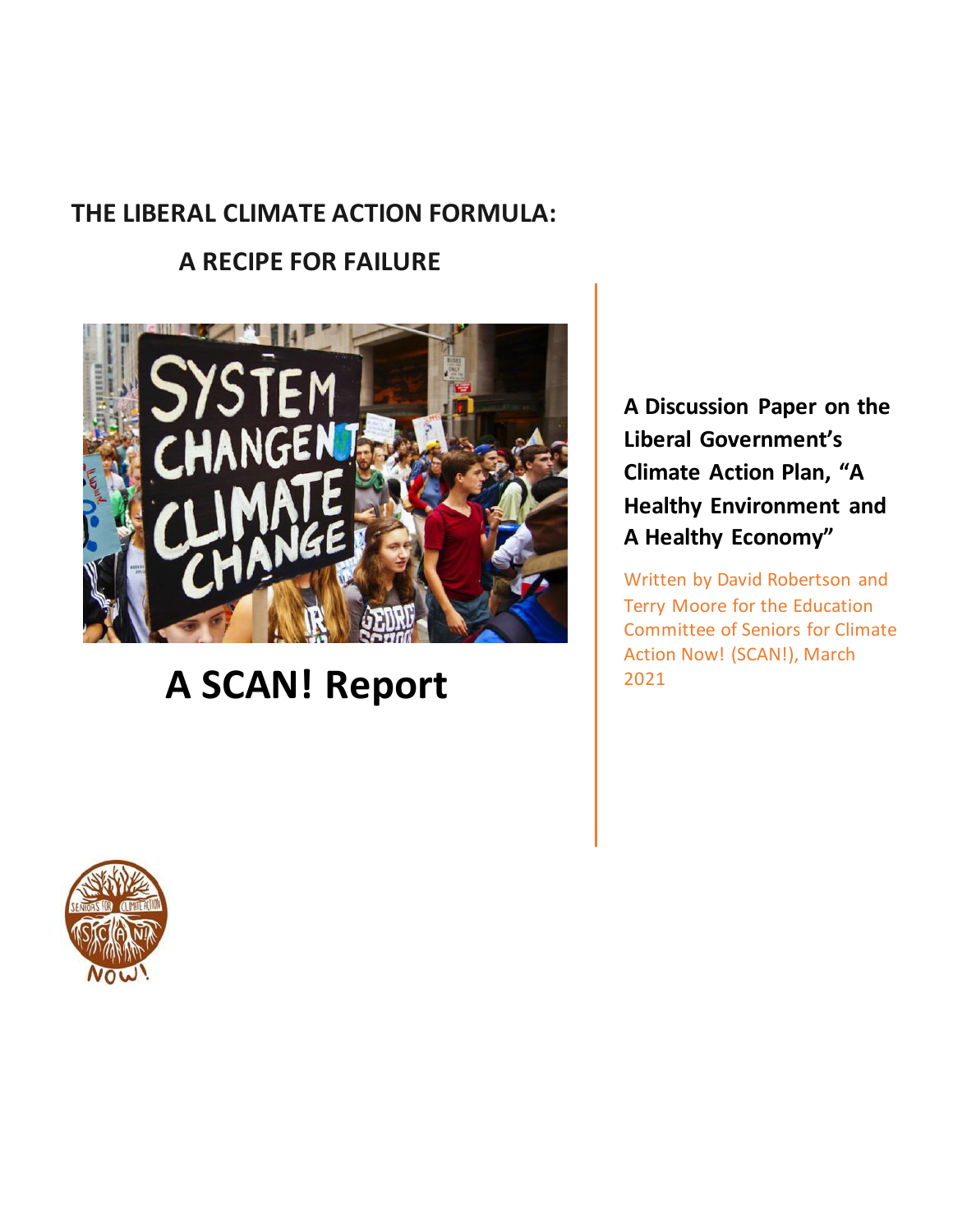### **About SCAN!**

Seniors for Climate Action Now! – SCAN! - is a recently formed climate action group based in Ontario. Our mandate is to inform and mobilize seniors around the climate emergency. Our goal is to build support for urgent and dramatic climate action in the hopes of preventing more climate catastrophes.

Canada was founded on the occupation of indigenous land and SCAN! will act in solidarity to support Indigenous Peoples' rights and sovereignty.

Young people are calling on governments to act decisively on the climate crisis. SCAN supports their leadership, will amplify their voices and add our own to the growing movement for climate action and climate justice.

SCAN! recognizes that climate action is also a demand for social justice and economic transformation the opportunity, as well as the need to address racism and economic inequities.

Scan! is a seniors' climate action group that is democratic, accountable, equitable and participatory. We value each other's knowledge, experience and views. SCAN! initiatives and projects are decided at regular membership meetings and SCAN! committees and activities provide opportunities for varying levels of involvement.

#### **How to Contact SCAN!**

SCAN! Website[: https://seniorsforclimateactionnow.org](https://seniorsforclimateactionnow.org/)

Facebook page[: https://www.facebook.com/Seniors-for-Climate-Action-Now-117043130147115](https://www.facebook.com/Seniors-for-Climate-Action-Now-117043130147115) 

Twitter[: https://twitter.com/Seniors\\_CAN](https://twitter.com/Seniors_CAN) (@Seniors\_CAN)

Instagram[: https://www.instagram.com/seniorsforclimateactionnow/](https://www.instagram.com/seniorsforclimateactionnow/)

Email[: seniorscanow@protonmail.com](mailto:seniorscanow@protonmail.com)

### **About the Authors**

**David Robertson** is retired and a member of SCAN!. He was on staff of the Canadian Auto Workers (now UNIFOR) for over 25 years as a researcher and Director of Work Organization and Training. Prior to that he was a researcher with the ONDP at Queen's Park in Toronto and even earlier was involved in setting up the university-based Ontario Public Interest Research Group (OPIRG). David has been a researcher, educator and activist for a long time.

**Terry Moore** got his researcher/activist feet wet as a provincial coordinator with the Ontario Public Interest Research Group (OPIRG) and a member of the Ontario New Democratic Party Research Unit at Queens Park in the late 1970's and early 80's. Following a 25-year career as a Staff Representative with the Ontario Public Service Employees Union (OPSEU), Terry has returned to his environmental research/activist roots with Environment Haliburton (EH!), as host of the Radio Program "Planet Haliburton", and as a member of SCAN!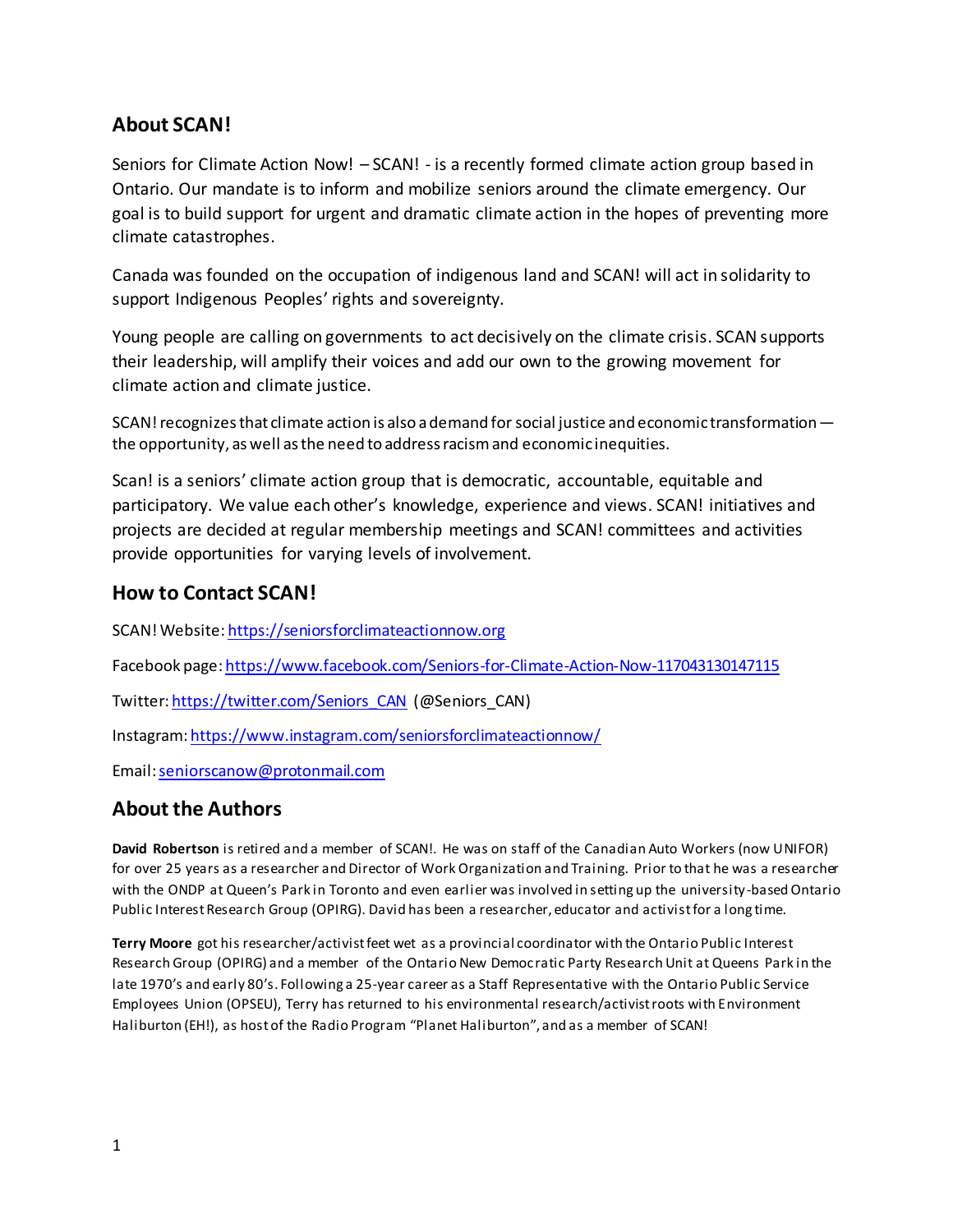### **Table of Contents**

- **1. About SCAN! and The Authors … p.1**
- **2. Introduction … p.3**
- **3. Uncovering the Liberal Climate Acton Formula … p.4**
- **4. Evaluating the Liberal Climate Document … p.5**
- **5. Outline of the Report … p.6**
- **6. Part 1: Review of Specific Initiatives … p.10** 
	- Home Energy Retrofits
	- Two Billion Trees
	- ZEVs (Zero Emission Vehicles
- **7. Part 2: The Missing Renewables … p. 15**
- **8. Part 3: Canada's Carbon Pricing System … p.20**
- **9. Part 4: The Fossil Hydrogen Future … p.26**
	- The Hydrogen Strategy
	- Clean and Dirty Hydrogen
	- The Power of Oil and Gas
	- The Problems with Hydrogen

#### **10. Part 5: Carbon Capture, Utilization and Storage (CCUS) … p.31**

- CCUS and Hydrogen
- CCUS and Oil and Gas
- The Problems with CCUS
- **11. Part 6: The Commitment to Nuclear Power … p.37**
	- Small Modular Reactors
- **12. Part 7: Resource Extraction … p.39**

#### **13. Part 8: By the Numbers … p. 42**

- The Climate Plan Numbers
	- Are they believable?
	- Are they enough to get to Paris?
	- Are the Paris pledges ambitious enough?

#### **14. Part 9: Carbon Budgeting and a 1.5 Degree Limit … p.46**

- Track Records and Promises
- Canadian Net Zero Emission Accountability Act
- Canada's Fair Share
- **15. Part 10: Conclusion … p.51**

#### Three Commitments

- To deep decarbonization
- To climate justice and social and economic transformation
- To develop a full suite of effective climate action programs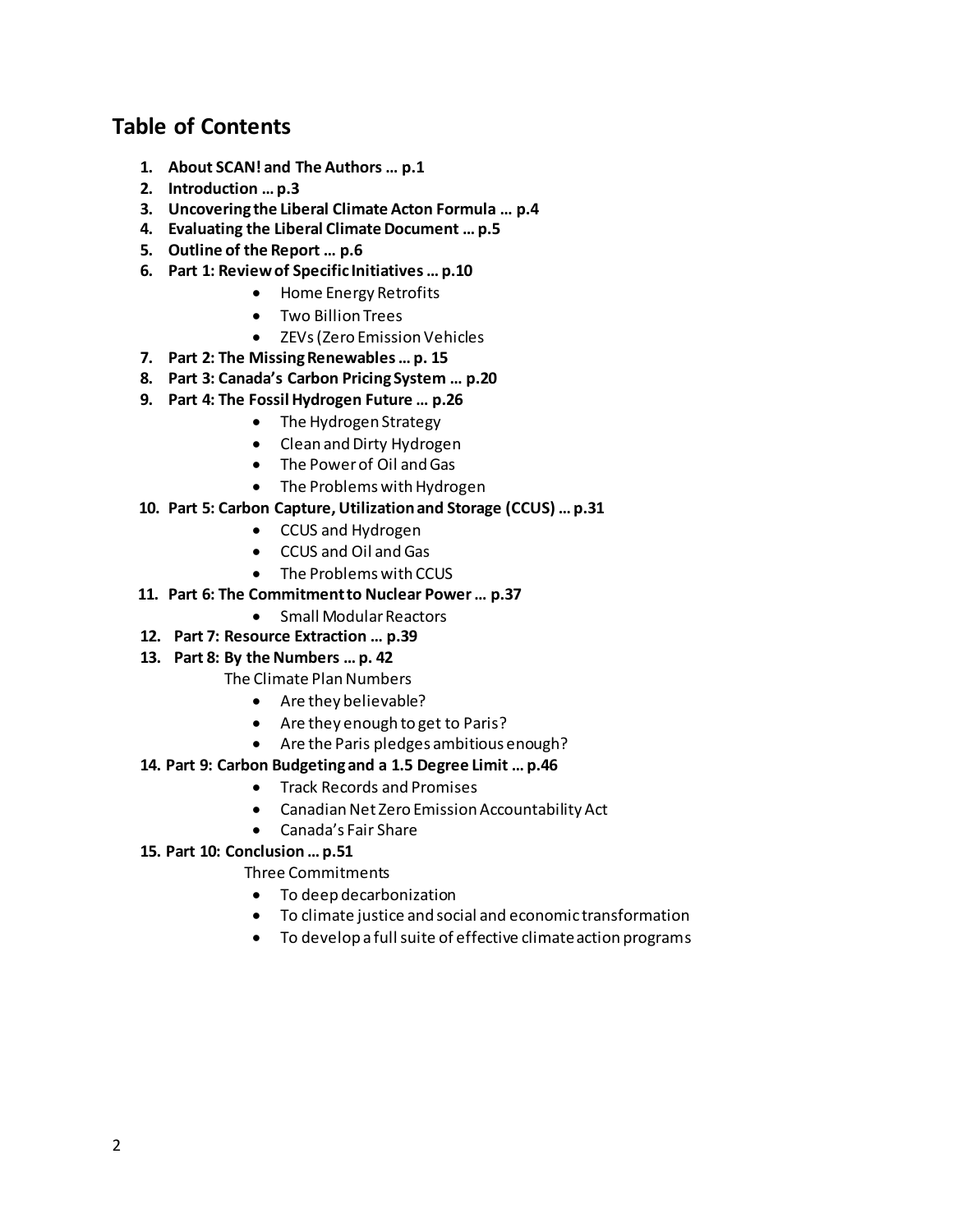# **The Liberal Climate Action Formula: A Recipe for Failure**

David Robertson and Terry Moore<sup>1</sup>

### **Introduction**

In the final months of 2020, the federal Liberal government announced a trifecta of climate initiatives. In rapid succession it introduced the Canadian Net-Zero Emissions Accountability Act and the Fall Economic Statement with its handful of climate programs. Then, to mark the fifth anniversary of the Paris Climate Accord, it released "A Healthy Environment and a Healthy Economy".<sup>2</sup>

The Climate report met with a chorus of congratulations from a number of Big Green organizations, a louder chorus of derision from the right-wing media and howls of outrage from the climate denier Premiers Doug Ford and Jason Kenney.

It is not a satisfying read, nor a very convincing one.

To be sure there are some useful initiatives, hopeful promises, encouraging developments. As we are told. "A Healthy Environment and a Healthy Economy" contains 64 strengthened and new federal policies, programs and investments to cut pollution and build a stronger, cleaner, more resilient and inclusive economy. "<sup>3</sup>

But somehow it feels as if the Liberals are checking the appropriate boxes on a green initiatives checklist rather than developing the elements of a comprehensive climate action plan. Rather than a call to climate action it is a smorgasbord of initiatives that amounts to little more than a hoped-for success by a thousand wishes.

A number of the proposed initiatives are necessary but their scope and scale are insufficient to the task. Some would have made a useful contribution had they been in place ten years ago. There is a lot that is "too little too late", and "not enough soon enough" and "more of the same old".

But far more concerning is what is missing from the report. And more worrying still is the policy orientation, its unquestioned assumptions and its articulated goals.

 $^{2}$  We will refer to the document as the climate plan. A Healthy Environment and a Healthy Economy, Environment and Climate Change Canada, December 2020.

 $^{\rm 1}$  The authors would like to thank Moya Beall, Nick De Carlo, Ken Epps, Clare Mian and Alan Silverman for their insightful comments and helpful suggestions. Any inaccuracies or omissions are the responsibility of the authors.

[https://www.canada.ca/content/dam/eccc/documents/pdf/climate-change/climate](https://www.canada.ca/content/dam/eccc/documents/pdf/climate-change/climate-plan/healthy_environment_healthy_economy_plan.pdf)plan/healthy\_environment\_healthy\_economy\_plan.pdf<br>3 Ibid page 9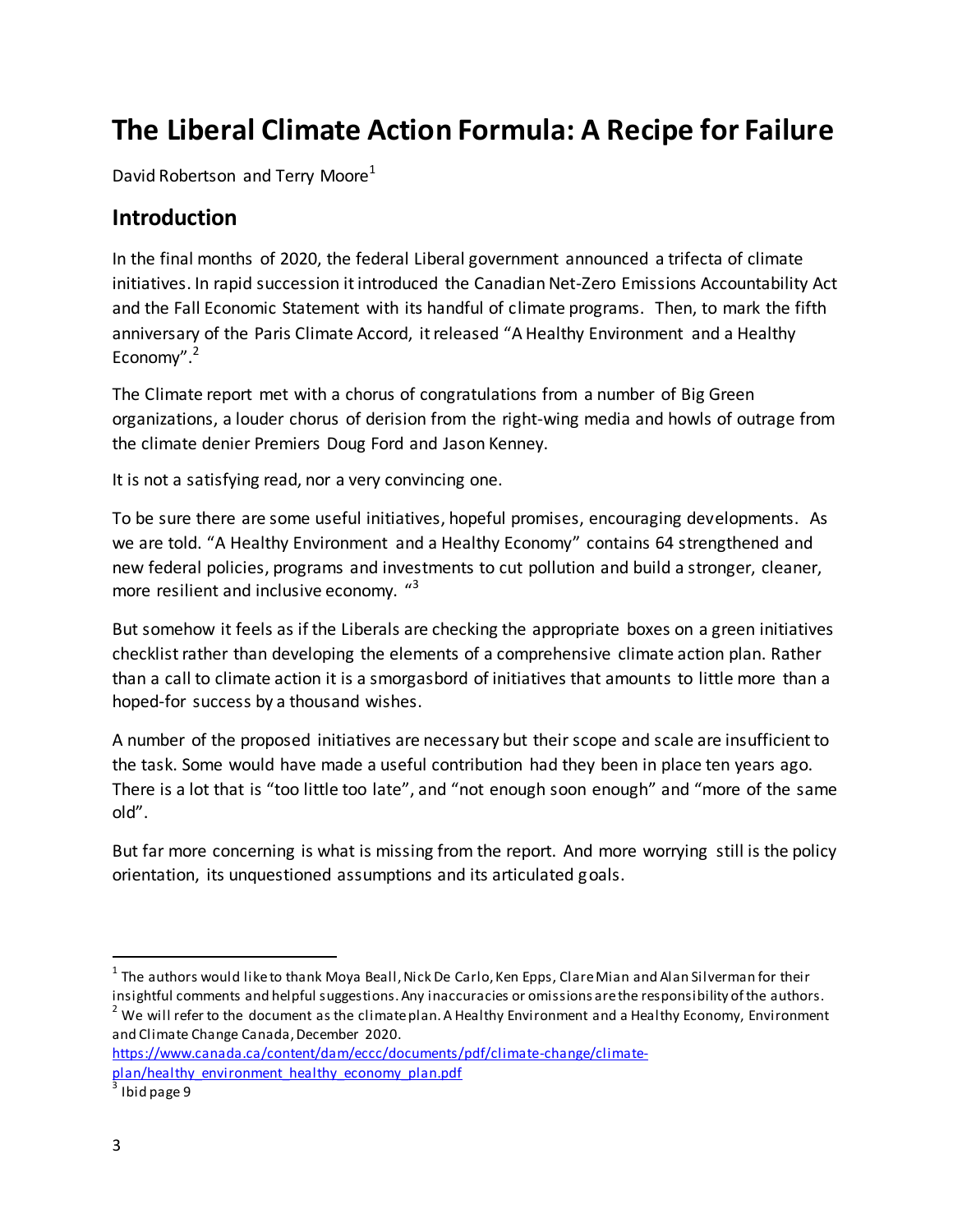## **Uncovering the Liberal Climate Action Formula**

Informing the government's climate plan are the key elements in what we have called the Liberal Climate Action Formula.

It is never expressed but it is clear:

#### **Carbon Pricing + Hydrogen + CCUS<sup>4</sup> + Nuclear = Paris 2030 and beyond**

The formula is both an economic strategy and a response to climate change. Behind this formula is arrayed a powerful set of forces—big oil and gas, the hydrogen lobby, the nuclear industry, the carbon storage companies, the big emitters. The framing of the climate plan is as much about capturing economic advantage as it is responding to the challenges of global warming.

"...Canada's trading partners and economic competitors... know that a cleaner economy will grow stronger and faster in an increasingly low-carbon global economy. Canada is well-positioned to be among the leaders in this area."<sup>5</sup>

That is the goal. Not to be left behind. To be able to compete in a changing world. To be a global economic leader. Nowhere is there mention of a crisis nor a situation that requires an emergency footing, an emergency response.

The Liberal orientation and vision as expressed in the Healthy Environment and Healthy Economy report can be characterized as follows:

- There is climate change **not** a climate emergency.
- Economic growth is the overarching goal even for climate policy.
- Market players, responding to the right price signals, will solve the problem.
- Technological innovations with proper incentives will solve the problem.
- The oil and gas industry must be protected and supported.
- The new low-carbon era will strengthen Canada's export-led, extraction-based economic model.
- Canada will be a hydrogen superpower.

It is this problematic orientation together with a set of inadequate climate initiatives that will lead inevitably to more missed emission reduction targets and broken climate promises.

<sup>&</sup>lt;sup>4</sup> CCUS --Carbon Capture Utilization and Storage

<sup>5</sup> [https://www.canada.ca/content/dam/eccc/documents/pdf/climate-change/climate](https://www.canada.ca/content/dam/eccc/documents/pdf/climate-change/climate-plan/healthy_environment_healthy_economy_plan.pdf)[plan/healthy\\_environment\\_healthy\\_economy\\_plan.pdf](https://www.canada.ca/content/dam/eccc/documents/pdf/climate-change/climate-plan/healthy_environment_healthy_economy_plan.pdf) page 7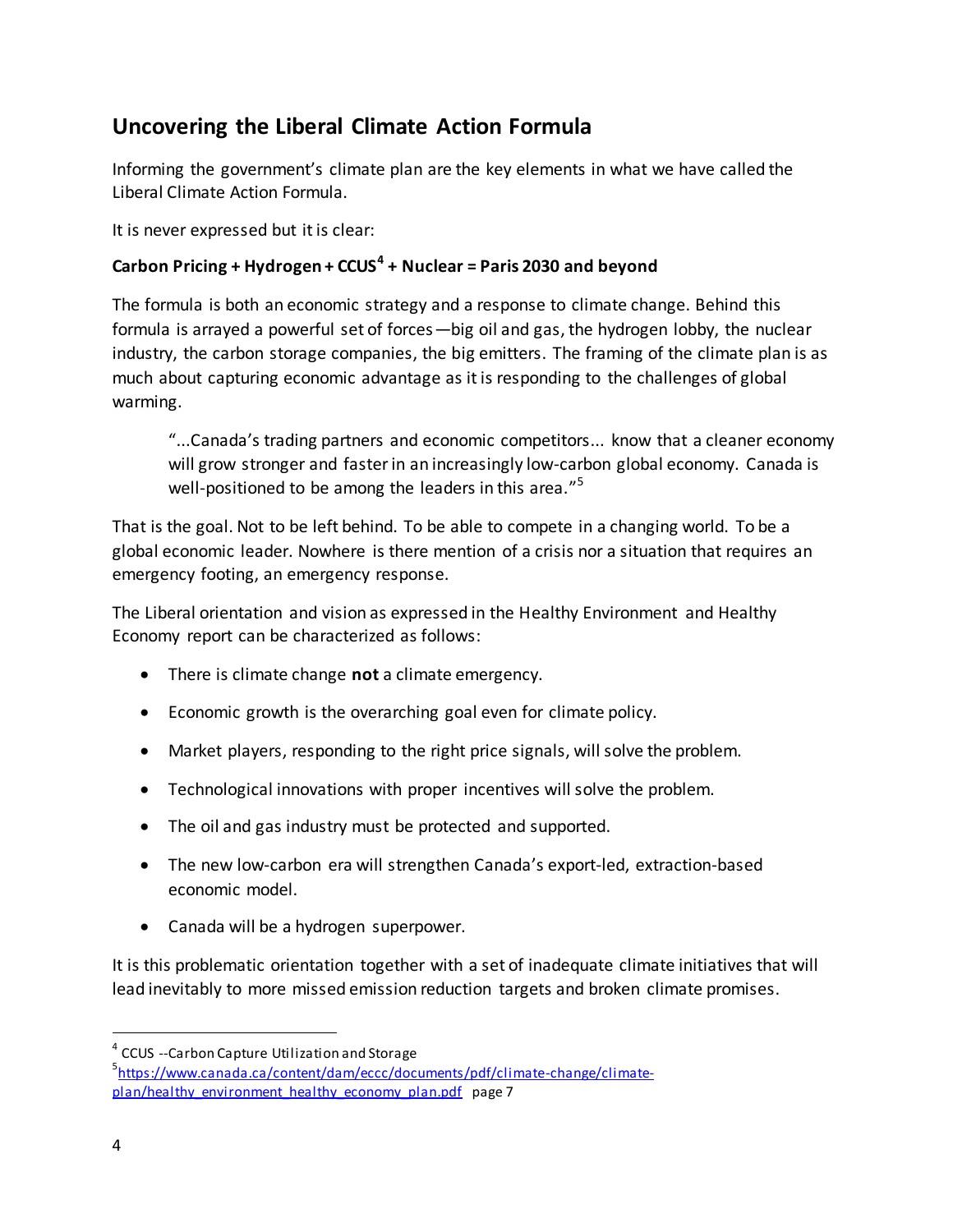Alarmingly, there is a wide and growing gap between what the government is proposing and what needs to be done. The 2018 Intergovernmental Panel on Climate Change (IPCC) report calls for "rapid and far-reaching transitions in energy, land, urban and infrastructure (including transport and buildings), and industrial systems". The IPCC recognizes that "these systems transitions are unprecedented in terms of scale" and point to the urgent need for "deep emissions reductions in all sectors."<sup>6</sup>

In February 2021, the atmospheric concentration of C02 reached an alarming 415ppm.<sup>7</sup> It is higher now than at any point in at least 800,000 years. It is 17% above the critical threshold of 350 ppm, the maximum level compatible with long-term sustainability of human civilization.  $8$  It is imperative that we get those levels down as quickly as possible.

On February 26, 2021 the UN issued a report that assessed countries' commitments to achieving the Paris targets. The U.N. General Secretary called it a "red alert" for the planet.<sup>9</sup>

But for Canada's Liberal government there is no sense of urgency. There is to be no reevaluation of our economic model. There are no bold, determined nor decisive actions. The Liberal government wants to incentivize, challenge, encourage, and invite industry to act differently at a time when we need to regulate and require dramatic reductions in emissions. The Liberals want to accomplish climate mitigation but avoid the necessary "deep emissions reductions in all sectors" at "unprecedented speed and scale." When we know that the world's climate scientists are telling us that preventing climate catastrophe requires action that has "no documented historical precedent", we see just how inadequate the Liberal climate action formula is.

### **Evaluating the Liberal Climate Document**

 Our approach in this paper is to analyze the government's climate document in two ways. The first is to discuss how the task is framed. What is the government saying about the climate crisis and its response? What is the model of climate action that is proposed? The second is to assess whether the initiatives are sufficient to accomplish the task. Simply put, are we confident the government can meet and exceed Canada's Paris targets? More importantly, are we on track to do our part in limiting global warming to the critical 1.5 degree C threshold?

<sup>&</sup>lt;sup>6</sup> International Panel on Climate Change (IPCC) Global Warming of 1.5 degree C, United Nations, Summary for Policy Makers, Section C.2, p26.

<sup>&</sup>lt;sup>7</sup> See "The Keeling Curve", C02 Tracking Site: <u>https://keelingcurve.ucsd.edu</u>

<sup>8 &</sup>quot;Assessing Dangerous Climate Change: Required Reductions in Carbon Emissions to Protect Young People, Future Generations and Nature", James Hansen et al, December 3, 2013:

<https://journals.plos.org/plosone/article?id=10.1371/journal.pone.0081648>

<sup>9</sup> UNFCC NDC Synthesis Report, February 21, 2021, Executive Summary, p 11, p5**:** [https://unfccc.int/sites/default/files/resource/cma2021\\_02\\_adv\\_0.pdf](https://unfccc.int/sites/default/files/resource/cma2021_02_adv_0.pdf)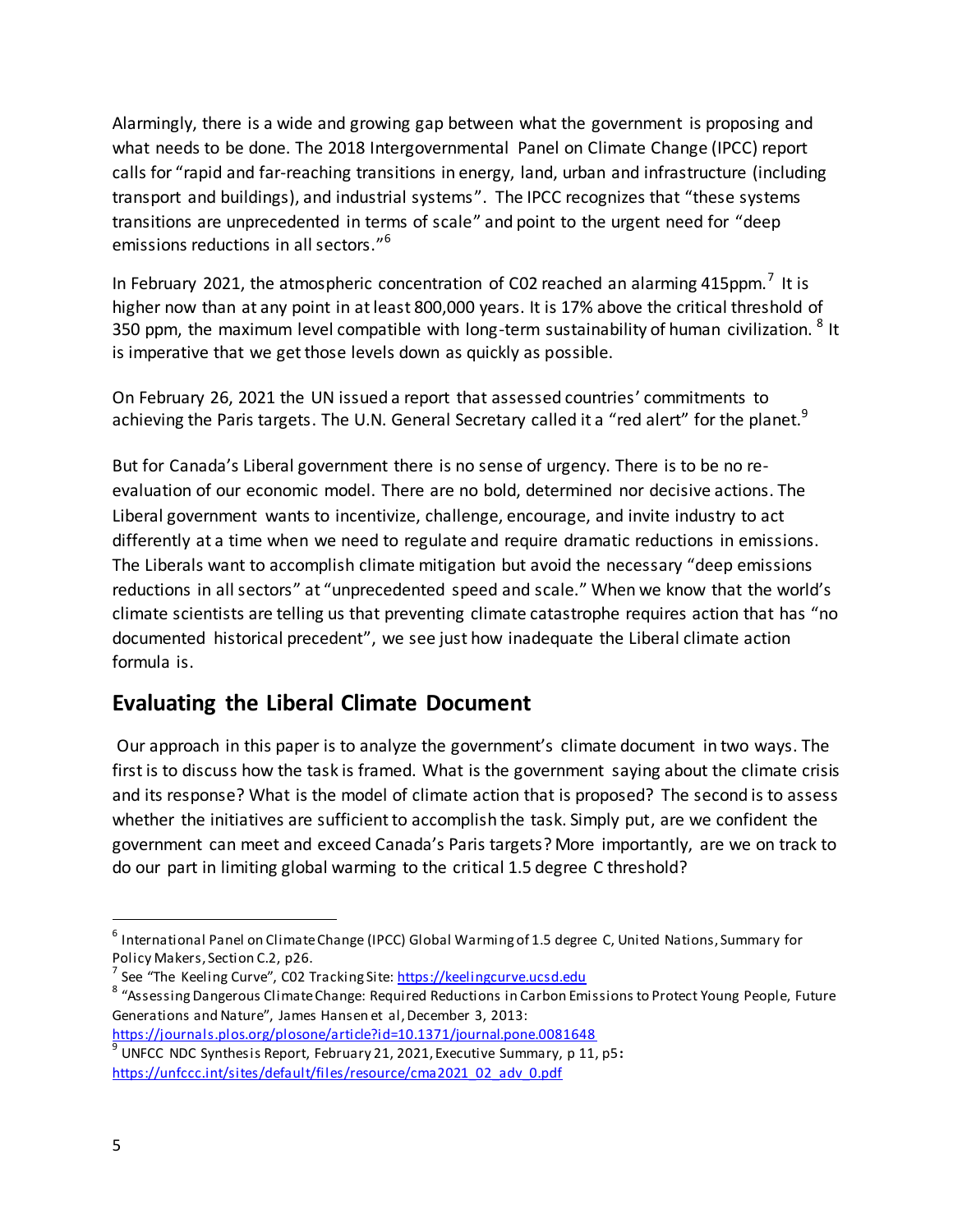Our central critique is that the government has adopted a 'fossil first' climate action plan instead of a 'climate first' approach. But before we get to this critical discussion, we review a number of specific initiatives, point to some that are missing, identify the plan's core programs and then we analyze the climate action formula that drives the Liberal government's approach to climate mitigation and adaptation.

## **Outline of the Report**

This report is structured as a series of stand-alone but related sections. Parts 1 and 2 look at some specific initiatives in the government's climate plan and some glaring omissions. Parts 3,4,5 and 6 unpack the Liberal government's climate action formula by focusing in some detail on each element of the formula. Parts 7 and 8 complete the review of the government's climate plan by first addressing the issue of resource extraction and then the emission reduction projections offered in the plan. Parts 9 and 10 complete the report with a review of the concept of carbon budgets and then a series of final observations. Taken together they provide a critique of the government's climate action plan and suggest the need for a different approach.

**Part 1** provides a brief review of three of the most prominent climate programs in the government's plan—home energy retrofits, tree planting and zero emission vehicles. Individually and as a whole, these programs suffer from poor design, inadequate funding, targets that are not ambitious enough and a failure to link climate programs to expected emission reduction outcomes. These initiatives will provide little momentum to reaching our Paris commitments.

**Part 2** exposes a major shortcoming of the government's climate plan. There is little in the plan to support the development and expansion of wind and solar. Wind energy and solar power provide a very small portion of Canada's energy supply. And in contrast to many other countries, annual investments in wind and solar in Canada are faltering. The government's climate plan fails to address these issues. There is more support in the plan for biofuels than there is direct support for solar and wind. The fact that the federal government is content, on the one hand, to make only indirect and very modest investments in the renewable sector while nationalizing a fossil-fuel enabling pipeline at an enormous public cost, on the other, speaks volumes about its enduring commitment to fossil energy and fossil capital.

**Part 3** begins to explain the Liberal Climate Action Formula and its problems. Carbon Pricing + Hydrogen +  $CCUS^{10}$  + Nuclear = Paris 2030 and beyond. This section focuses on the first element of the equation. Carbon pricing is the central plank in the government's effort to address the climate crisis. The government has developed a two-pronged approach to carbon pricing—a fuel charge that will reach \$170 tonne by 2030 and a cap and trade program for big industrial emitters. Both parts are problematic. The fuel charge will not achieve the emission reductions required by the Paris Accord.

 $10$  CCUS stands for "Carbon Capture and Underground Storage"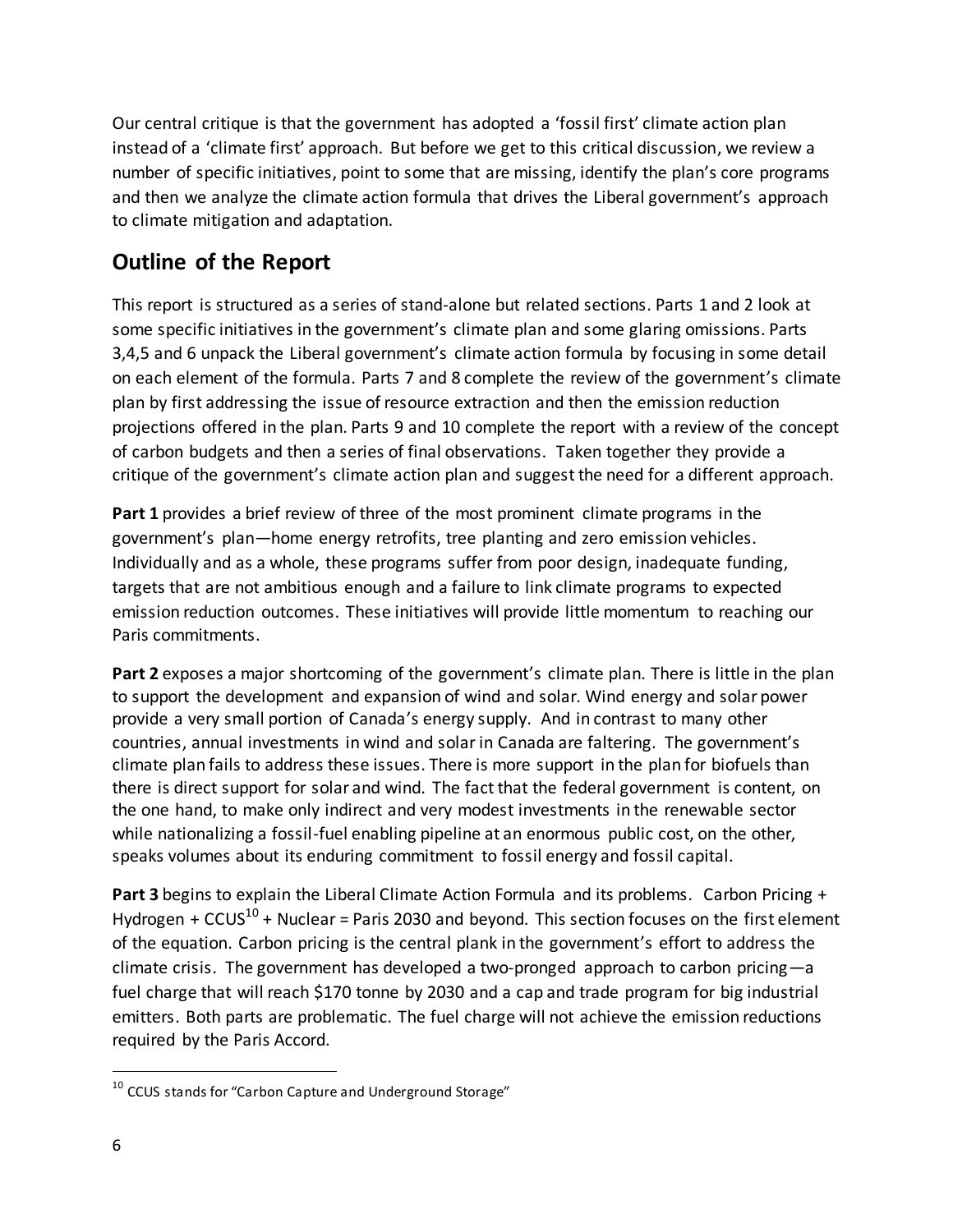The treatment of big emitters puts in place a complicated system of emission intensity rules rather than emission reduction requirements and sets up a market for carbon credits and offsets that will likely encourage companies to 'game the system' rather than reduce actual GHG emission levels.

**Part 4** continues to explore the Liberal climate action formula by focusing on the second element of the equation, the government's problematic commitment to fossil fuel hydrogen. On the heels of the climate plan the government released the Hydrogen Strategy for Canada which is more of an economic strategy than a climate strategy. In a remarkably short time, the hydrogen lobby has achieved the political support to launch a multi-decade hydrogen program.

The strategy commits Canada to develop, distribute and export fossil fuel hydrogen rather than clean hydrogen. In so doing the government has set a course to become a global hydrogen superpower. In the process another lifeline has been thrown to the fossil fuel industry. According to the strategy, hydrogen will comprise 30% of Canada's energy sources by 2050. That is a huge number that locks the country into a fossil fuel future. Fossil fuel hydrogen is the wrong strategy.

Part 5 focuses on the CCUS-carbon storage part of the climate formula and outlines a series of problems associated with relying so heavily on a future-tense technology. The fossil fuel hydrogen strategy is fully dependent on carbon storage. In order to produce and export fossil fuel hydrogen, Canada has to find a way to capture, transport and safely store millions of tonnes of carbon underground forever.

 Despite a history of unmet expectations, carbon storage has the full support of the federal government. In addition to the problems associated with carbon storage there will be demands for massive public subsidies to develop the capacity and the infrastructure to store carbon. A case in point. On March 8, 2021 the Premier of Alberta requested \$30 billion from the federal government to "explore CCUS."

**Part 6** completes the discussion of the fossil first climate action formula by reviewing the government's announced 'action plan' to support modular nuclear reactors. Shortly after the government released its climate plan it announced the Small Modular Reactor (SMR) Action Plan. The government is making two major energy commitments. One is to fossil fuel hydrogen and the other is to nuclear power.

The government sees SMRs as a great opportunity both in economic terms and in terms of climate action. SMRs are theoretically easier to build and set up but the problems of safety and the long-term storage of radioactive waste remain. The industry expects a great deal of regulatory and financial support from government. The industry wants a package of public financial supports which include "cost sharing" at the development stage, "loan guarantees" at the construction stage, and "power purchase agreements", "tax incentives" and "long term agreements" at the operating stage.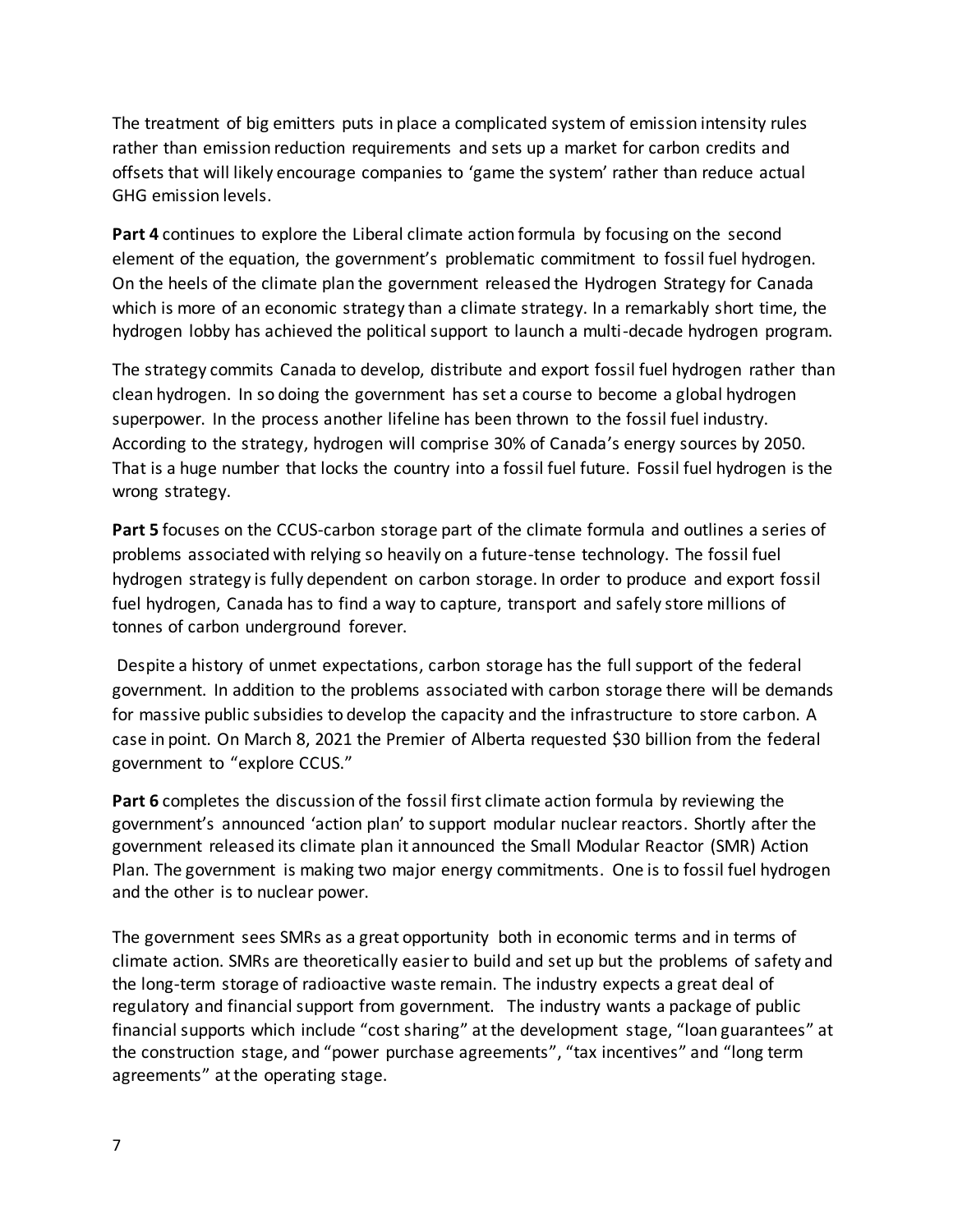**Part 7** ties together the government's climate and economic plans by focusing on the issue of resource extraction. The Liberal government's vision, as expressed in the "Healthy Environment and a Heathy Economy", is one in which climate initiatives and economic growth go hand in hand. The climate plan is by design both an economic document and a climate action document. When the government talks about a transition to a low-carbon economy it is an economy that mirrors the high-carbon economy. In fact, it is still based on fossil fuels.

The Liberal government wants a transition without a transformation. What underscores the economic plan are the twin goals of attracting international investment and expanding Canada's exports. Key to all of this is resource extraction. The liberal government wants to reduce the carbon intensity of oil and gas so we can export more fossil fuels; shift to 'blue' hydrogen so we can sell more fossil fuels; plant more trees to justify selling more wood, and capture the renewable energy wave so we can extract and sell more mineral resources.

**Part 8** reviews the emission reduction numbers provided in the climate plan and concludes that it is highly unlikely that Canada will meet its Paris obligations. The federal government's claim is that Canada will not only achieve its Paris 2030 commitments, it will surpass them. The evidence for such a claim rests on computer modelling projections of both current and future emission numbers.

There are three important questions to consider when thinking about the numbers the government provides. Are the numbers believable? Are they enough to reach Paris 2030? Are the numbers behind Paris pledges ambitious enough to prevent us crossing climate red lines? Our assessment concludes that the numbers in climate plan are problematic and that the programs outlined by the climate plan will fail to achieve a 30% reduction in emissions by 2030 over the base year of 2005. Canada has missed all 9 previous climate targets. We are on our way to miss the most important one. But more worrying is that our Paris commitments fall far short of keeping global temperatures below the critical 1.5 degree C threshold.

**Part 9** proposes the tool of carbon budgets as a more effective way of setting and achieving climate targets than what Canada has planned. On a global basis a carbon budget is the cumulative amount of carbon pollution that can be dumped into the atmosphere without pushing global average temperatures past a chosen limit. It focuses attention on the finite limits the planet is up against. National carbon budgets can be generated based on countries taking their "fair share" of the global GHG emission reductions required to keep temperature increases below that number.

The U.N. Intergovernmental Panel on Climate Change has recommended the adoption of carbon budgets but Canada has gone a different route. Instead of a carbon budget approach the government has introduced the Net Zero Emission Accountability Act which in its current draft form fails to hold the government accountable for setting and achieving climate targets in a transparent and timely manner. By the time the first audit is released under the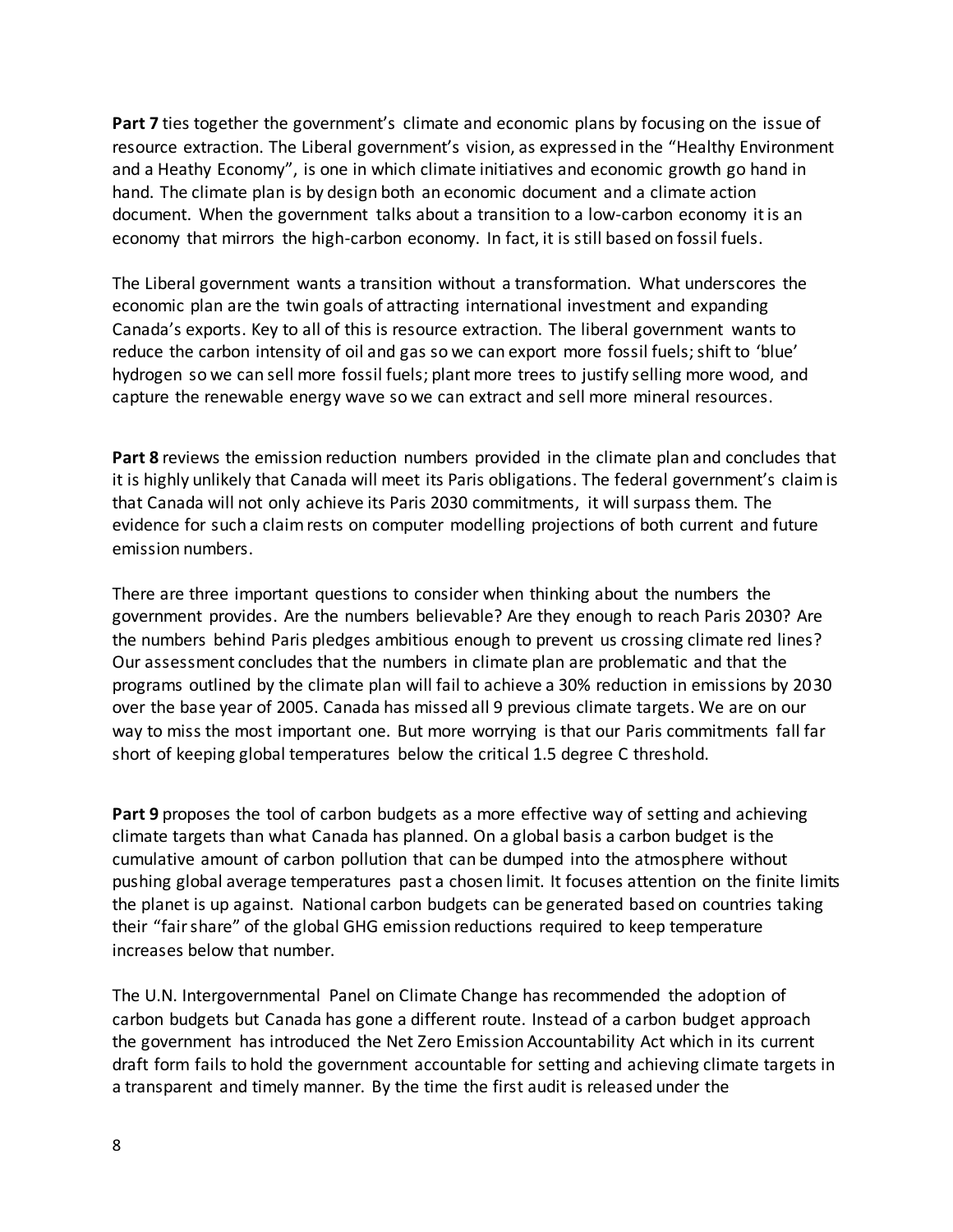Accountability Act it in 2029, it will be too late to make any adjustments required to meet our Paris commitments.

**Part 10** concludes that the Liberal government climate action formula is a recipe for climate failure and suggests some different starting points. This year, 2021, has to be a turning point. Once the pandemic is contained, (constrained) we will need to build massive public support for dramatic climate action. We need to take whatever actions are necessary, very quickly to achieve a 1.5 degree C limit.

The Liberal climate action formula is charting a course that will fail and in failing will make it more difficult to alter course in the future. We need a different strategy. Now.

The world is going to change one way or another. The choice we face is between climate calamity, on the one hand, or a social and economic transition to a society committed to operating within safe and sane ecological boundaries, on the other hand.

The federal government is committed to a "Fossil-First" climate action formula: Carbon Pricing + Hydrogen + CCUS + Nuclear = Paris 2030 and beyond.

There is a different starting point, a "Climate First" action formula: Fossil Fuel Phase-out + Hard caps + Clean Renewables + Electrification = Paris 2030 and System Change.

The climate crisis has reached emergency status. The time for tinkering in the margins is long past. Responding to the 'red alert' will require all the tools at our disposal.

As we work with others to develop and promote an alternative climate action formula our perspective is grounded in three commitments; a commitment to deep decarbonization; a commitment to climate justice and social and economic transformation and a commitment to a full suite of effective climate action programs.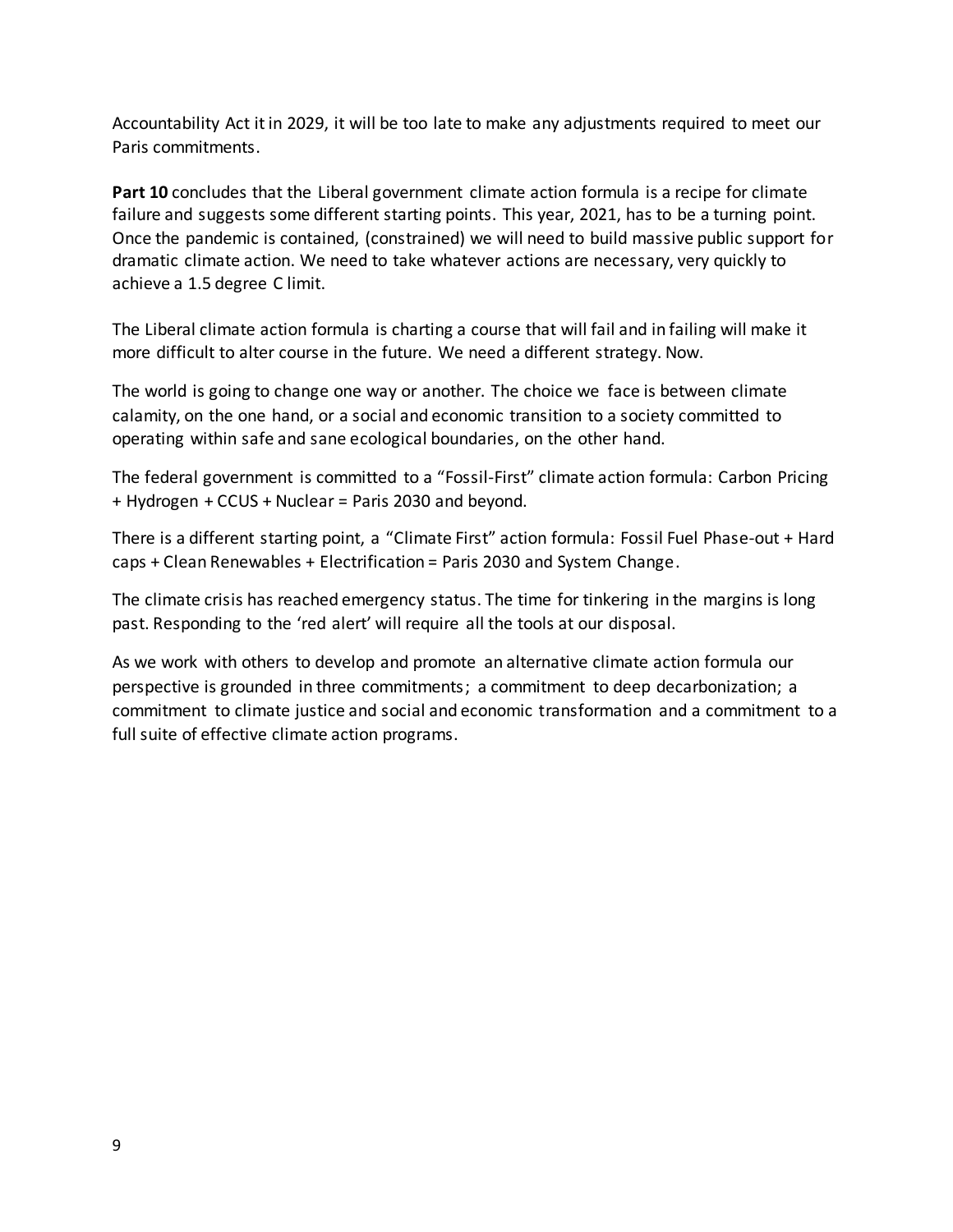# **Part 1: Review of Specific Initiatives**

Home energy retrofits, tree planting and supports for Zero emission vehicles (ZEVs) are amongst the most prominent programs in the Liberals response to the climate crises. These initiatives are not new with the Healthy Environment and Healthy Economy report. The tree planting commitments were announced in the last election, the energy retrofits in the Fall Economic Statement and support for ZEVs are, for the most part, a continuation of existing initiatives. But the more important issue is not their 'new-ness' but whether or not they will be effective. Unfortunately, even a brief review raises serious questions about the programs design, scale, timing and implementation.

## **Home Energy Retrofits**

Buildings account for a significant share of Canada's GHG emissions, between 13 and 18% depending on whether electricity used for cooling, appliances and lighting is included.<sup>11</sup> Despite energy efficiency improvements in the residential and commercial sectors , energy use is expected to increase between now and 2040. The government has expressed its intent to encourage a federal model building code to promote more energy efficiency.<sup>12</sup> Clearly that needs to be done. But the real problem is dealing with the existing housing stock. About 75 % of the houses that will exist in 2030 are already built.<sup>13</sup>

To effectively reduce the emissions from buildings requires wide-spread, and very expensive, deep retrofits. The government has announced a program of grants and loans that they must know is seriously underfunded. The building-retrofit plan consists of \$5,000 grants, which are to be used to improve the energy efficiency of an estimated 700,000 homes. The government will also develop a program of low-interest loans to support more extensive retrofits. This program will likely help individual homeowners a bit. But Since the maximum grant is \$5,000 many homeowners will receive less than the full amount.<sup>14</sup>

The program is inadequate in three ways:

First, the government's commitment of \$2.7 billion over 7 years is not enough and not soon enough. Seven years starts bumping up against the target year of 2030. If the program is fully subscribed only 1 in 10 Canadian houses will receive retrofit assistance by that time.

Second, the amount of the grant is too low to accomplish the deep energy retrofits that are needed to effectively reduce GHG emissions. In announcing a companion low -cost loan

 $11$  Reducing Greenhouse Gas Emissions from Canada's Built Environment, Report of the Standing Senate Committee on Energy, the Environment and Natural resources, Nov 2018

<sup>&</sup>lt;sup>12</sup> Building codes are a provincial responsibility.

 $13$  ibid

 $14$  "A Healthy Environment and a Healthy Economy", op.cit.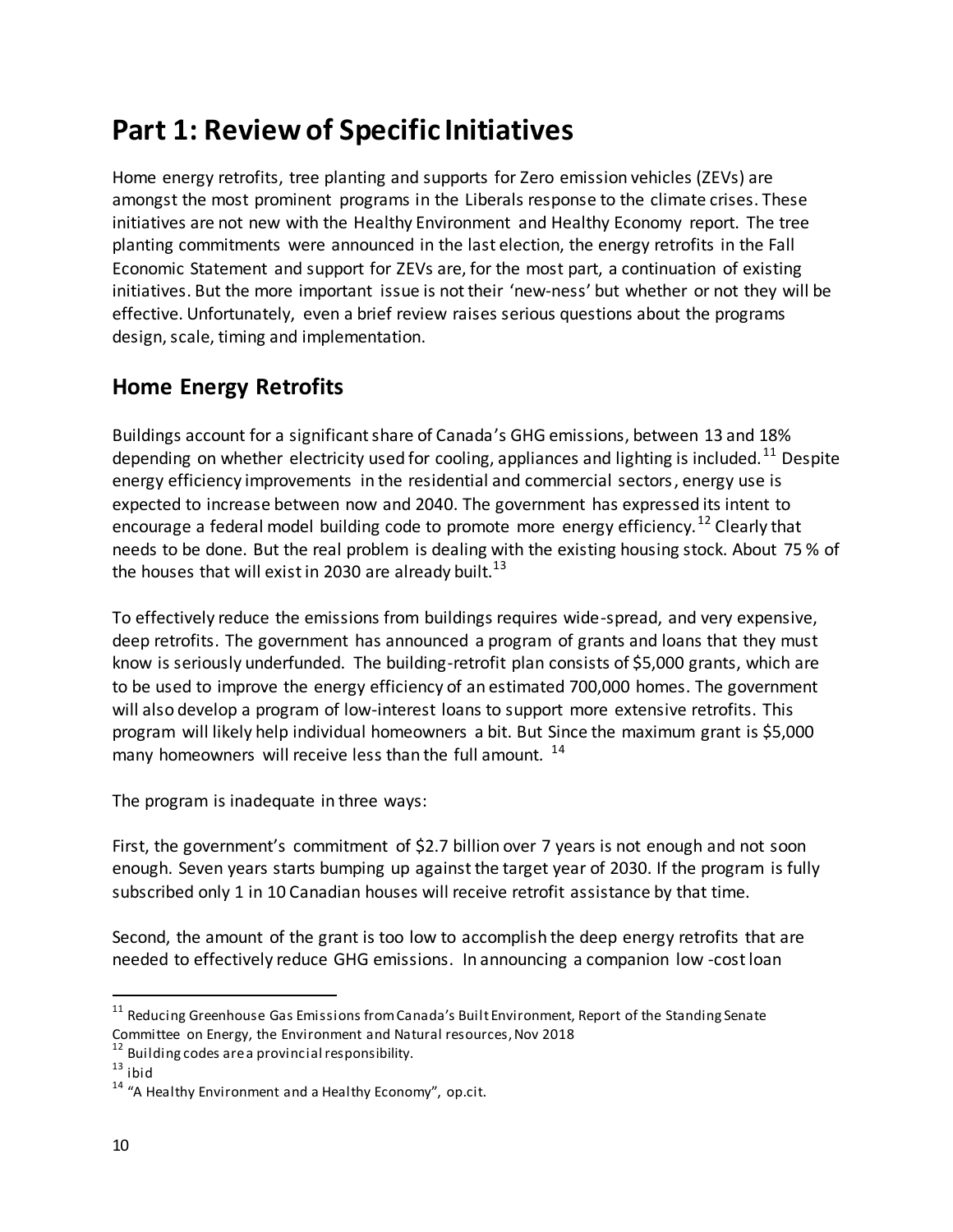program the government is tacitly admitting that the grant amount is inadequate. In a prebudget consultation report the clean capitalist business group, Corporate Knights recommended a grant program of \$40,000 per house<sup>15</sup>. In addition, the Task Force for a Resilient Recovery, another business led group, estimated that a five -year \$27 billion program for building retrofits was required.<sup>16</sup> That is ten times greater than what was announced. A low carbon pathway for Canada requires energy retrofits at a scale much greater than ever before. And yet the \$5,000 limit is the same level as it was in a similar program introduced in 2007. That same level of incentive provides a lot less retrofitting than it did 14 years ago. It is clear that the existing program will not support the deep retrofits that are necessary to drive down emissions in the building sector.

Third, the government has failed to quantify the expected impact of its initiative. If climate action is all about reducing GHG emissions then it is important to be able to assess the effectiveness of proposed initiatives in actually lowering emissions. The government doesn't provide any estimates. There are a couple of things that we do know. One is that buildings are responsible for about 111 MT of GHG. The second is the government's previously announced target of achieving a 21.6 Mt reduction in building sourced GHG by 2030.<sup>17</sup> While the climate plan concludes that government actions will achieve those targets there is no assessment of the expected impact of the home retrofit program. In fact, it is more likely that the government will miss those targets.

Two of the rules of climate initiatives are first, what gets funded gets done. And second, if you can't measure a result you won't achieve it. And we could add a third, half-hearted efforts will result in halfway measures.<sup>18</sup>

### **Two Billion Trees**

The government's climate plan identifies a number of nature-based climate initiatives. Chief amongst them is the oft-repeated promise to plant two billion trees. Although announced in the last election (2019) not one of those trees has been planted. In fact, if they start planting this year, they will have to plant over 600,000 trees every day of the year for the next 9 years. Some would argue that is still possible. After all, about 600 million trees are planted every year in Canada so planting a couple of hundred million more should be possible<sup>19</sup>. But here's the

<sup>&</sup>lt;sup>15</sup> Report: Building Back Better with a Bold Green recovery, Corporate Knights, June 29, 2020

<sup>&</sup>lt;sup>16</sup> Final Report, Bridge to the Future, Task Force for a Resilient Recovery, September 2020

 $17$  Pan-Canadian Framework for Clean Growth and Climate Change (PCF).

<sup>&</sup>lt;sup>18</sup> Note to reader: The liberal climate document also reports on existing initiatives to encourage municipalities to improve energy efficiency in municipal buildings (\$1.5B over three years) It also states that new federal buildings will be net-zero and that all major government building retrofits will be low-carbon. The Canada Infrastructure Bank is also providing \$2 billion over three years to help finance the upfront capital costs of commercial and largescale building retrofits. We have not evaluated those initiatives.

<sup>&</sup>lt;sup>19</sup>Mia Rabson, CTV News, Nov 2, 2020 No Budget yet for Liberals Promise to plant two billion trees by 2030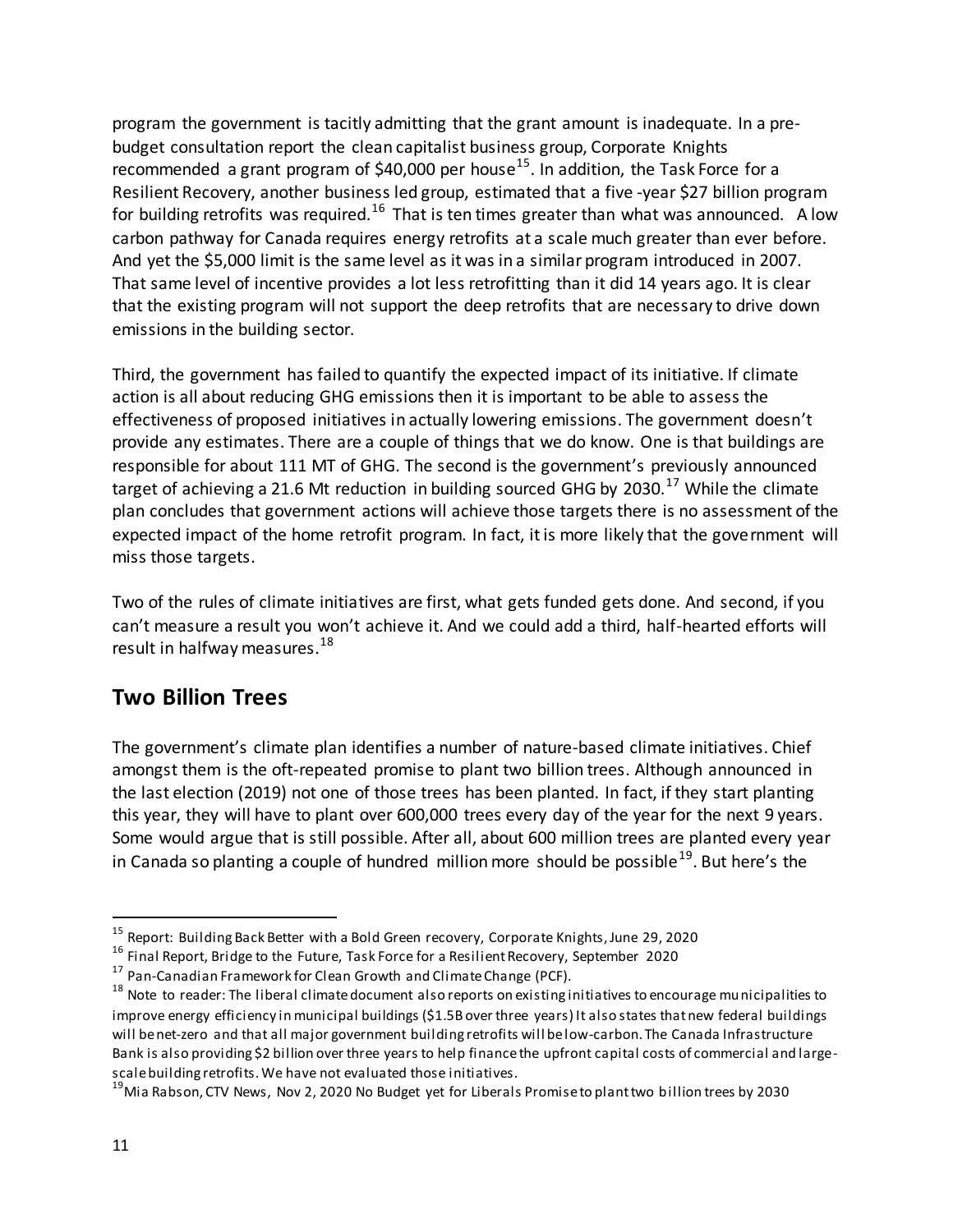problem. Even if the tree planting numbers are achieved it won't get us closer to the emission reduction targets.

Canada has 10 percent of world's forests. And we cut down our forests at an alarming rate among the highest in the world. Over 20% of the world's total loss of primary forests typically occurs in Canada.<sup>20</sup> Excess logging is a huge source of carbon emissions. A tree takes a long, slow time to store carbon. Whereas a felled, mature tree might quickly release its stored carbon depending on how that tree is used. For example, if it is burned as biomass fuel.

While it seems counter intuitive, Canada's managed forests are a net emitter of GHG. They are not a carbon store. That has been the case for each of the past 15 or so years on record. The issue isn't just one of tree planting. It is about the entire ecosystems of our forests. A system that is currently stressed by over- cutting and the monoculture approach to forest management and renewal. Added to that are the damage caused by fires and pests, both exacerbated by the growing climate crisis.

The Canadian government has changed the way forest CO2 emissions are calculated and has effectively downplayed the numbers. According to the climate plan, forests provide carbon offsets that can be used against other emission sources. The reality, however, is dramatically different. Canada's forests are more a source of carbon than they are a carbon sink.<sup>21</sup> Planting 2 billion more trees won't change that.

## **ZEV's (Zero Emission Vehicles)**

There are a number of problems associated with battery electric cars. The excessive extraction of scarce mineral resources such as cobalt and lithium essential for battery production, is one of them. Others include the energy intensity of the production process itself and whether the charging source is clean electricity rather than fossil-fuelled or nuclear-sourced electricity. Without downplaying these issues, it remains the case that a rapid and large-scale shift away from Internal combustion engine vehicles is necessary.

A growing number of countries, regions and even cities are proposing to ban the sale of gasoline powered cars. For example, Norway plans to ban them by 2025. Paris by 2025. India, Ireland and Israel by 2030. Scotland by 2032. California by 2035. BC by 2040 and Quebec by 2035.<sup>22</sup> Canada's federal government has refused to set a date for restricting the sale of

<sup>&</sup>lt;sup>20</sup> Frederic Beaudry, Deforestation in Canada, Treehugger Jan 31, 2019

 $21$  There is no space here for a detailed analysis of these issues. For a powerful critique see Barry Saxifrage, As Canada's Forests become carbon bombs, Ottawa pushes the crisis off the books, National Observer, March 30, 2020

<sup>&</sup>lt;sup>22</sup> Adam Chan, BC rolls out the rules to meet 100% electric vehicle target by 2040, CTV news, July 30 2020 Canada's second largest province joins BC in setting a ban on combustion vehicles. ; Electric Autonomy Nov. 16, 2020; EV volumes .com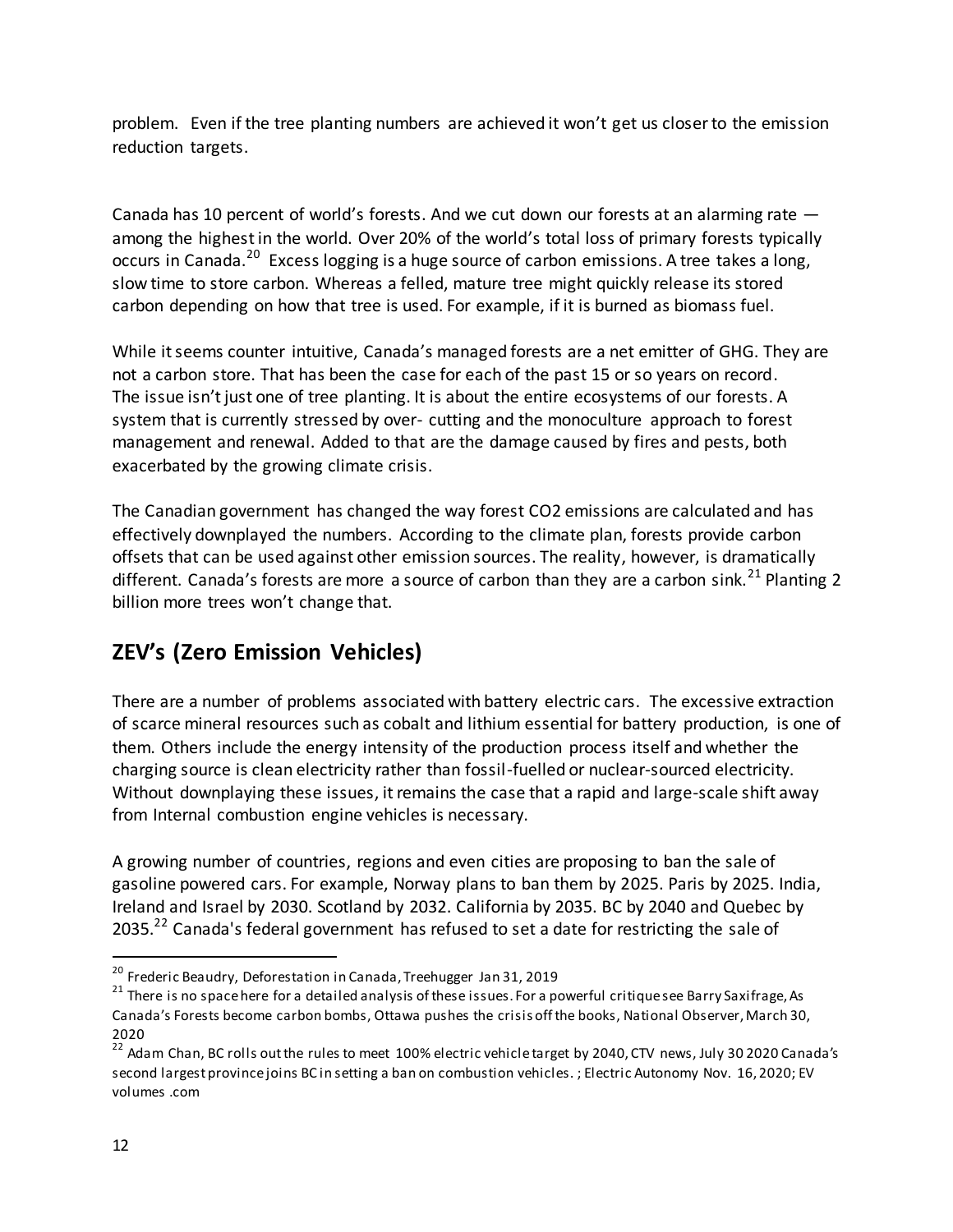internal combustion engine cars. This failure leaves a glaring omission in its approach to climate action.

In the first and second quarters of 2020, 3.5% of total new vehicles registered in Canada were zero-emission vehicles (ZEVs).<sup>23</sup> More than a decade ago the Electric Vehicle Technology Road Map for Canada (2009) announced a goal to get at least half a million electric cars on Canada's roads by the end of 2018. There are almost 23 million cars, SUVs and pick-up trucks registered in Canada. Only about 168,000 are zero emission. $^{24}$ 

Canada could do so much more. Electric vehicles made up 54.3% of all new cars sold in the Norway in 2020. A decade ago, the figure was 1%. Although Norway clearly stands alone, it shows what is possible.<sup>25</sup> Canada has previously announced a set of targets for the adoption of ZEV vehicles. The target is to have 100% of new vehicle sales to be ZEV by 2040.<sup>26</sup> The government's climate plan should have been an occasion to turn that wishful thinking into real actions by announcing, as other countries have done, a ban on gasoline powered cars. Instead, the climate plan doesn't even mention the previously announced soft targets.

Last November Canada's Energy Regulator in its annual report laid out a couple of scenarios for future energy use. In its more ambitious scenario, it estimated that by 2050 only half of new car sales in Canada will be electric.<sup>27</sup> The government's package of ZEV related initiatives is unlikely to alter that projection. Those initiatives include:

- an additional \$287 million over two years, to continue the \$5,000 Incentives for Zero-Emission Vehicles (ZEV) program until March 2022.
- An additional \$150 million over three years in charging and refuelling stations across the country.

On its own, the \$5000 incentive is insufficient to accelerate the to shift to ZEVs. Sales figures demonstrate that it is only where the federal incentive is combined with a provincial subsidy such as in BC and Quebec-, are people more likely to buy electric vehicles. The vast majority of new car sales are in Ontario, where the Ford government eliminated the subsidy for electric vehicles. As a result, the shift in market share in Canada will be much slower than estimates suggest.

But more important than subsidizing individual vehicles is shifting government fleets, trucking fleets and buses from ICE to electric. The climate plan repeated the commitments to spend \$1.5 billion, through the Canada Infrastructure Bank, to help procure 5,000 zero emission public

<sup>&</sup>lt;sup>23</sup> Electric Autonomy Canada, Q2 2020 EV sales.

<sup>24</sup> Electric Mobility Canada

<sup>25</sup> EV volumes.com

<sup>&</sup>lt;sup>26</sup> Government of Canada invests in zero emission vehicles, Transport Canada news release April 17, 2019

<sup>&</sup>lt;sup>27</sup> 2019-20 Annual Report of the Canada Energy Regulator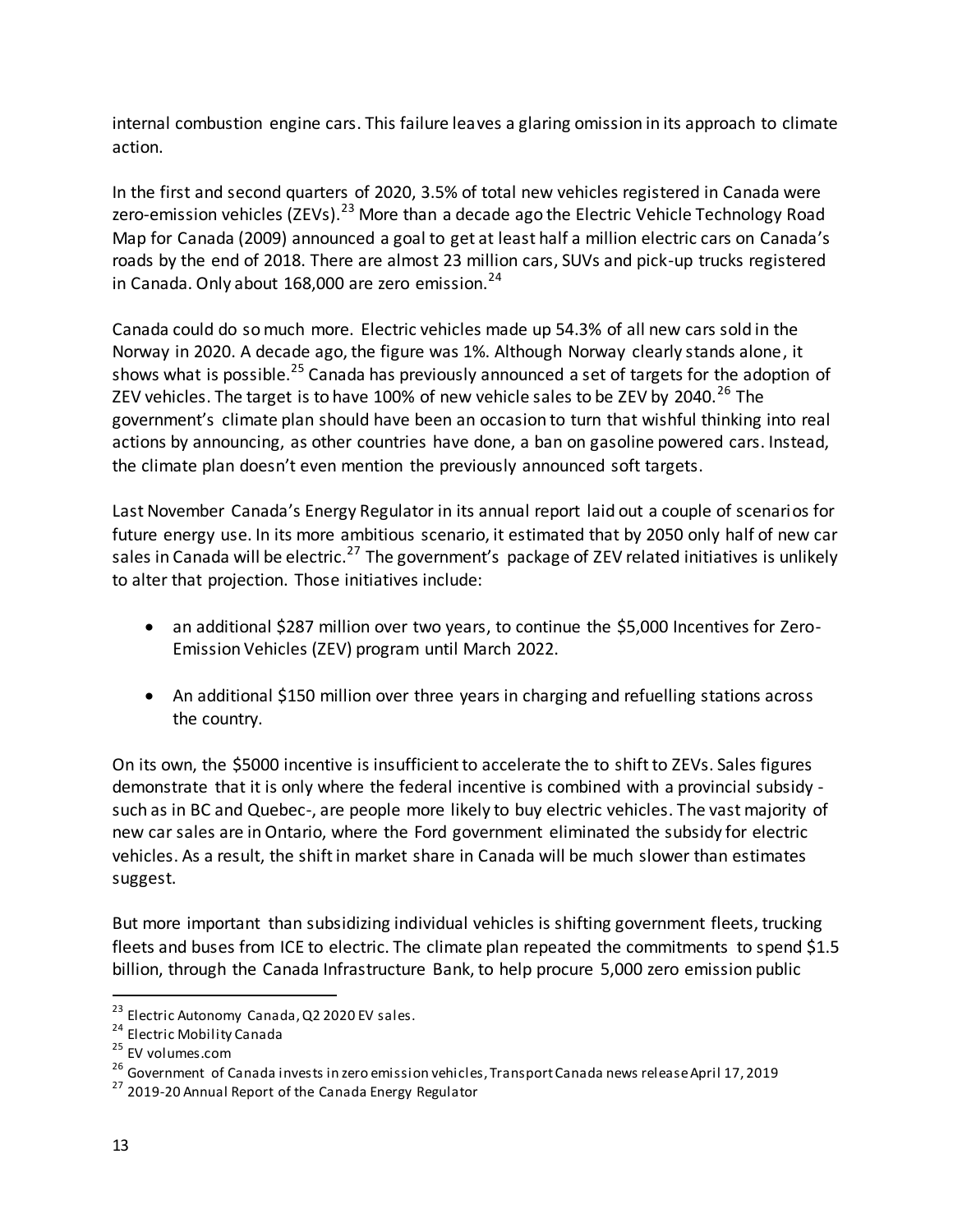transit and school buses. The program was first announced two years ago and to date there are only about 120 electric buses that are either on the roads or ordered.<sup>28</sup>

The largest battery-powered electric bus fleet in North America is the Toronto's transit system which is now running 60 electric buses. Toronto hopes to have 300 by the end of 2025. $^{29}$ 

If the largest transit authority plans to have 300 by the end of 2025 how will it be possible to fund 5000 electric school and transit buses by the end of 2024. But even if that was achieved it will still fall far short of what is needed. Keep in mind there are 30,000 school buses in Canada and another 15,000 buses in the public transit fleet.<sup>30</sup> Even the government's most recent announcement of \$14.9 Billion over eight years for transit and active transportation is not enough. Of that amount \$2.75 Billion is to be spent over five years to help support conversion to electric public transit.

It is estimated to cost as much as \$30-billion to electrify all of Canada's roughly 15,000 publictransit buses, including buying the buses and adding the infrastructure.  $31$ 

On this basis it's hard to see how the government will reach any of its electrified vehicle targets.

The emission reductions targets for the transportation sector that are used in the climate plan are quite modest, amounting to a reduction of 10 Mt by 2030 over the 2005 base year.

It is highly unlikely that Canada will achieve those targets. The current pace of change in the transport sector is simply inadequate. The Government's programs to support the adoption of electric vehicles are failing. They suffer from three shortcomings. One is the government's preference for incentives rather than requirements. The second is while incentives are preferred, they are set at a level which fails to accelerate the shift they are intended to induce. And third there is not enough direct funding support to change the composition of public transit and school vehicle fleets.

<sup>&</sup>lt;sup>28</sup> Emily Chung, Alice Hopton, Tashauna Reid, What cities can learn from the biggest battery-powered electric bus fleet in North America, CBC news Dec, 2, 2020

<sup>&</sup>lt;sup>29</sup> TTC Sept 8, 2020

<sup>&</sup>lt;sup>30</sup> StatsCan, Annual Passenger and Urban Transit Survey

 $31$  The Canadian Urban Transit research and Innovation Consortium (CUTRIC)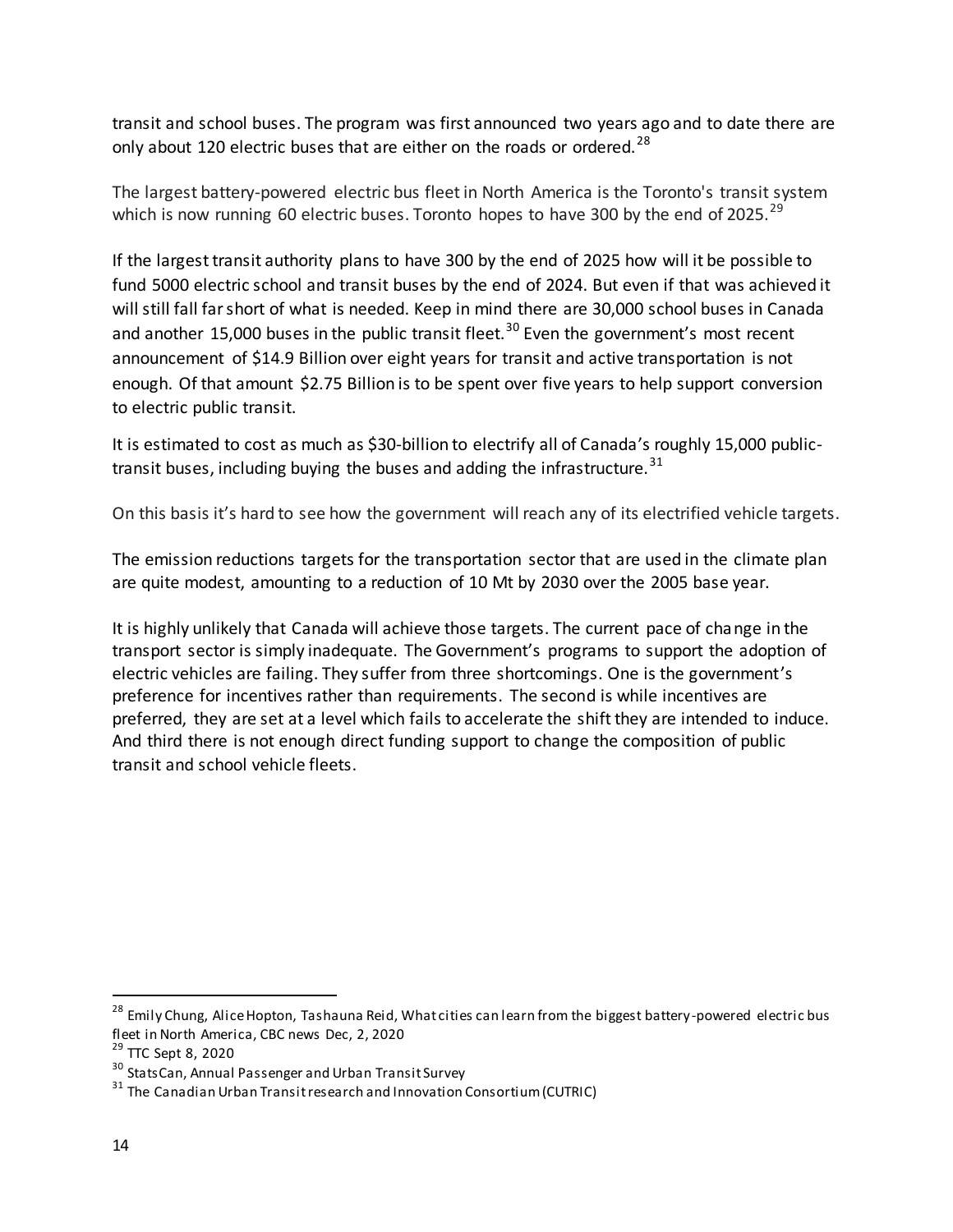# **Part 2: The Missing Renewables**

Following ratification of the 2015 Paris Climate Agreement, virtually every country officially committed to reduce greenhouse gas emissions to a level that limited warming to no more than 2C and preferably 1.5C over pre-industrial levels.

In 2018, a UN Special Report concluded that to save ourselves from runaway climate change, investments in low-carbon energy technology and energy efficiency would need to be increased by a factor of six by 2050 compared to 2015 levels. $32$ 

Other reports have drawn similar conclusions: The pace of investments in renewable power has to dramatically increase:

"On average over the next 30 years the world will need to build 5 to 6 times as much wind and solar power per year as in 2019"<sup>33</sup>

In the face of these forecasts, projections, and a growing international consensus the Liberal government climate plan scarcely mentions renewable energy. There isn't a section of the report devoted to developments in wind and solar power capacity. There are no targets for the expansion of clean renewable energy supply. There is no commentary about the role wind and solar can play in the shift to electrification of our overall energy system and no new funding programs to support such a transition. In fact, renewable solar and wind energy stands as one of the most glaring omissions in the climate plan.

Over the decades since the climate crisis was formally recognized in 1992, the price of renewable solar and wind energy has dropped dramatically. Solar and wind power have reached price parity with fossil energy in many of the wealthiest countries on earth, including Canada.

But renewable price parity with fossils has not resulted in renewables replacing or displacing fossils from our overall energy mix. Renewables have been hard pressed to capture marginal increases in the share of the year-over-year increases in total energy demand. There is nothing in the Liberal climate action document that even acknowledges these issues.

## **Canada's Fossil-Dependent Energy System**

Canada's electrical energy demand is met through a grid powered predominantly by relatively low-carbon energy sources such as hydro-electric and nuclear power. The relatively "green"

<sup>&</sup>lt;sup>32</sup> IPCC Special Report: Global Warming of 1.5C, Summary for Policy Makers, section C.2.6, p19.

<sup>33</sup> "Making Mission Possible: Delivering a Net-Zero Economy", UK Energy Transitions Commission, September 2020: [https://www.energy-transitions.org/wp-content/uploads/2020/09/Making-Mission-Possible-Full-Report.pdf,](https://www.energy-transitions.org/wp-content/uploads/2020/09/Making-Mission-Possible-Full-Report.pdf) p. 42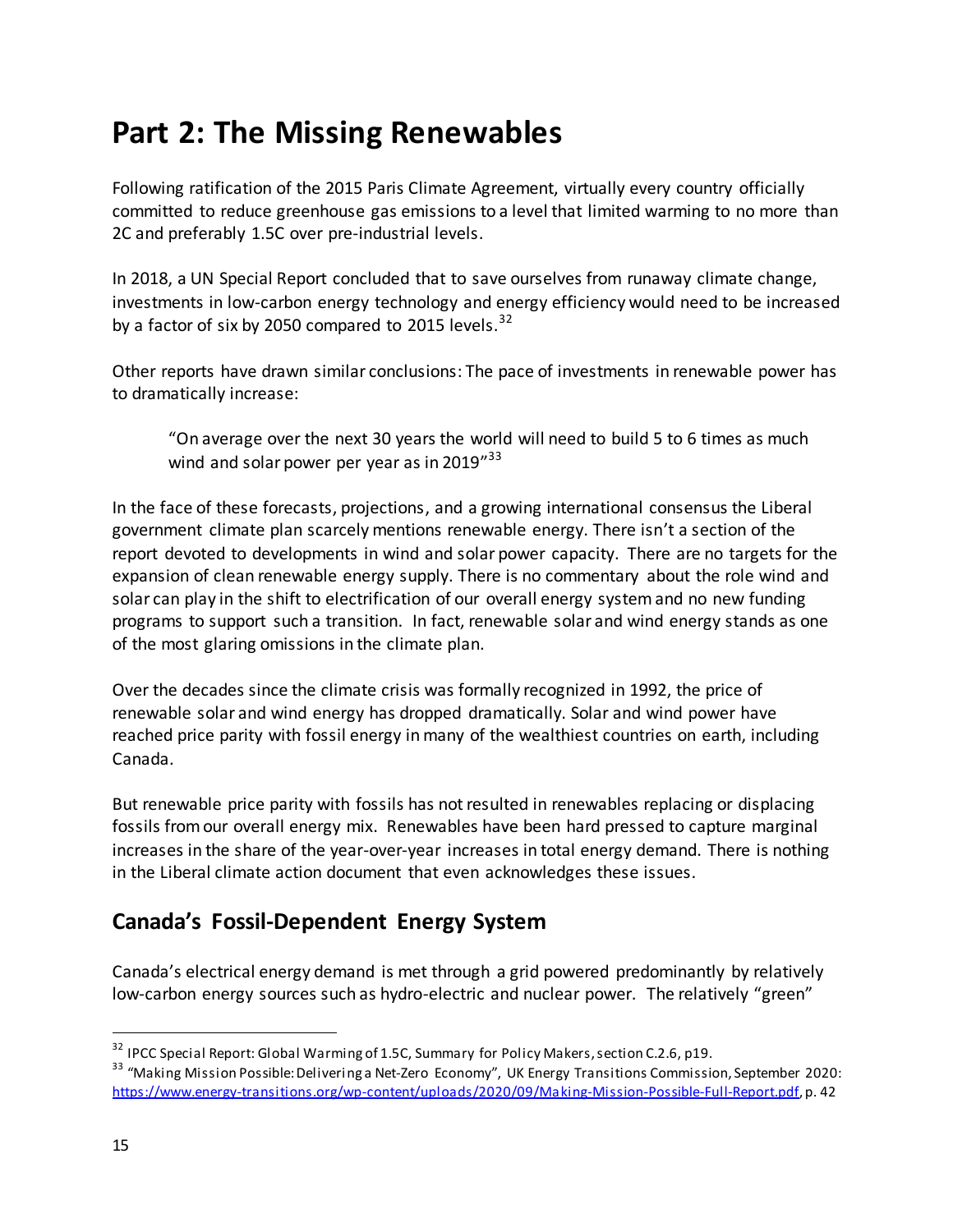nature of our electrical grid has lent credibility to the government's assumed commitment to renewable energy. The government boasts that Canada is "the world leader in the production of energy from renewable resources". It also notes that Canada is the second largest producer of hydroelectricity in the world.  $34$ 

Government web sites and documents repeatedly point out that wind and solar are the fastest growing energy subsectors. The implication is that Canada is on a fast track to a renewable energy future. This is simply not the case.

As can be seen from the chart below, Canada's relatively low carbon electrical energy system only meets about 17% of Canada's total energy demand while the lion's share - 76% - is met by the high carbon-intensive oil and gas sector.



The attention focused on impressive sounding year-over-year increases in renewable energy capacity has obscured the fact that the vast majority of our total energy demand is still being met by the burning of fossils fuels.

And, since 2015, according to Natural Resources Canada, annual additions to renewable energy generating capacity within Canada's overall energy system has flat-lined, even as solar and wind power has become less and less expensive to produce.

As the charts below show, while installed capacity is trending upwards the annual inves tment in new capacity has stalled and is falling.

<sup>&</sup>lt;sup>34</sup> About Renewable Energy, NRC Canada,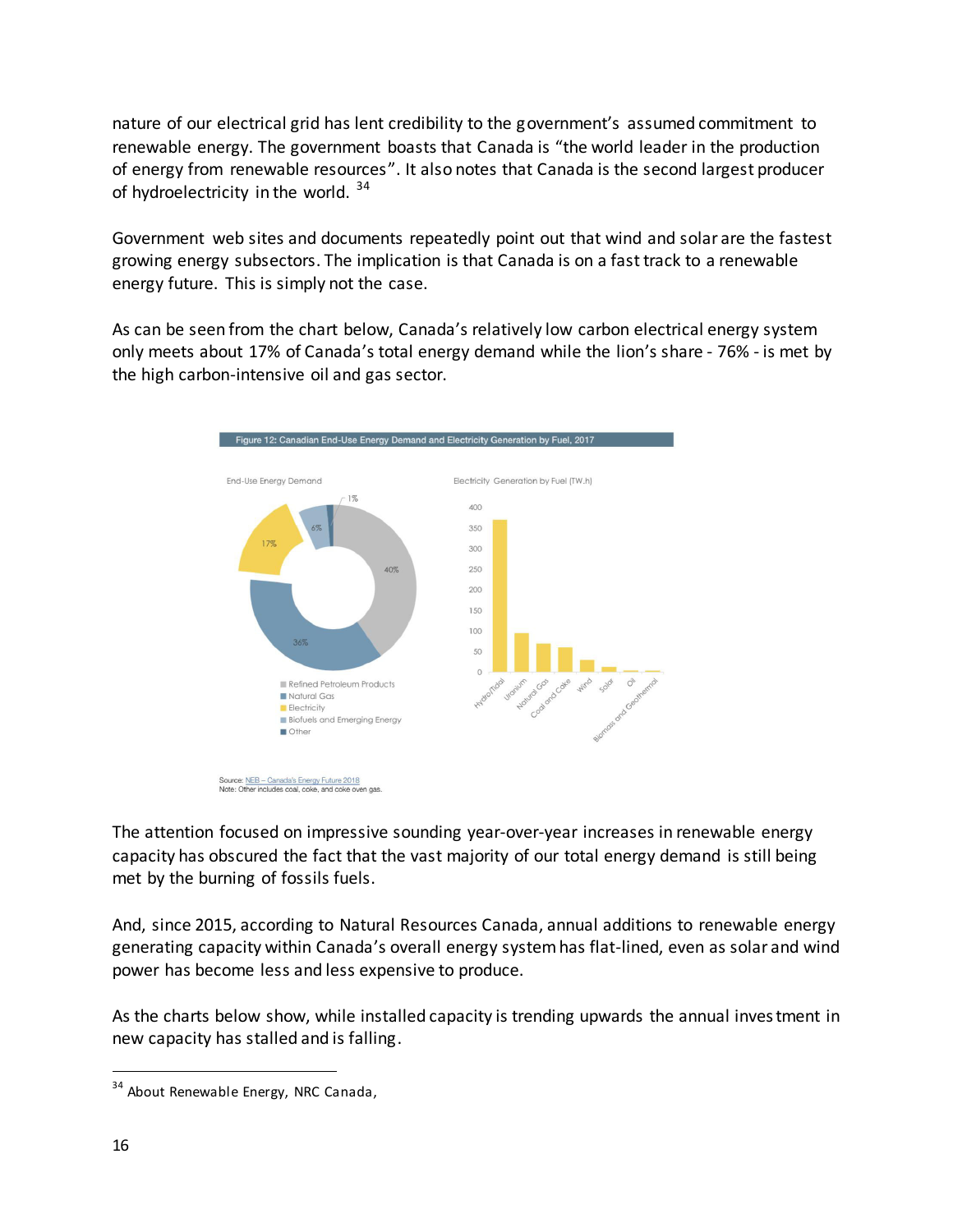

New installed capacity for wind power in Canada has been falling since 2014. Its share of the electricity supply is stuck at 5.1%. For its part, solar has experienced a dramatic drop in additional new capacity since 2015 and has not recovered following the Ford government's cancellation of 750 green energy contracts almost immediately after taking power in June of 2018.

The [2020 New Energy Outlook](https://about.bnef.com/new-energy-outlook/) from Bloomberg New Energy Finance (BNEF) projects that wind and solar energy will grow from meeting 9% of global electricity demand today to an impressive 56% of global electricity demand by 2050. But here in Canada there has been more government focus on hydrogen from natural gas than there has been on wind and solar, despite the International Energy Agency's (IEA) claim that solar power is now the cheapest source of electricity in history.

As of 2018, hydro-electricity accounted for 67.5% of Canada's total renewable energy use, followed by solid biomass at 23.3%, wind at 5.2%, ethanol at 1.8%, renewable municipal waste and landfill gas at 0.8%, solar at 0.1%."<sup>35</sup>

 Canada gets more energy from captured municipal landfill gas (which is treated as "renewable") than it does from photovoltaic solar energy.

When it comes to renewables the government's preference is to support biomass initiatives over wind and solar energy. It has more measures in place to support the production and use of biofuels than it does to support solar power installations.

<sup>&</sup>lt;sup>35</sup> Natural Resources Canada (NRCAN): [https://www.nrcan.gc.ca/science-data/data-analysis/energy-data](https://www.nrcan.gc.ca/science-data/data-analysis/energy-data-analysis/energy-facts/renewable-energy-facts/20069)[analysis/energy-facts/renewable-energy-facts/20069](https://www.nrcan.gc.ca/science-data/data-analysis/energy-data-analysis/energy-facts/renewable-energy-facts/20069)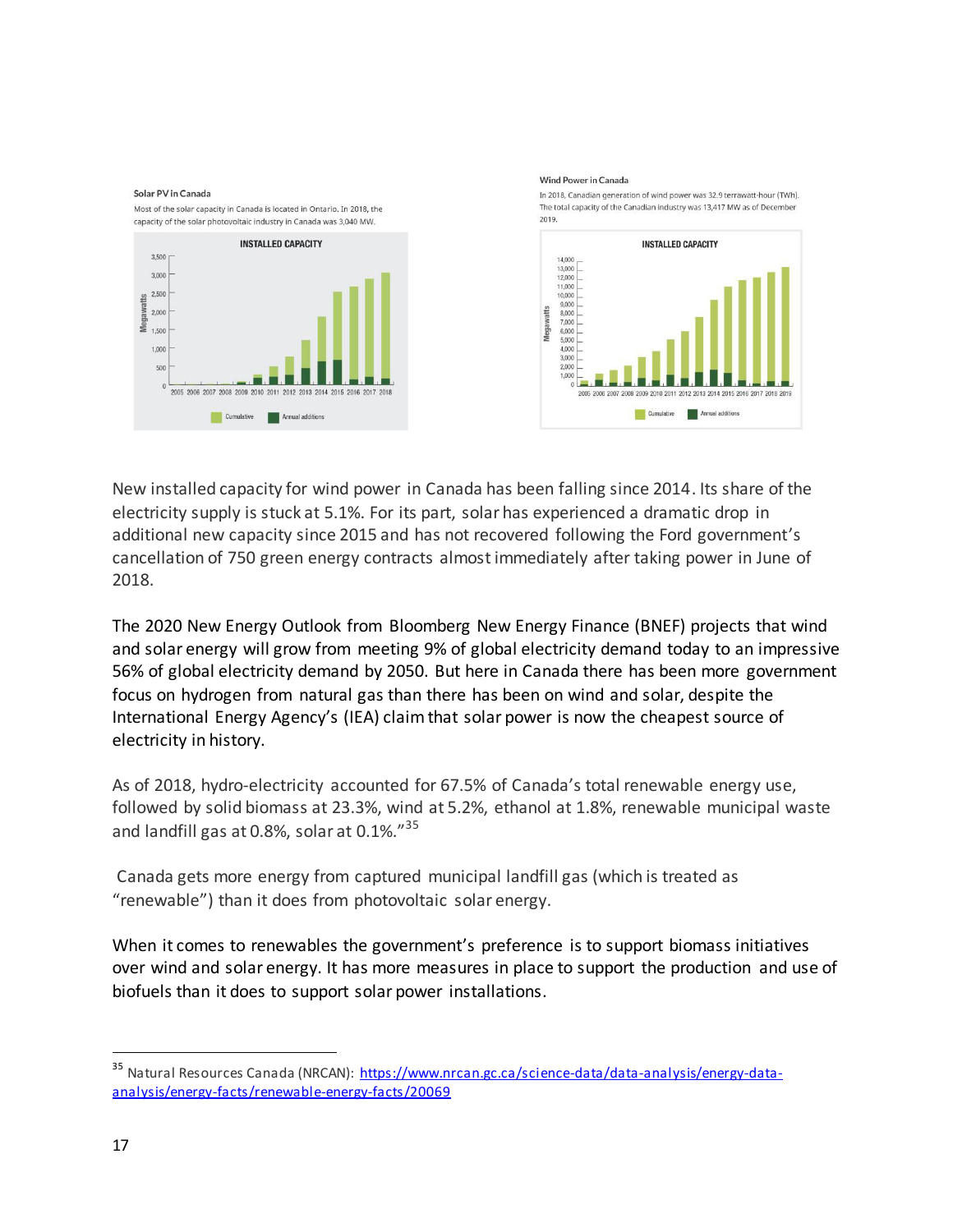In 2010 the largest photovoltaic solar plant in the world was built near Sarnia, Ontario, a town synonymous with the oil and gas industry. Since then, Canada has been eclipsed by the rest of the world. Canada hasn't even secured a spot in the Top 50 world solar energy producers. Compare that to Germany where 8.6% of energy is supplied by solar, or Japan at 7.6% or the EU at 4.9%. Even the United States gets far more of its energy from solar than does Canada.

### **The Climate Plan and Renewables**

In the climate plan the government commits to spend \$964 million over 4-years,

"… to advance smart renewable energy and grid modernization projects to enable the clean grid of the future. This includes support to increase renewable power generation capacity such as wind and solar, and the deployment of grid modernization technologies such as power storage."<sup>36</sup>

While 'renewable generating capacity' is mentioned, it is clear that the vast majority of those funds will be earmarked for grid upgrading and grid interconnections. These are important initiatives in their own right but they do not constitute a renewable energy strategy.

Even if all those funds were to be used to support wind and solar energy generation projects the result would be very limited. The scale of this investment pales in comparison to the official \$12.7 billion (and counting) price tag for the federal government's nationalization of the TMX pipeline expansion project. That project will triple the existing pipeline's carrying capacity and has an expected lifespan of 50 years. It will enable the continued expansion of tar sands extraction and transport of high carbon-intensive bitumen thereby making the achievement of net zero carbon status by 2050 all that more difficult, if not impossible.

The fact that the federal government is content, on the one hand, to make only indirect and very modest investments in the renewable sector while nationalizing a fossil-fuel enabling pipeline at an enormous public cost, on the other, speaks volumes about its enduring commitment to fossil energy and fossil capital.

### **Back to the Future**

Canada' Energy Regulator (CER), the agency that replaced the discredited National Energy Board (NEB) in 2019, publishes annual future energy supply and demand assessments based on two different levels of "climate policy ambition": a "business as usual" scenario (the Reference Case) in which assumes no new climate policy initiatives are adopted; and another (the Evolving

<sup>&</sup>lt;sup>36</sup> "A Heathy Environment and A Healthy Economy", p21: [https://www.canada.ca/content/dam/eccc/documents/pdf/climate-change/climate](https://www.canada.ca/content/dam/eccc/documents/pdf/climate-change/climate-plan/healthy_environment_healthy_economy_plan.pdf)plan/healthy\_environment\_healthy\_economy\_plan.pdf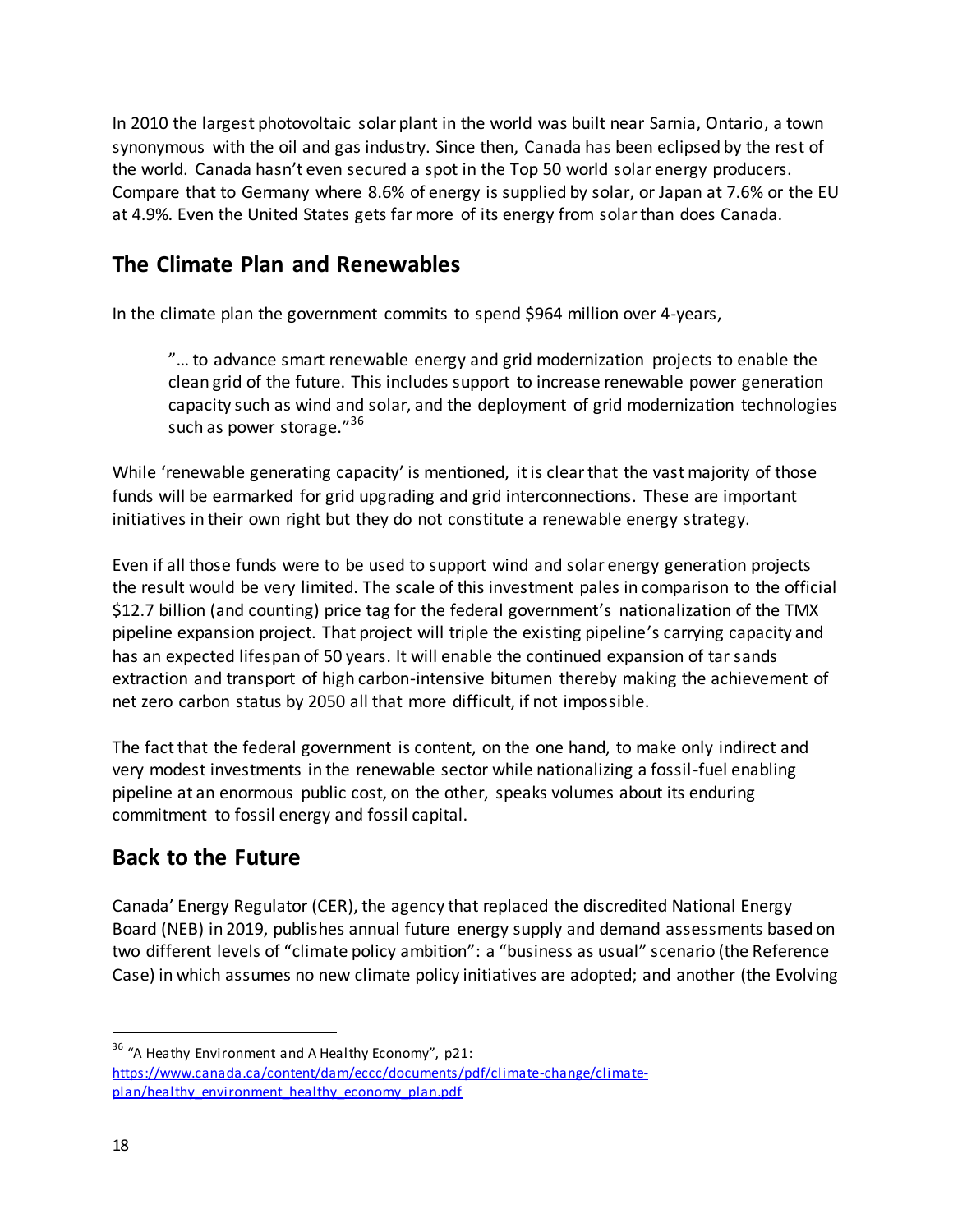Scenario) predicated on a gradual incremental ratcheting up of governmental action to reduce the carbon intensity of our energy system - while minimizing the impact on GDP growth.

Under the Evolving Scenario, the CER computer modelling suggests that Canadian crude oil production increases steadily until peaking in 2039, while Canadian natural gas production increases even more until it peaks in 2040. Oil and gas production doesn't start to decline until sometime between 2040 and 2050 and then only slowly.<sup>37</sup>

Like all computer modelling, the CER's future-gazing is based on a number of assumptions, the most important of which is the apparently non-debatable imperative for incessant increases in GDP.

The CER's predicted continuous increase in fossil energy production through 2040, flies in the face of what Canada and the rest of the world has been told by climate scientists needs to happen if humanity is to have an even chance of keeping global average temperature increases below 1.5C or 2C.

'' … emissions must drop 7.6 per cent per year from 2020 to 2030 for the 1.5°C goal and 2.7 per cent per year for the  $2^{\circ}$ C goal."  $38$ 

While fossil fuel production begins to decline in the 2040s, the CER's Evolving Scenario still has fossil fuel consumption making up over 60% of Canada's fuel mix in 2050 and concludes that …

"(A)chieving net-zero GHG emissions by 2050 will require an accelerated pace of transition away from fossil fuels."

Instead of initiatives or direct investment aimed at driving down fossil demand and replacing it with increased renewable capacity, the government's climate plan promotes the notion that Canada can achieve net zero status and fuel "green growth" at the same time by enabling private-sector carbon-intensity reduction investments, 'blue' hydrogen and modular nuclear.

<sup>37</sup> 2019-20 Canada Energy Regulator (CER) Annual Report[: https://www.cer-rec.gc.ca/en/about/publications](https://www.cer-rec.gc.ca/en/about/publications-reports/annual-report/2019/2019-20_Annual_Report_of_CER.pdf)[reports/annual-report/2019/2019-20\\_Annual\\_Report\\_of\\_CER.pdf](https://www.cer-rec.gc.ca/en/about/publications-reports/annual-report/2019/2019-20_Annual_Report_of_CER.pdf) 

<sup>38</sup> UN Emissions Gap Report 2019, p.13: <https://wedocs.unep.org/bitstream/handle/20.500.11822/30797/EGR2019.pdf?sequence=1&isAllowed=y>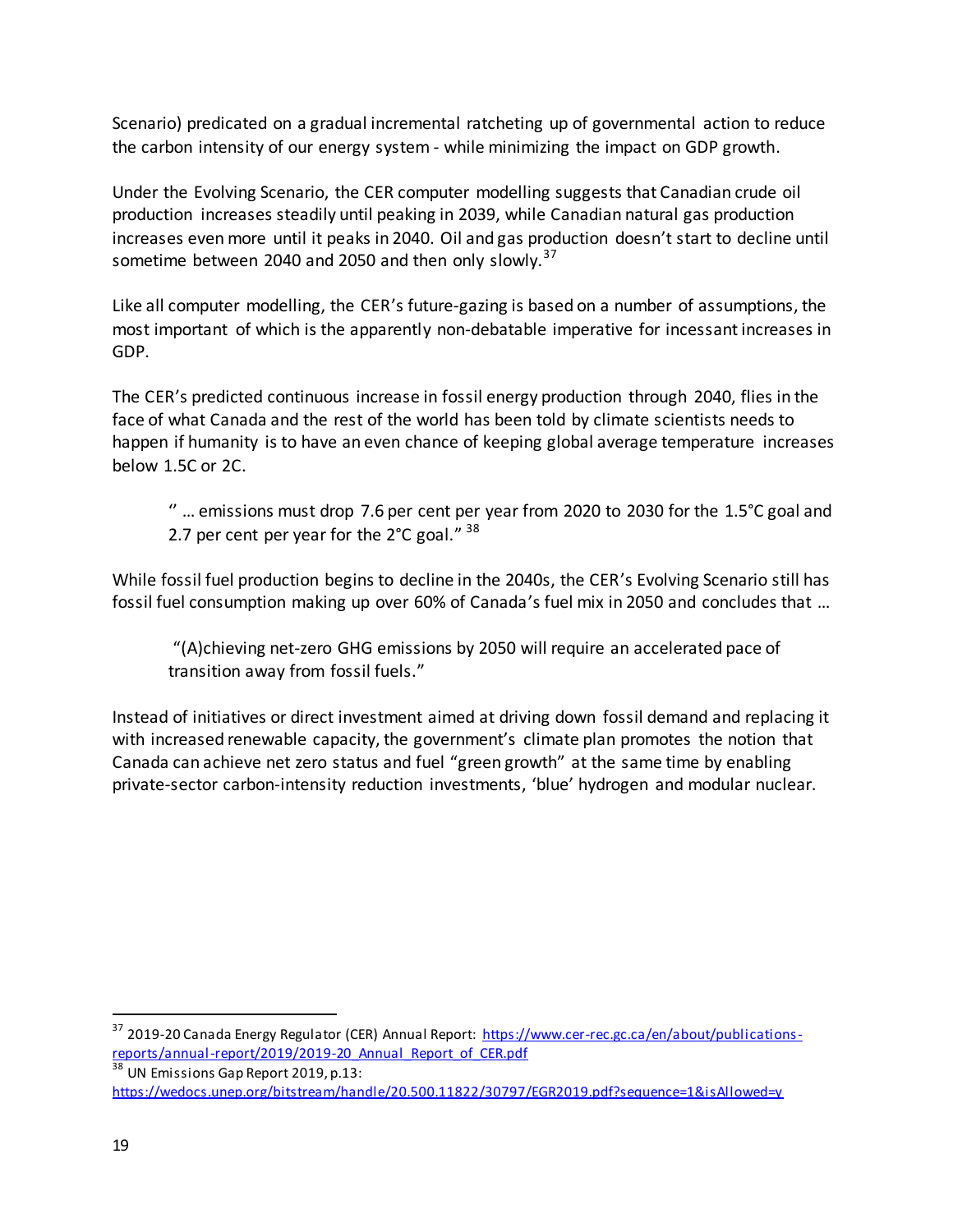# **Part 3: Canada's Carbon Pricing System**

Carbon pricing is the central plank in Canada's efforts to meet its climate targets. It is difficult to overstate its importance. Although the Healthy Environment and Healthy Economy talks about 64 new and improved climate initiatives, the one that counts the most is putting a price on carbon. It is the first element in the Liberal's climate action formula:

**Carbon pricing** + Hydrogen + CCUS + Nuclear =Paris 2030 and beyond

Carbon pricing was introduced in 2019 at \$20 per tonne. It increases by \$10 per tonne each year until 2022 when it will reach \$50 per tonne. The Federal government now intends to increase the carbon price by \$15/tonne per year from 2022 until 2030 when it will reach \$170 tonne (about forty cents a litre at the gas pump.)

The federal carbon pricing system has two parts.

1. a charge on fossil fuel (fuel charge) used to power vehicles, run appliances and machines, heat buildings etc.

2. a cap and trade system for large industry, known as the Output-Based Pricing System (OBPS)

The system by design, is revenue neutral. The money raised by the carbon levy is returned to Canadian families and businesses. Individuals will get rebates mailed to them every quarter at an amount that varies depending on the province where they live.

The federal government believes that carbon pricing will succeed in driving down emissions at the scale that is necessary to meet its Paris Accord commitments.

- It is convinced that by sending a strong signal to the market companies will invest in GHG reduction technologies and discharge less GHG.
- It is confident that adding an extra charge to fossil fuel will make cleaner alternatives more attractive for investors and competitive in price terms.
- It believes that a long and steady increase in the carbon price, will encourage corporations to plan for the future better and innovate more effectively.
- It believes that the money which is rebated to individuals will be used for climate abatement purchases.

The government's climate success is predicated on all the actors in the marketplace acting in the ways they are forecasted to act.

### **The Problems with Carbon Pricing**

There are a number of problems with carbon pricing systems.

1. Carbon pricing is a market signal and often market signals don't work the way the textbooks predict.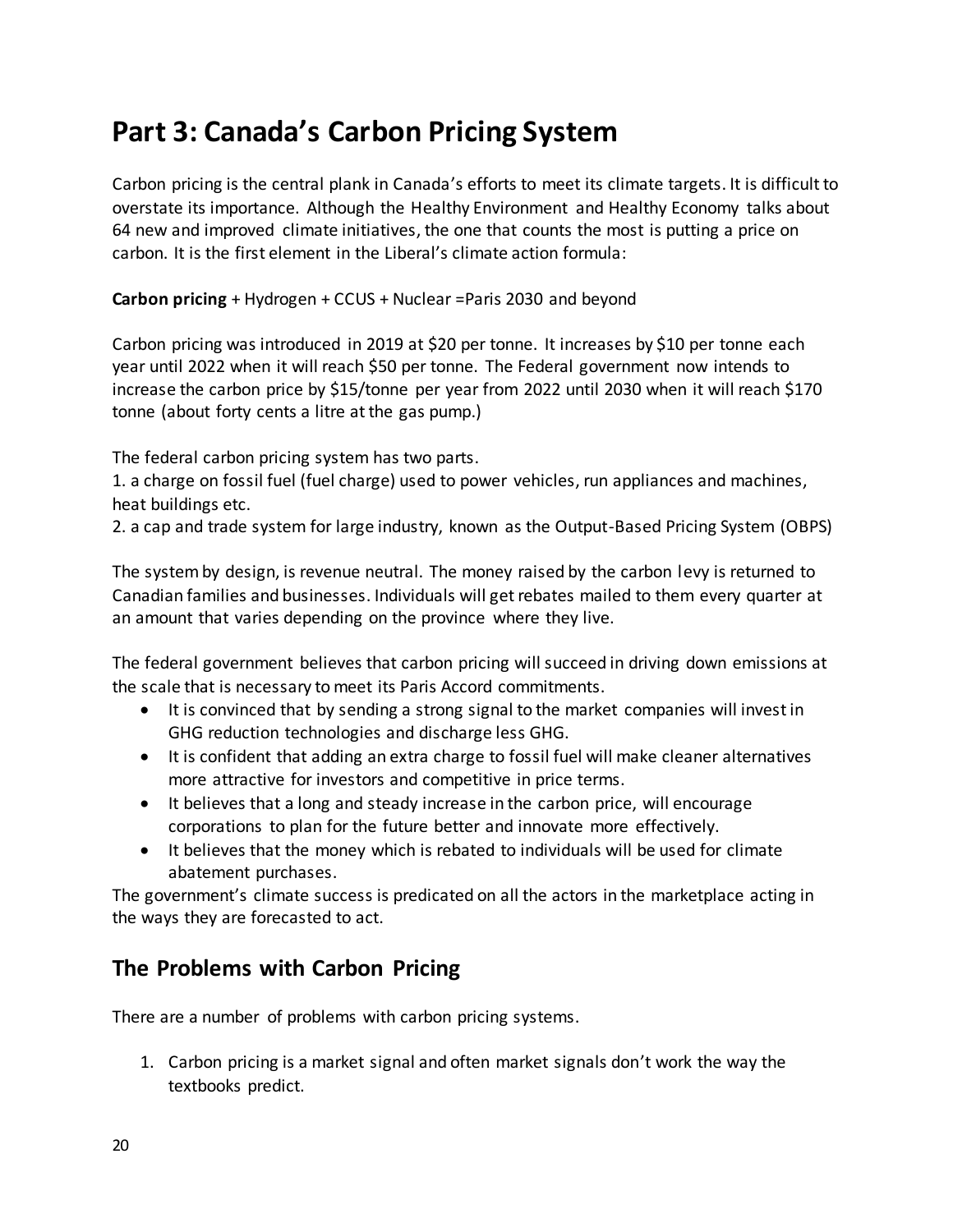- 2. The carbon price that Canada has set is not determined foremost by the need to act on a climate emergency. It is set at a level that will balance in some way emission reductions with economic growth. In its modelling annex to the Healthy Environment and a Healthy Economy report the government spends considerable effort to show that the carbon pricing won't negatively affect the rate of economic growth.
- 3. The expected impact of the carbon price in reducing GHG emissions is based on computer modelling. Even if the modelling is robust the projections are based on inputs shaped by various scenarios, a large number of assumptions, and historical data sets that are routinely revised. Scenarios aren't forecasts and forecasts aren't reliable predictions. And assumptions should be transparent and the subject of public discussion, not buried in opaque formulations.
- 4. The price of carbon will reach \$170 tonne by 2030. But is that high enough and soon enough to rapidly and drastically change individual purchasing habits, investor trends and corporate behaviour? Unlikely.
- 5. The revenue neutrality of the carbon price system for individuals is both a strength and a weakness. Its strength lies in fact that by rebating the proceeds of the levy back to individuals it avoids compounding income inequalities. And the weakness is that a huge amount of money that could be used to fund a range of important climate initiatives is forfeited in the hopes that people will use the rebates for climate related purchases. Most people will have to use the rebates to help pay the rent and buy the groceries.

### **Perspectives on Carbon Pricing**

 There is a debate about the effectiveness of carbon pricing. Some consider it the most effective and powerful tool to tackle climate emissions. Others worry that it is a wrongheaded approach that will fail.

The differences may have more to do with perspective than evidence.

There are two competing perspectives on responding to the climate crisis in Canada. One is a green capitalist model which argues that capitalist economic growth and environmental sustainability can go hand in hand. The Clean Prosperity group sums it up well:

"The task of reducing our emissions can best be accomplished if the government encourages and leverages the ingenuity and expertise of Canadian entrepreneurs and businesses. Government should focus on creating the right incentives for the private sector. Public investment should focus on market failures (e.g. early-stage research for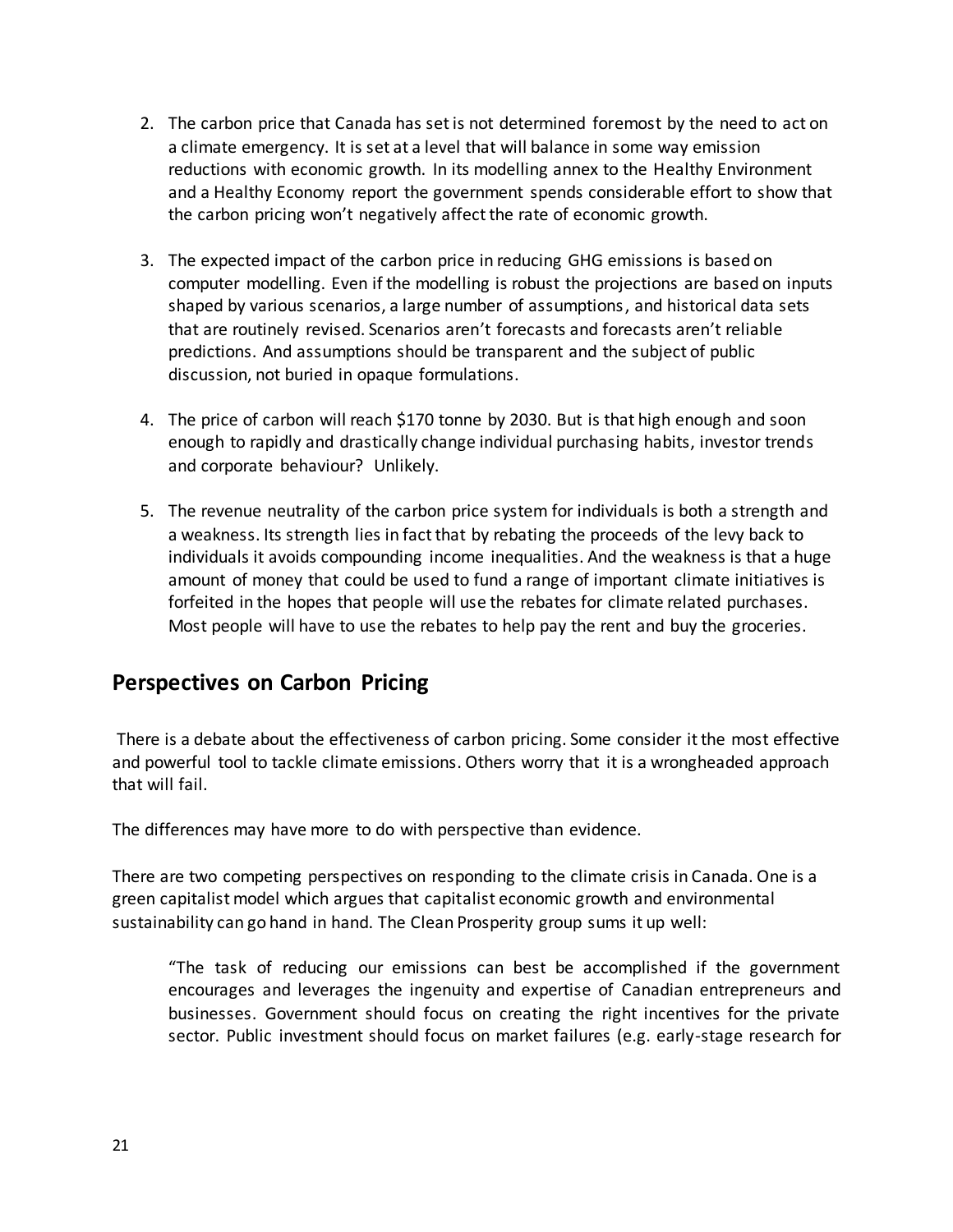technology) or the need to provide infrastructure in the public interest (e.g. public transit)." 39

The other, which could be described as a 'deep' green new deal approach, argues that responding to the climate emergency requires much more than price signals and incentives. It argues instead for a rapid plan for decarbonization, an accelerated end to the age of fossil fuels, and an economic transformation that addresses economic inequality and racial injustice and commits to building an economy that puts people before profits.

# **The OBPS (Output based Pricing System)**

In Canada 1700 emitters are responsible for about 40% of  $GHG^{40}$ . Amongst those are 17 large emitters, a mix of oil sands, steel, refining, and a pipeline, that cause about 78 million tonnes of emissions<sup>41</sup>. That is an amount greater than all the emissions of Canada's agriculture. It is an amount that is equivalent to about 90% of the emissions from all the buildings in the country. As the climate plan points out: "Working with large final emitters is essential to Canada's climate goals." 42

To that end, the government has developed the OBPS. The system is designed to encourage large emitters to adopt newer technologies without compromising their competitiveness. It encourages them to grow and produce more but in a 'cleaner' manner.

The OBPS establishes a performance standard or cap on the volume of emissions allowed on a sector by sector basis. If a facility emits more GHG than the cap it has to pay for the excess emissions. The price it has to pay is the same amount that is established for the fuel charge. If the company pollutes less than the standard it earns a credit that can be used to offset future charges or which can be sold to another polluter. The standards are expected to tighten by 2% each year starting in 2022. The money that is raised in emission charges will be returned to industry. As the government points out:

"Proceeds from the federal Output-Based Pricing System (OBPS) for industry will support projects by industrial facilities to cut emissions and use new cleaner technologies and processes."<sup>43</sup>

<sup>&</sup>lt;sup>39</sup> Creating Clean Prosperity, How Canada can reduce its emissions and increase its competitiveness, Clean Prosperity, Nov 2020.

<sup>&</sup>lt;sup>40</sup> Greenhouse Gas emissions from large facilities, Government of Canada: [https://www.canada.ca/en/environment-climate-change/services/environmental-indicators/greenhouse-gas](https://www.canada.ca/en/environment-climate-change/services/environmental-indicators/greenhouse-gas-emissions/large-facilities.html)[emissions/large-facilities.html](https://www.canada.ca/en/environment-climate-change/services/environmental-indicators/greenhouse-gas-emissions/large-facilities.html) 

<sup>&</sup>lt;sup>41</sup> Healthy Environment and a Healthy Economy report, p35

 $42$  ibid p35

<sup>43</sup> See: [https://www.canada.ca/en/services/environment/weather/climatechange/clima](https://www.canada.ca/en/services/environment/weather/climatechange/climate-plan/climate-plan-overview/healthy-environment-healthy-economy/annex-modelling-analysis.html) te-plan/climate-plan[overview/healthy-environment-healthy-economy/annex-modelling-analysis.html,](https://www.canada.ca/en/services/environment/weather/climatechange/climate-plan/climate-plan-overview/healthy-environment-healthy-economy/annex-modelling-analysis.html) p.3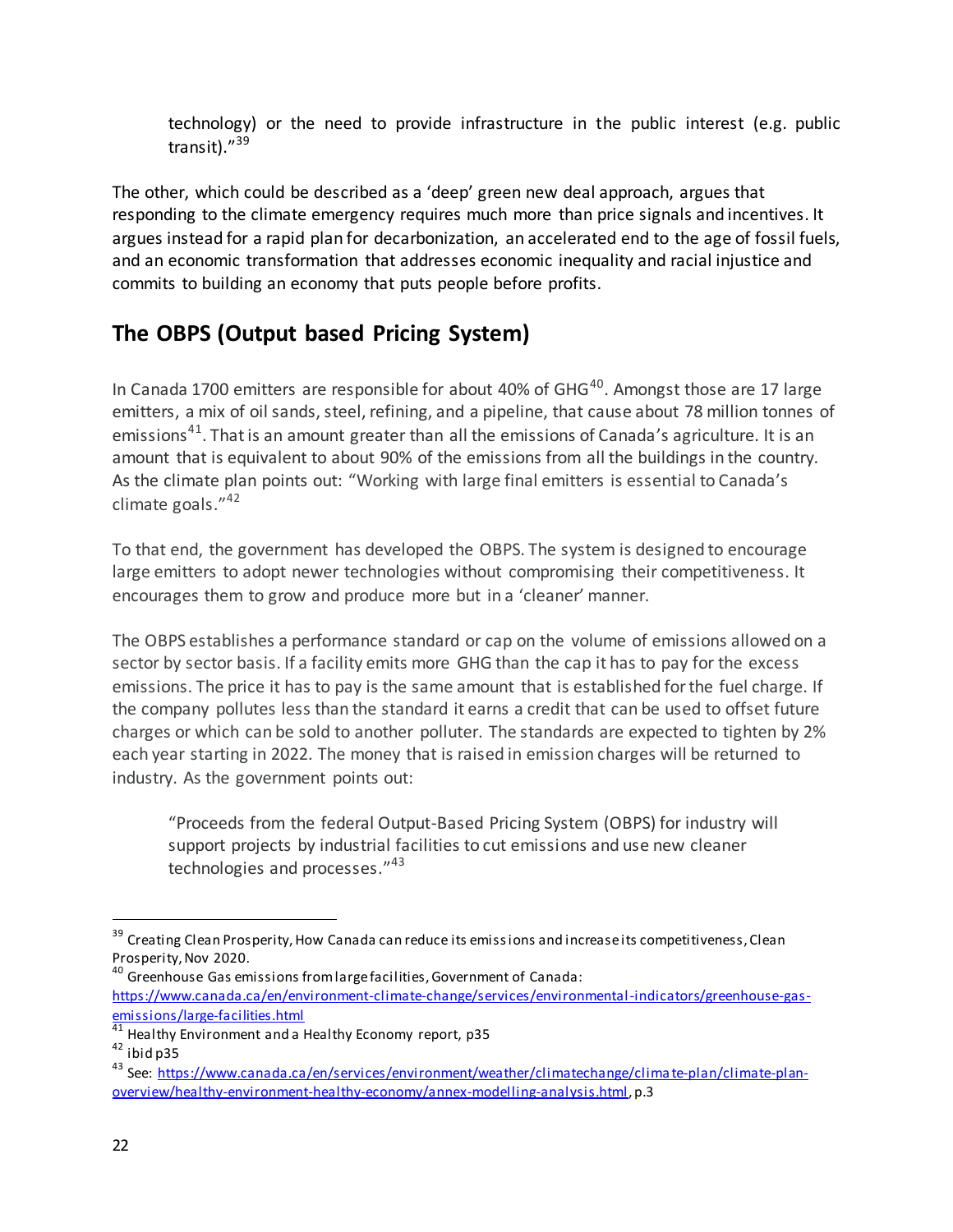The government's precarious balancing act of ensuring private sector growth while paying attention to the climate has led to an overly complex arrangement; one that has a number of potential problems.

### **Emission Intensity**

The OBPS applies a carbon price only to emissions above a certain threshold. Companies get a free ride for the share of their carbon emissions up to that level. In addition, while they have to pay the going carbon price on emissions beyond the standard, those levels are calculated as emission intensity not actual levels. This means that the standard is based on emissions perunit of output for a given product or activity. The intensity rule gives companies a break. Here is how the government expresses it.

"The amount each facility pays depends on how much carbon pollution it emits to make one unit of product. If a facility finds a way to pollute less per unit, it will save money or earn credits."<sup>44</sup>

If a company pollutes less per unit of production it can pollute as much or more as long as it does so in a more carbon efficient manner. There is a critical difference between absolute emission limits and intensity limits. This quote from a large fossil fuel company illustrates the problem:

"Cenovus is targeting to reduce its per-barrel GHG emissions by 30% by the end of 2030, using a 2019 baseline, and hold its absolute emissions flat by the end of 2030....the new 2030 GHG emissions targets are among the most ambitious in the world for an upstream exploration and production company."<sup>45</sup>

The company is going to reduce emission intensity but not actual emissions. This means it will have the same volume of emissions in 2030 as it did in 2019. The atmospheric goal is to reduce emissions not to keep them at the same level. It is also going to use 2019 as the baseline for holding emissions flat rather than the Paris Accord baseline of 2005. The company also plans to produce more oil and gas that will be burned somewhere else and release carbon somewhere else. The government considers this outcome a climate action success.

# **A Market for Carbon Credits**

The OBPS establishes a market for buying and selling emission credits. And like other markets this one will be subject to machinations, efforts to control and manipulate market price,

<sup>&</sup>lt;sup>44</sup> See: [https://www.canada.ca/en/environment-climate-change/services/climate-change/pricing-pollution-how-it](https://www.canada.ca/en/environment-climate-change/services/climate-change/pricing-pollution-how-it-will-work/industry.html)[will-work/industry.html](https://www.canada.ca/en/environment-climate-change/services/climate-change/pricing-pollution-how-it-will-work/industry.html)

<sup>&</sup>lt;sup>45</sup> Cenovus sets bold sustainability targets, Nasdaq.com Jan 9, 2020[: https://www.nasdaq.com/press](https://www.nasdaq.com/press-release/cenovus-sets-bold-sustainability-targets-2020-01-09)[release/cenovus-sets-bold-sustainability-targets-2020-01-09](https://www.nasdaq.com/press-release/cenovus-sets-bold-sustainability-targets-2020-01-09)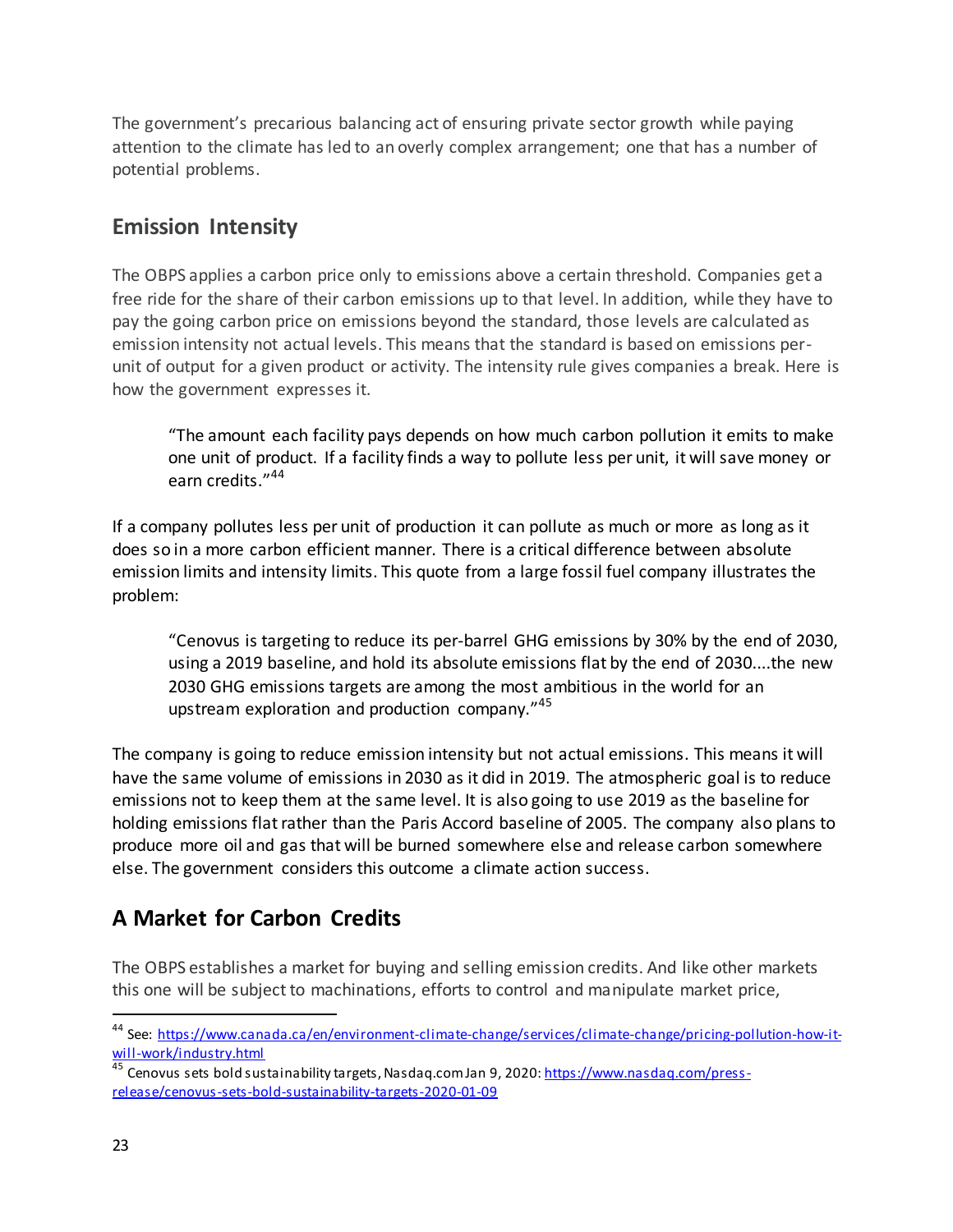speculation, and busts. A company can use the credits it has earned or bought to pay for its emissions. The government argues that this market will provide an incentive to innovation and adoption of new technology. But it also provides an incentive for companies to find a way to buy credits that are cheaper than the price of their emissions. There is an incentive to game the system to reduce their carbon liability. This is what happened in the cap and trade program of the  $EU^{46}$ 

# **A Market for GHG Offset Credits**

In addition to carbon credits there is also a new system of credits in the works-- the Federal Greenhouse Gas Offset System. These offset credits can be used to pay for emissions that exceed a company's limit. Instead of reducing its own emissions a company can invest in a clean energy source such as a solar or wind farm or could invest in a 'carbon sink' like saving a forest or planting trees. (see section on tree planting).

The government has promised that Canada's system will be sound. In its discussion paper on offset credits, it states: "it will only issue Offset Credits to project activities that represent real, quantified, verified and unique GHG reductions that are additional to what would have occurred in the absence of the project"<sup>47</sup> and that are in Canada.

The quote tacitly acknowledges the problems with existing offset systems. The global offset market, established over a decade ago, risks being overwhelmed by a surplus of older credits still in the system. It is possible for companies to buy and apply offset credits whose purpose is long gone but which retain market currency. (see box)

<sup>46</sup> See:<https://www.carbonbrief.org/experts-unconvinced-latest-reforms-will-save-the-european-carbon-market>

<sup>47</sup> Carbon Pollution Pricing: Options for a Federal GHG Offset System, Environment and Climate Change Canada, 2019[: https://www.canada.ca/en/environment-climate-change/services/climate-change/pricing-pollution-how-it](https://www.canada.ca/en/environment-climate-change/services/climate-change/pricing-pollution-how-it-will-work/federal-offset-system/chapter-14.html)[will-work/federal-offset-system/chapter-14.html](https://www.canada.ca/en/environment-climate-change/services/climate-change/pricing-pollution-how-it-will-work/federal-offset-system/chapter-14.html)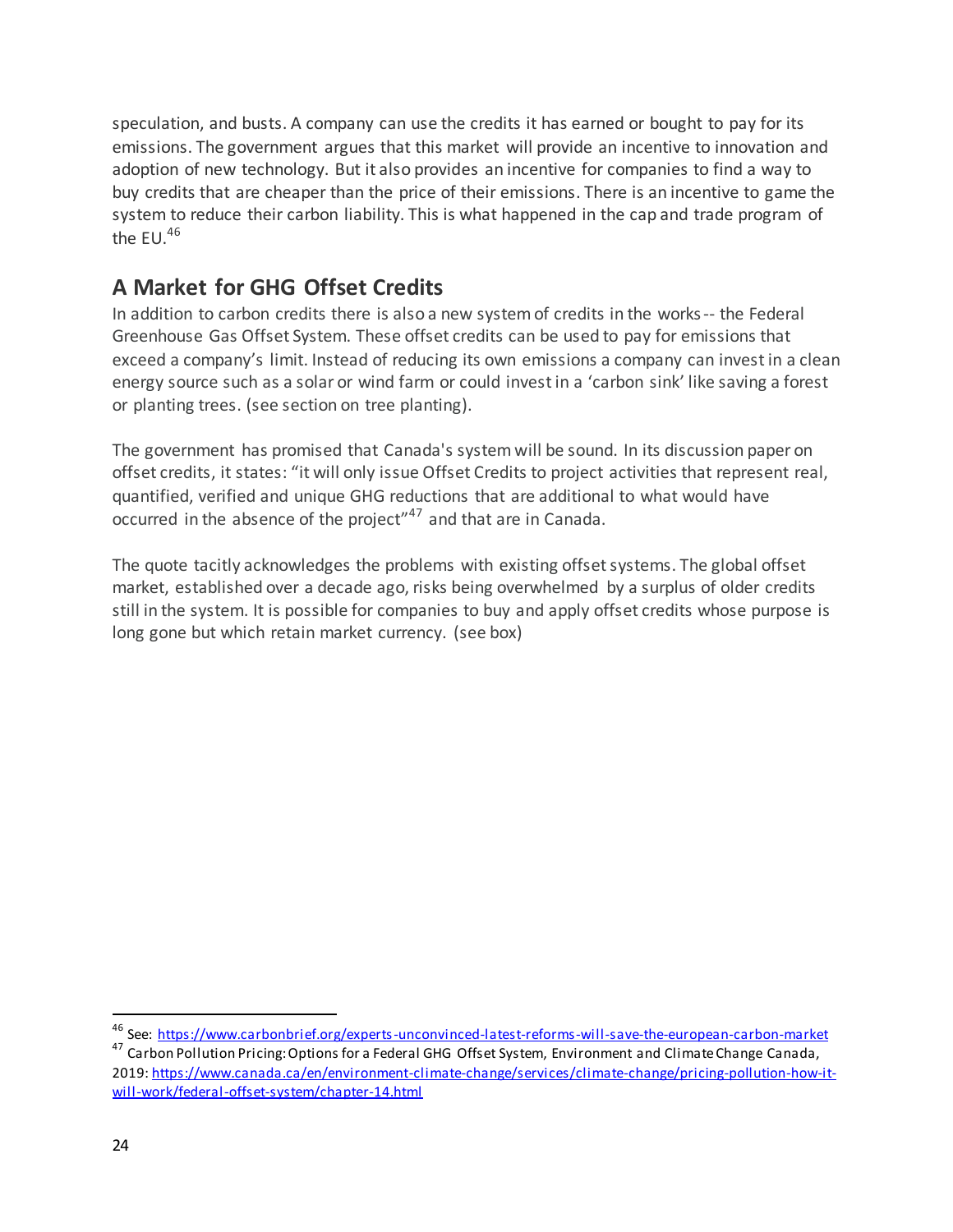**Outdated carbon credits from old wind and solar farm threatening climate change efforts** 

"French global energy giant Total recently announced it had delivered its first shipment of carbon neutral liquid natural gas- Natural gas is, of course, a fossil fuel and so can't itself be carbon neutral. Instead, emissions from transporting the cargo were partly "offset" by investing in a wind farm in China."

But here's the problem: that wind farm has been operating since 2011 and has already issued more than 2 million tonnes of these so-called "carbon credits". A project like this clearly happened nine years ago without the additional funding from selling credits to Total, so it is highly unlikely that the recent purchases resulted in additional removal of carbon from the atmosphere." (The conversation, Jan 14, 2021)

The problem with legacy credits together with the ability of ongoing projects to issue back credits has created an alarming situation. Currently the volume of credits in the global system far outstrips the demand for offsets. Many of these credits were issued at a time of "poorer quality controls", some have dubious environmental merits and the sheer magnitude of them swamp any legitimate effort to offset emissions.  $48$ 

## **Voluntary Challenges and Large incentives**

The OBPS sets a soft cap and then provides a number of ways for companies to avoid financial liabilities above the cap. In addition to these very flexible arrangements the government has proposed further voluntary measures and large incentives in the hopes of changing the practices of big emitters.

The climate plan announced the launch of a Net-Zero Challenge for large industrial emitters "to encourage and help them develop and implement plans to transition their facilities to net-zero emissions by 2050."<sup>49</sup> And while it is not known how much money will be collected through the OBPS the government has announced its intention to spend \$5 billion over three years in a Net Zero Accelerator Fund to help pay for industrial projects to cut emissions. Municipalities get \$1.5 billion to help purchase zero emission buses Large emitters get \$5 billion over the same period.

The government has introduced a system which risks companies choosing to adopt a variety of ways to reduce carbon liabilities rather than carbon emissions. It is also giving big polluters a lot of money. The government is ostensibly trying to balance emission reductions and corporate

<sup>&</sup>lt;sup>48</sup> Reforming the Global Voluntary market for Carbon Offsets, Jan 25, 2021, Trove Research and University College London

<sup>&</sup>lt;sup>49</sup> Healthy Environment and a Healthy Economy report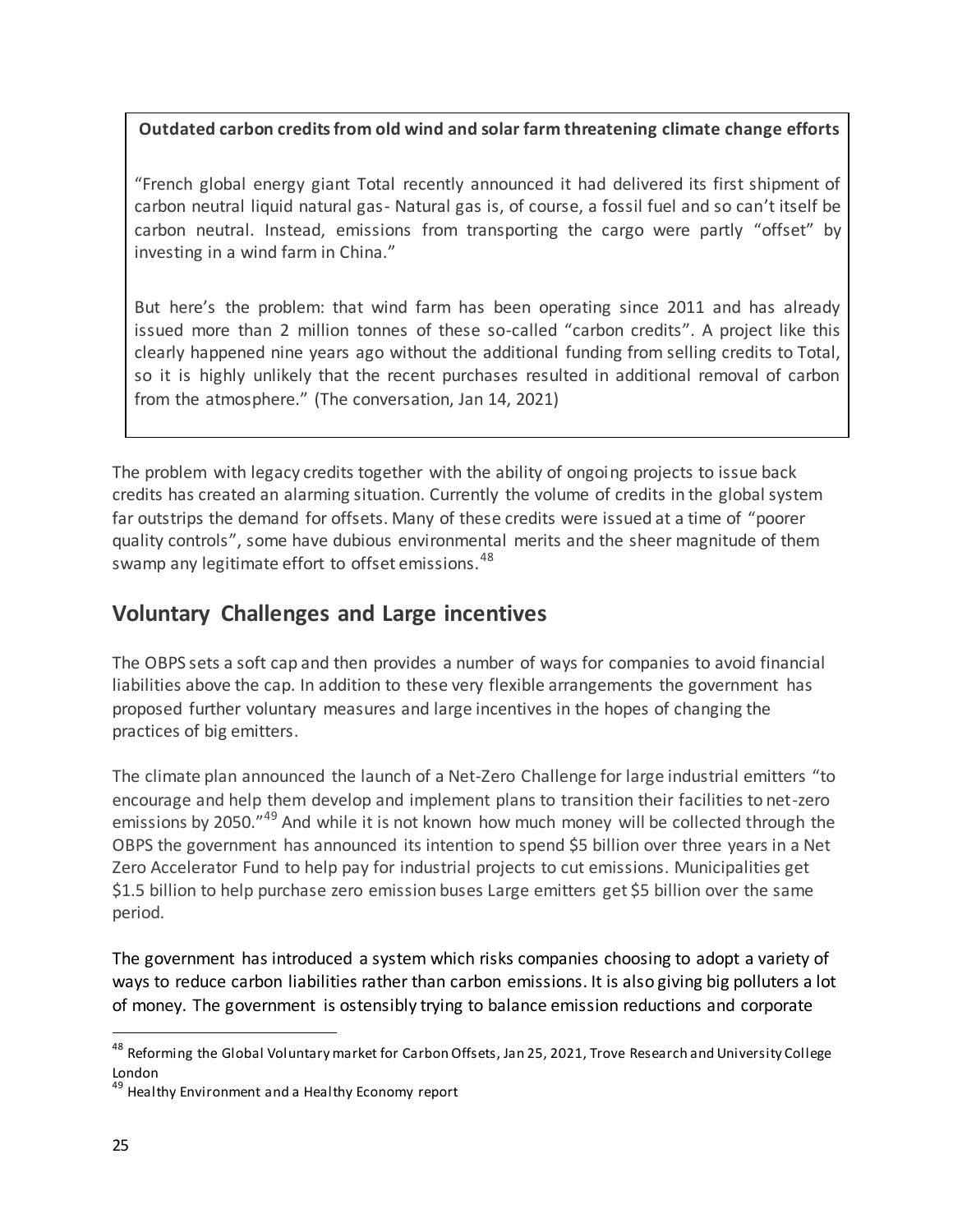growth in a way that achieves both. But when it comes to large emitters, requirements are better than balancing acts. The OBPS allows the country's large emitters to reduce overall emissions less and at a rate slower than what is required to prevent a climate catastrophe. Emission intensity rules, carbon credits, carbon offsets, and new trading markets can be used as a screen to let large emitters continue to extract and burn fossil fuels. The system the government has designed will force others to pick up the slack and the bill.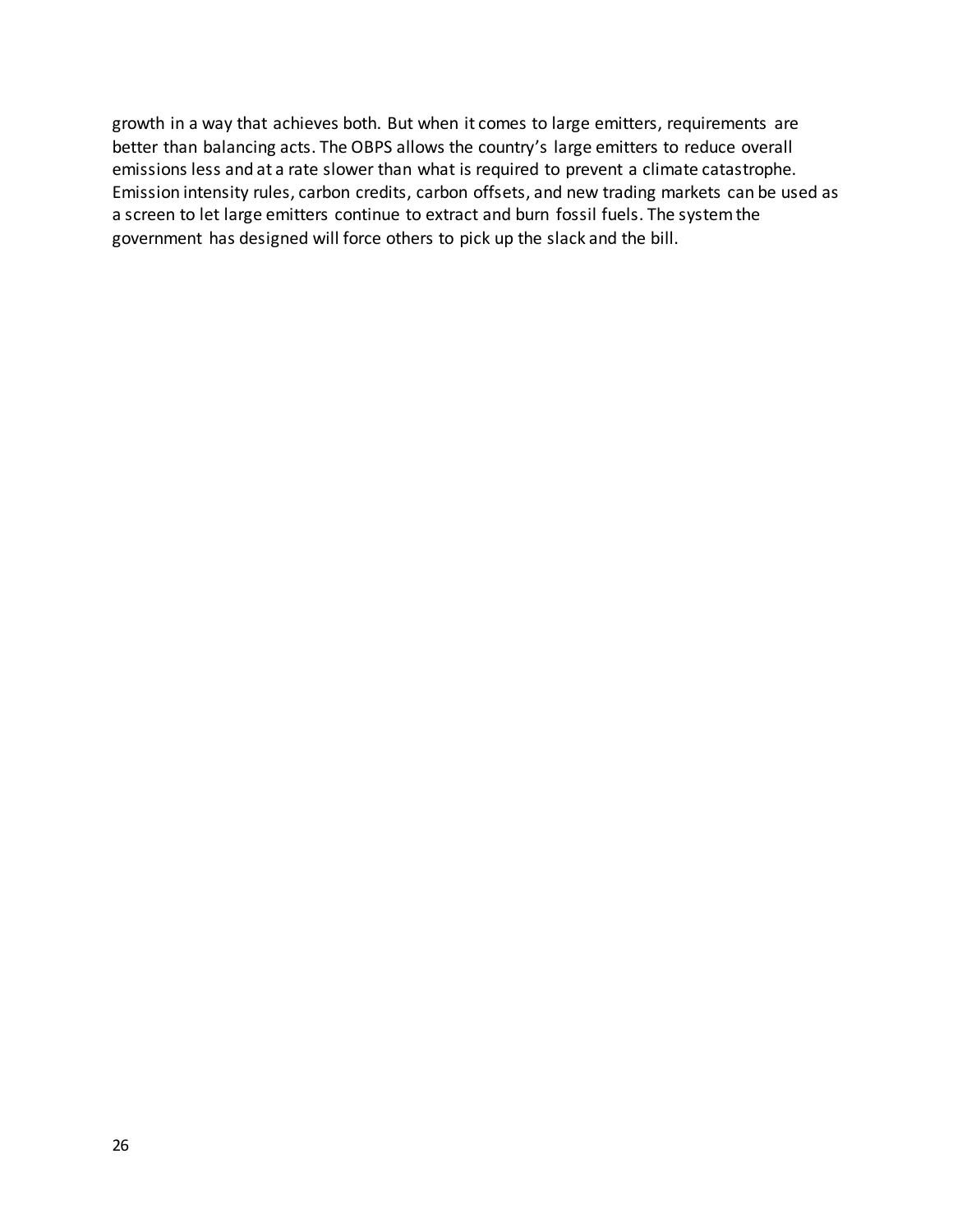# **Part 4: The Fossil Hydrogen Future**

Carbon pricing is the central plank In the HEHE report and the first component in the Liberal's climate action formula. It is a formula which, while never directly expressed in government documents, under-girths most of the government's new and improved climate action plan. The formula can be expressed as this:

Carbon Pricing **+ Hydrogen** + CCUS + Nuclear = Paris 2030 and net zero 2050.

The same formula could more accurately be read as Round 2 in Canada's bid to energy superpower status.

The first such claim was back in 2006 when Prime Minister Stephen Harper articulated his vision. At the time Harper bragged about the sea of oil that was under the "muskeg" in northern Alberta and he was the man to sell it to the world. Canada was at the threshold of a new era, one that would see the country emerge as a global energy superpower.<sup>50</sup>

Now with Trudeau at the helm of government, the rhetoric has been toned down but the infatuation remains. In this version Canada is at the threshold of a new era when the country will emerge as a hydrogen energy powerhouse.

## **The Hydrogen Strategy**

In the Healthy Environment and a Healthy Economy report, the government commits Canada to a hydrogen future.

"Hydrogen is one of Canada's most exciting economic transformation opportunities to ...enable a new Canadian competitive advantage in a low-carbon economy...position Canada to become a world-leading supplier of hydrogen and hydrogen technologies, generating economic opportunities through exports and direct foreign investment."<sup>51</sup>

On Dec 16, 2020, a few days after the release of the new and improved climate action plan, the government launched its Hydrogen Strategy for Canada, a 141 page, "ambitious framework that seeks to position Canada as a global hydrogen leader."<sup>52</sup>

Hydrogen will probably have a role to play in the energy mix of the future. But it is a role that should be far more limited than the grandiose ideas that have captured the imagination of the Liberal government.

<sup>50</sup> Are Harpers' dreams of Canada as Energy Superpower going up in Smoke Jeff Rubin Globe and Mail, June 2, 2014

<sup>51</sup> Healthy Environment and a Healthy Economy report p. 40

<sup>&</sup>lt;sup>52</sup> Hydrogen Strategy for Canada, Seizing the Opportunities for Hydrogen, Dec 2020, nrcan.gc.ca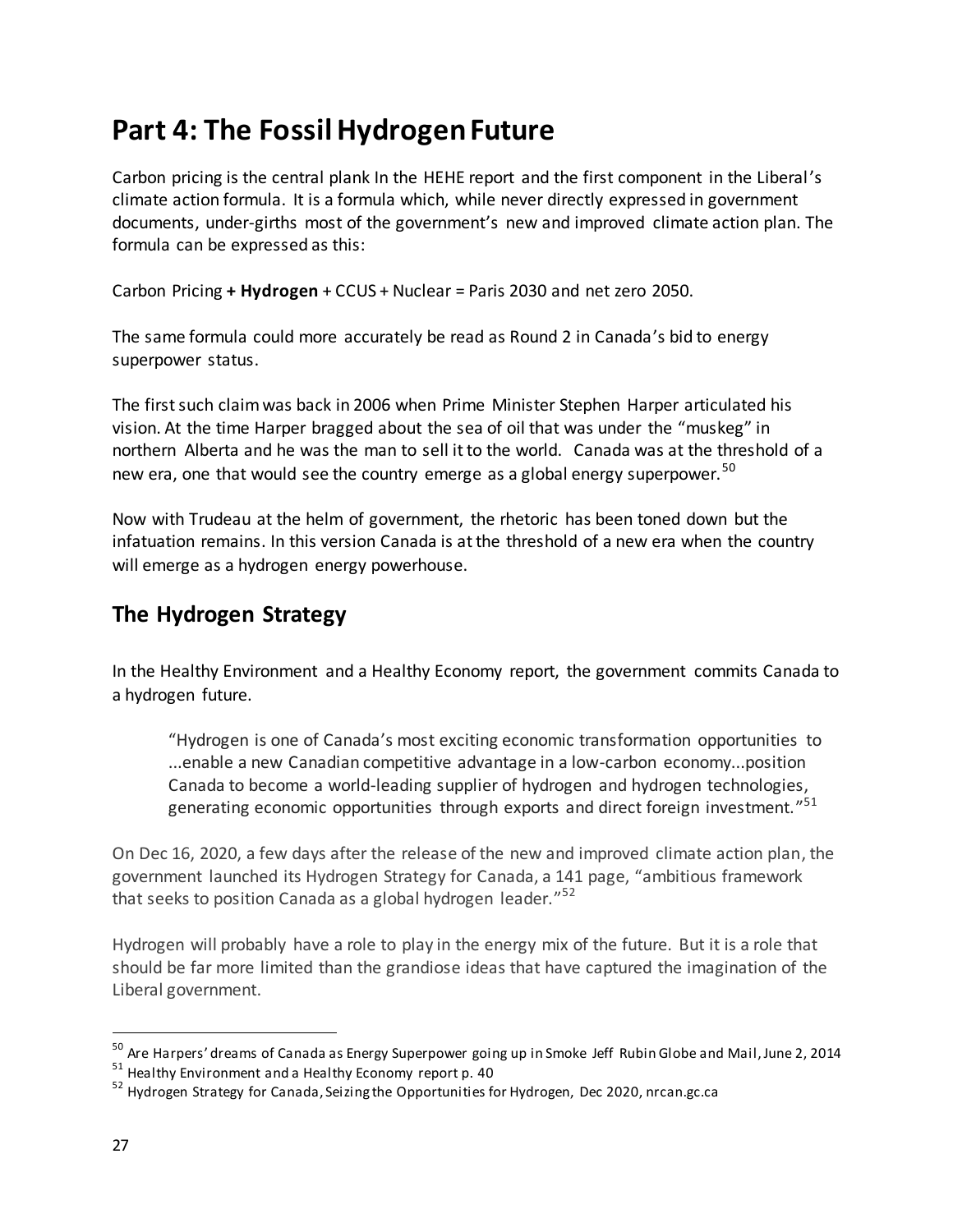Hydrogen and fuel cells will help decarbonize certain transport sub-sectors not amenable to electric battery applications such as heavy trucking and shipping. But it is a far reach from there to the ubiquitous hydrogen presence the government envisions. In its view, hydrogen is used for everything; from fuelling cars to powering industry, from heating homes to use as a industrial feedstock, from storing renewables to fuelling heavy equipment, ships and airplanes.

In the Liberal government scheme, hydrogen is a huge fix. Domestically, it will transform flagging sectors into thriving industries. It will drive innovation and investment all across the economy. it will create hundreds of thousands of jobs (350,000). It will generate economic opportunities all across the country. It will revitalize Canada as a major energy exporter. It will provide opportunities for indigenous communities. It will harness the skill and technical expertise of a generation. It will fuel economic growth. It will be the path to net zero by 2050.

"The Strategy will utilize Canadian expertise to build new hydrogen supply that will power our country's clean energy future."<sup>53</sup>

## **Clean and Dirty Hydrogen**

At its core the Hydrogen Strategy is a plan to protect and support the oil and gas industry and prolong the reign of fossil fuels. The liberal climate action formula throws yet another lifeline to a climate -devastating oil and gas sector.

There are two major types of hydrogen. More accurately there are two major ways to make hydrogen. There is green hydrogen and blue hydrogen. Green hydrogen is produced through electrolysis, using renewable energy to convert water into hydrogen. Blue hydrogen uses natural gas as the feedstock to fuel a process called steam reforming, which breaks down methane into hydrogen and carbon dioxide. At this stage the hydrogen is called "grey hydrogen". The grey hydrogen becomes blue hydrogen when the carbon released during the production is captured and stored. This is where the third element of the Liberals climate action formula comes into play—CCUS (carbon capture, utilization and storage).

Canada's Hydrogen Strategy, while paying lip service to a variety of pathways to a hydrogen future, commits fully to a dirty hydrogen strategy and the efforts to greenwash it.

Hydrogen, the second element in the Liberal government's climate action formula, is the new alchemy that magically turns dirty oil and gas into a clean energy source. Throughout the climate plan document and its companion piece, Canada's Hydrogen Strategy, there is a steady and deliberate transformation of fossil fuels into clean energy. At first there is talk about "integrating **low emitting** hydrogen across the Canadian economy,". Later it becomes "the use

<sup>53</sup> Canada's Minister of Natural resources, press release, Dec 16, 2020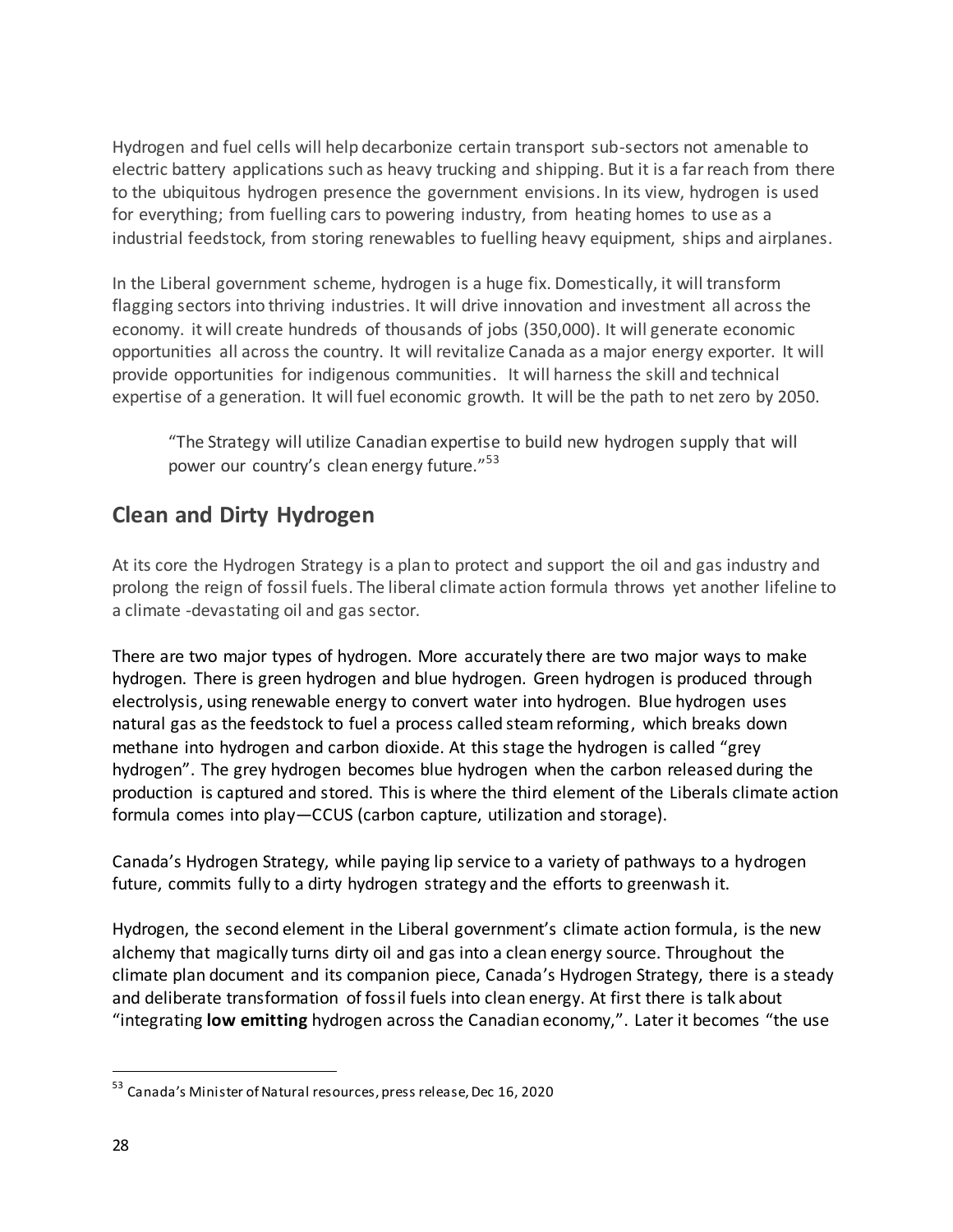of **clean hydrogen** across the country". It is described as "the **lowest carbon fue**l" and it is repeatedly emphasized that it is "**carbon-free** at the point of use".

As the strategy notes:

"Canada is the world's fourth largest producer and sixth largest exporter of natural gas. Canadian marketable resources of natural gas can sustain current production levels for up to 300 years...Hydrogen production from natural gas offers a unique opportunity to leverage Canada's vast gas reserves..." 54

## **The Power of Oil and Gas**

That Canada has a hydrogen strategy based on fossil fuels is testament to the power of the oil and gas industry in the country. That the Trudeau Liberals have become its champion isn't surprising. When Trudeau was first running for election, he made a pitch to Canada's ruling elite. He told them to give a little to get a lot. He marketed himself as the guy who could deliver for industry. Harper's climate denialism wasn't going to work for much longer. Instead, they needed Trudeau who would talk about climate change but get pipelines approved and buy failing ones, commit to Paris targets but provide billions annually in oil and gas subsidies.<sup>55</sup> And now provide the industry with a new lease on life by announcing Canada's Hydrogen Strategy.

Through the lens of hydrogen, other pieces of the climate plan document take on additional meaning. The commitment to fund 5,000 buses is a way to showcase hydrogen fuel cells. The Clean fuel standard is an incentive to support the production and use of hydrogen. The net zero Challenge Fund a way to support hydrogen's industrial applications. The climate plan document makes the point:

"The broad range of compliance strategies that will support the Clean Fuel Standard will also ensure Canada becomes a leader in carbon capture, utilization and storage, hydrogen production..." 56

The point is amplified by Canada's Hydrogen Strategy.

"Canada's recently announced Strengthened Climate Plan, including carbon pricing, the Clean Fuel Standard and the \$1.5 billion dollar Low-carbon and Zero-emissions Fuels Fund, is already putting in place foundational federal initiatives that will enable the broad suite of measures contemplated in this (hydrogen) Strategy."<sup>57</sup>

<sup>&</sup>lt;sup>54</sup> Canada's Hydrogen Strategy p. 25

<sup>55</sup> Martin Lukcas, The Trudeau Formula: Seduction and Betrayal in the Age of Discontent, Black Rose Press, 2019

<sup>&</sup>lt;sup>56</sup> HEHE report p.39

<sup>57</sup> Hydrogen Strategy for Canada p.XI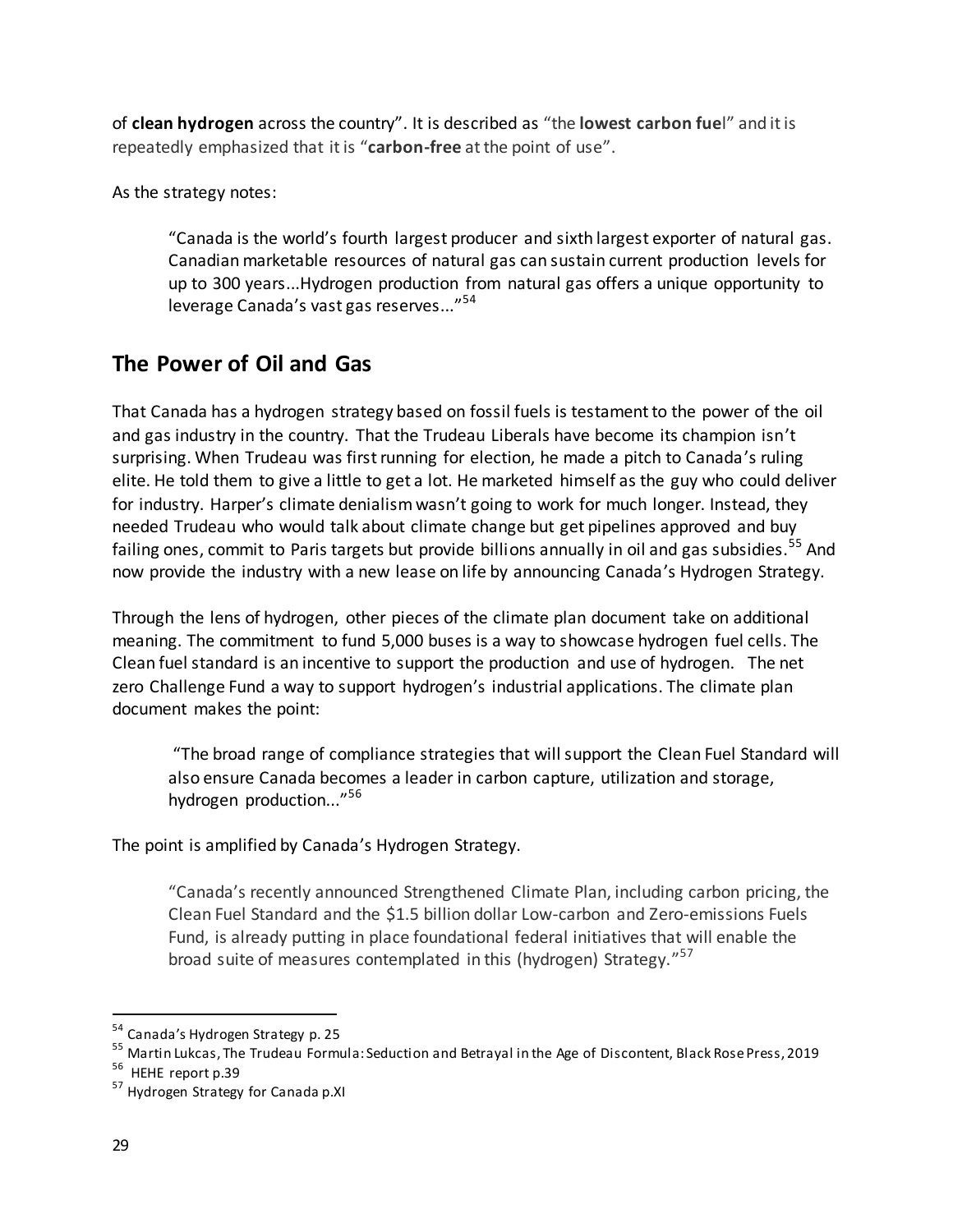In a remarkably short time, the hydrogen lobby has achieved the political, financial and regulatory support to launch a multi-decade hydrogen program. According to the Strategy, hydrogen will play an integral role in Canada's future energy mix. By 2050, up to 30% of Canada's end use energy will be hydrogen. That is a huge proportion. There is little doubt that most of it will be hydrogen produced by burning fossil gas as a feedstock. Hydrogen is critical to achieving a net-zero transformation for oil and gas industries.

"Canada has vast fossil fuel resources in the form of natural gas, crude oil, and bitumen. When combined with Carbon Capture, Utilization, Storage (CCUS), these resources can be converted into low CI hydrogen."<sup>58</sup>

Part of the Strategy's argument in favour of fossil hydrogen is how it preserves and repurposes the existing fossil fuel infrastructure and assets. By committing to fossil hydrogen, the existing energy infrastructure, such as the extensive network of gas transmission and distribution pipelines can be repurposed to act as large-scale energy storage and distribution networks for hydrogen, Similarly, 'depleted wells, saline aquifers and salt caverns' could be used to store CO2 and hydrogen.

### **The Problems with hydrogen**

#### 1. **Hydrogen is not an energy source.**

Hydrogen is not an energy source. It is an energy carrier. Hydrogen can store and distribute energy but hydrogen has to be produced by using energy. The problem arises with the choice and efficiency of the energy that is used to fuel the process to produce hydrogen. It can be cost-prohibitive, inefficient, or inappropriate (fossil fuels).

#### 2. **Green or clean hydrogen is the right kind but the wrong choice.**

Green hydrogen is by far the best choice in the hydrogen rainbow of colours. It is clean and produces no green house gases. But it is expensive compared to hydro, solar and wind. Green hydrogen and fuel cells will probably play an important role in the heavy transport sector. The problem is promoting green hydrogen for general uses when it is cheaper and more efficient to use the energy directly produced from solar, wind and other renewables.

#### **3. Hydrogen has properties that confound,**

Hydrogen is the first element on the periodic table. For all its remarkable properties it also, has some troubling ones. For instance, it's molecules can escape containment and it makes metal brittle. These are not insignificant when hydrogen has to be stored and distributed.

<sup>&</sup>lt;sup>58</sup> Hydrogen Strategy, op cit p.29. CI means "carbon intensive"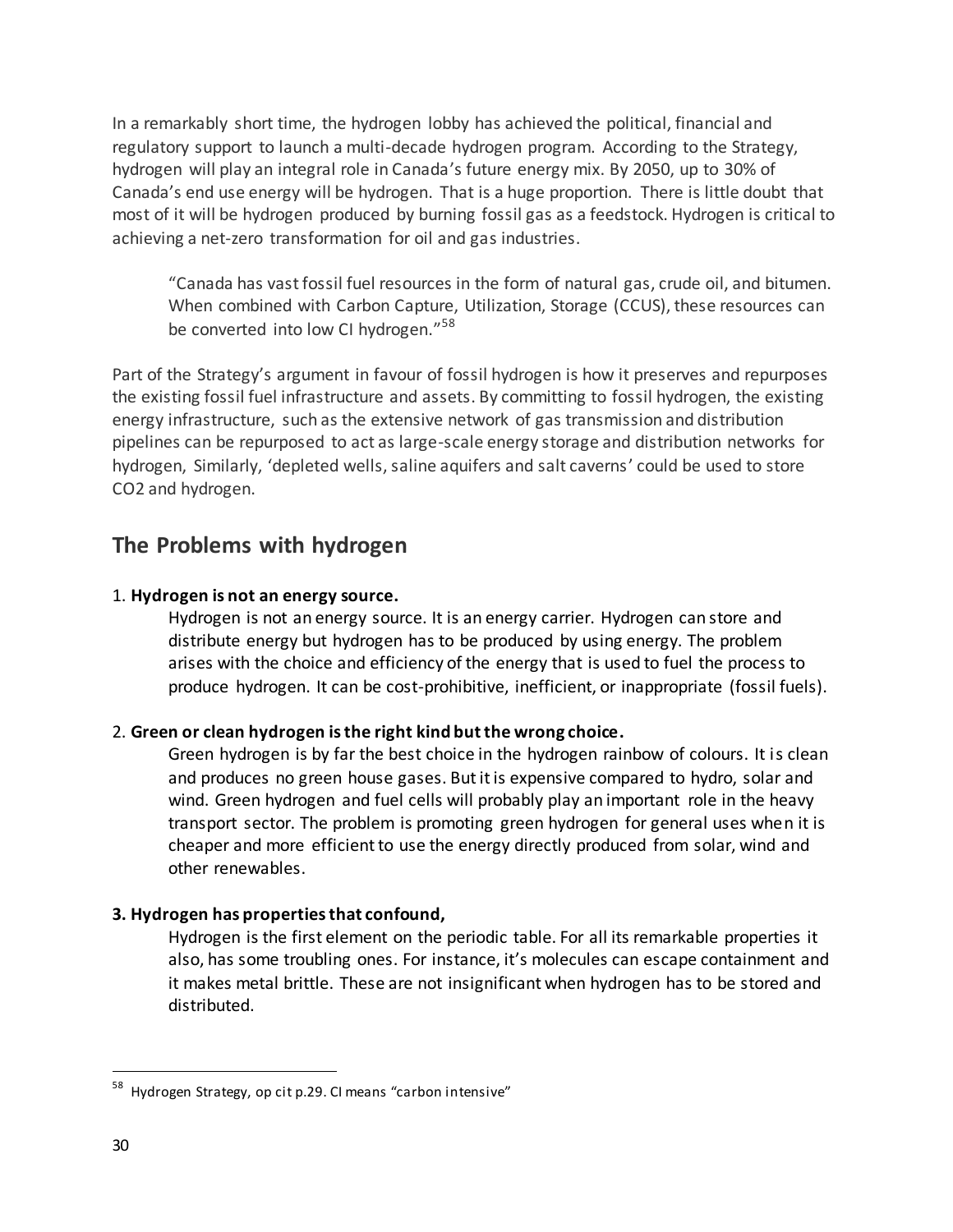#### **4. It's hard to make grey hydrogen blue.**

To achieve Canada's net-zero by 2050 target, all hydrogen production will need to be carbon-neutral, which means that hydrogen produced from fossil fuels will need to be coupled with CCUS. The carbon capture and storage requirement for this magnitude of hydrogen production would represent an astronomical increase in CCUS activity (6,200 %). It would also require a lot of money and an act of faith that future technologies will emerge to solve the problems. It makes more sense to use renewable energy directly rather than convert fossil energy into hydrogen and then use the hydrogen.

#### 5. **To export clean hydrogen requires us to store the carbon waste here.**

Canada's hydrogen strategy promotes an economic model of Canada as an extraction and export led economy. But there is a growing realization that the world might not be interested in our carbon intensive offerings. The solution is to transform fossil fuels into low CI hydrogen and sell 'clean' hydrogen to the world. In addition to the problem of reinforcing Canada's resource dependency and export orientation, there is the considerable problem of finding the safe capacity to store all the waste carbon here. An underside of the Hydrogen is Canada as a waste dump and landfill economy.

#### 6. **Hydrogen gives fossil fuels a new lease on life.**

Responding to the climate emergency requires us to rapidly phase out the burning of fossil fuels. Canada's hydrogen strategy does just the opposite. It provides fossil fuels a new lease on life. As the Strategy notes "Natural gas ...will have declining demand if not used to produce hydrogen." On the other hand, if hydrogen comprises 30% of energy use by 2050 and if all the hydrogen came from natural gas, it would require a 178% increase in natural gas demand and a 62% increase in production.<sup>59</sup>

#### **7. Hydrogen and centralized power.**

The anticipated growth in production and distribution of hydrogen perpetuates a model of centralized energy production, massive infrastructures and an energy system dependent on and controlled by a limited number of large companies.

There is an old quip that goes like this; "hydrogen is the energy of the future and always will be." Canada's hydrogen strategy intends to prove that wrong. Canada, we are told, is at the threshold of becoming a global hydrogen powerhouse. The risk however, is considerable. We might squander precious time and resources in a dubious effort of hype and boosterism to promote fossil hydrogen. Instead, we should use that time, as well as our skills, talents and resources, to directly address the climate emergency, to develop energy options, and to promote energy efficiency, conservation and reduced energy use.

<sup>&</sup>lt;sup>59</sup> Hydrogen Strategy, fig 40, p105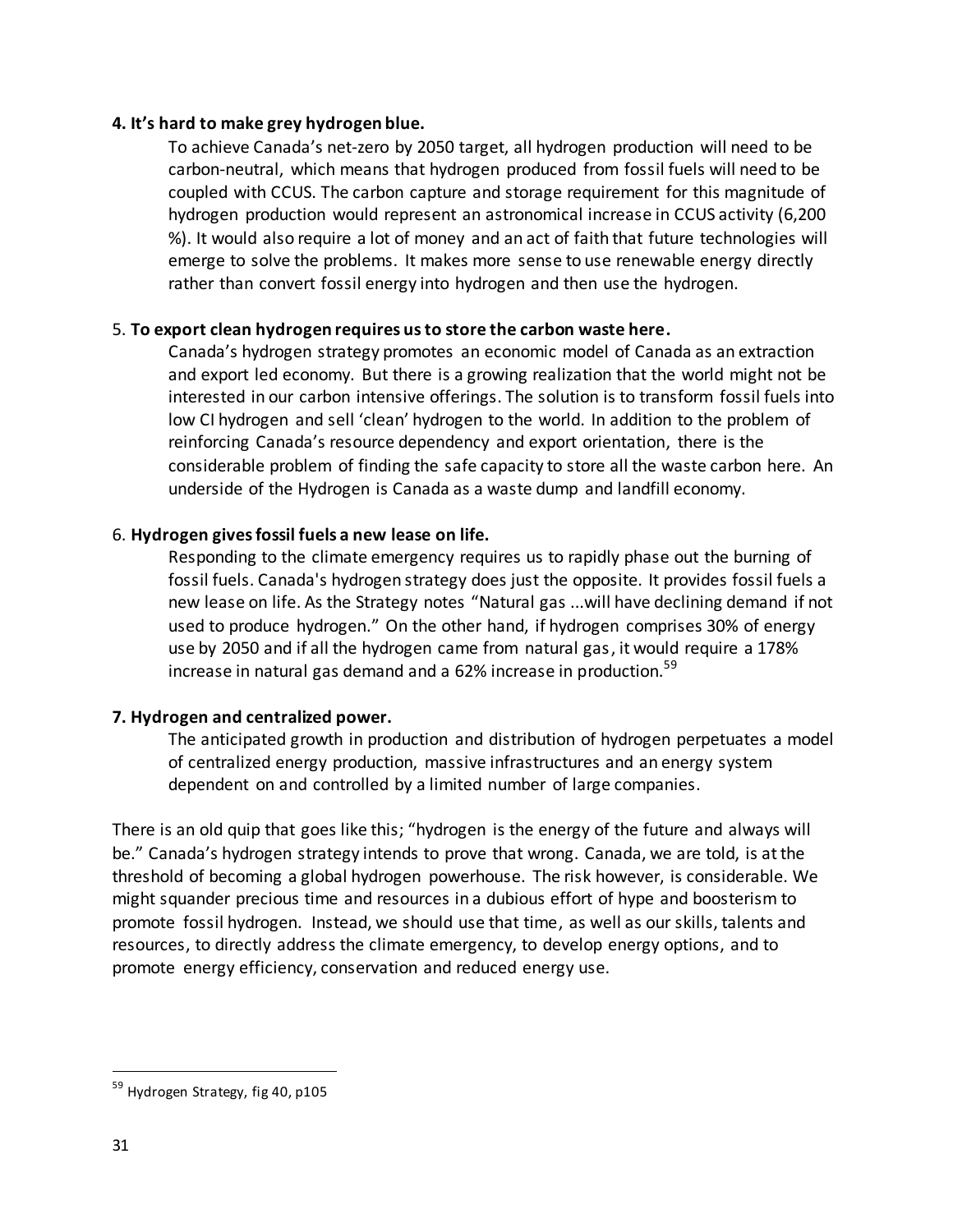# **Part 5: Carbon Capture, Utilization and Storage (CCUS)**

As we have seen in previous sections, the Liberal climate action formula is this:

Carbon Pricing + Hydrogen + Nuclear + **CCUS** = Paris Targets and Beyond

The CCUS portion of that formula is a high priority for the Trudeau government. The climate plan r commits the government to:

"Develop a comprehensive carbon capture, use and storage (CCUS) strategy and explore other opportunities to help keep Canada globally competitive in this growing industry." 60

The Liberal government climate plan relies heavily on technological innovation to achieve its climate targets. Unfortunately, the largest share of proposed emission reductions come from technologies that are at an exploratory stage or are not yet scalable.

CCUS or carbon capture, utilization and storage is one of these. It is a set of technological and policy responses that aims to prevent carbon dioxide from being discharged into the atmosphere. Filters are attached to smokestacks which remove the GHG from the industrial exhaust. Once captured, the C02 is then compressed into very high concentrations and then is either used or stored. If used, it is mixed with other chemicals and becomes a feedstock for other industrial processes and products. The bulk of its use is in a process known as enhanced oil recovery (EOR) where it is pumped into depleting oil fields to extract any remaining fossil fuel.

While there are a number of developments for the utilization of CO2 it is carbon storage that is at the heart of CCUS. Once carbon is captured and liquified it is transported by pipeline or some other means to storage locations underground or under the ocean where it has to stay forever.

While CCUS has been around for decades and has been met with bouts of enthusiasm and skepticism it is currently enjoying renewed interest. The International Energy Agency (IEA), for example, has recently concluded "that reaching net zero will be virtually impossible without  $CCUS''.<sup>61</sup>$ 

That is a conclusion that resonates well with the Liberal government. First because the government sees CCUS as the bridge between fossil fuels and low carbon intensive hydrogen. Second, because it is the technological fix, perhaps the "stealth solution", that allows the tar

 $^{60}$  Healthy Environment and a Healthy Economy p 38

<sup>&</sup>lt;sup>61</sup> CCUS in Clean Energy Transitions, flagship report 2020, IEA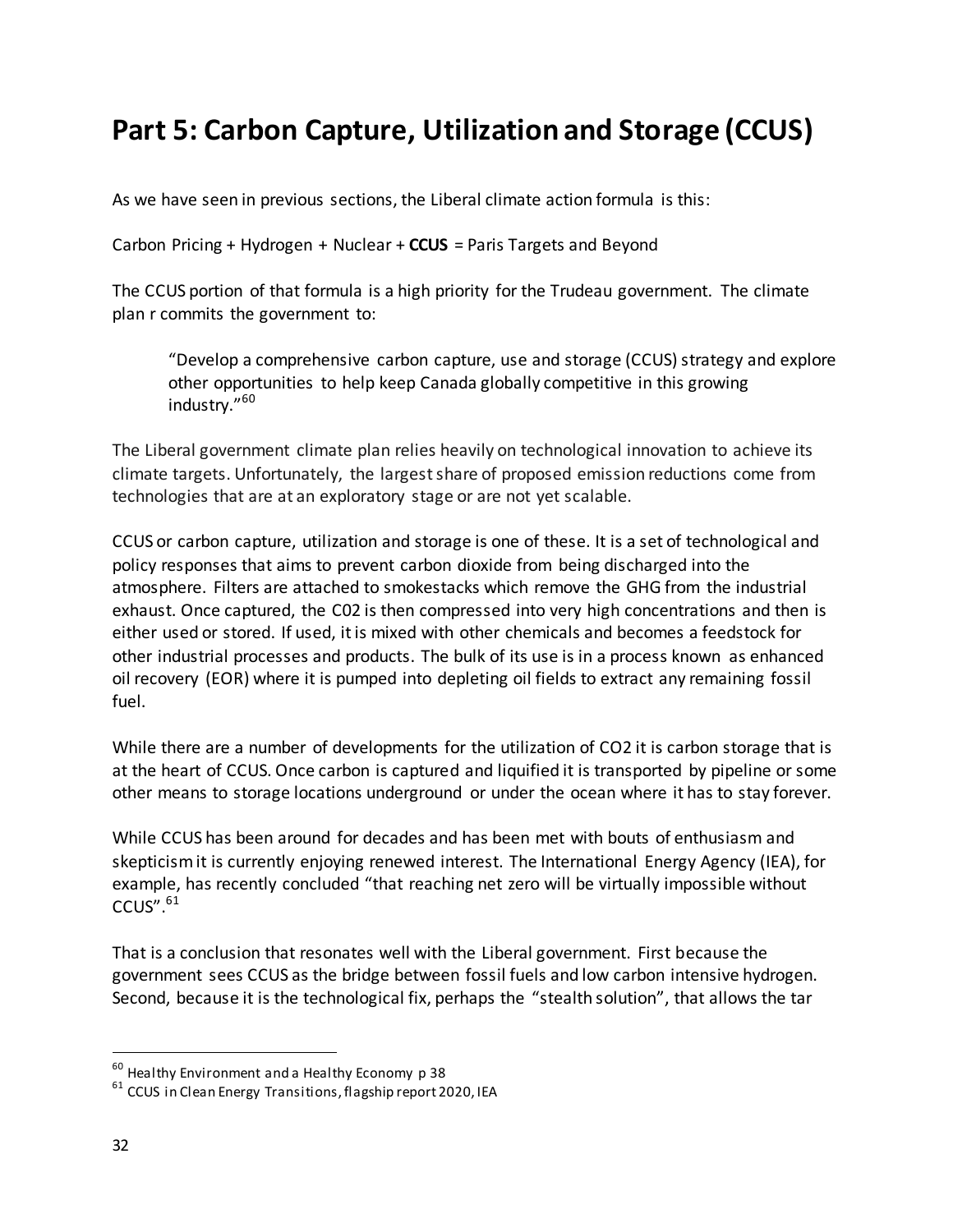sands to keep pumping and exporting. And third, it is one of the few current technologies that can address the abatement challenges of heavy industries such as steel and cement production.

On the last point, the government's climate plan states;

"For heavy industries  $-$  such as steel, aluminum, and cement  $-$  the growth opportunity lies in ensuring Canadian companies are the most competitive in a world where investors are increasingly considering carbon pollution a financial risk. To protect and grow jobs in the industrial sector, there is a need to help companies decarbonize their operations, with clean sources of electricity, using low-carbon fuels like hydrogen or new zero-emission technologies like small modular reactors, and capturing carbon at the source."<sup>62</sup>

## **CCUS and Hydrogen**

The federal government is committed to manufacturing hydrogen by using natural gas. The production process known as "steam reforming" breaks down methane (natural gas) into hydrogen and carbon dioxide. The result is "grey hydrogen.," But if the carbon dioxide emissions released during production are captured and stored then the dirty hydrogen becomes "blue hydrogen." In other words, 'clean' hydrogen can be produced from fossil fuels when combined with Carbon Capture Utilization, and Storage (CCUS).

The government is hoping that Canada's natural gas reserves combined with an expertise in pipeline construction together with storage assets such as depleted wells, salt caverns and other geological formations are all the ingredients needed to make Canada a world leader in CCUS.

As the Hydrogen strategy pointed out:

"The carbon capture and storage requirement for this magnitude of clean hydrogen production would be approximately 203 Mt CO2 per year. Given Canada's current CCUS operational projects capture and store about 4 Mt of CO2 per year, this would represent a very significant increase in CCUS activity."<sup>63</sup>

# **CCUS and Oil and Gas**

As pressure has mounted to make urgent and dramatic cuts to greenhouse gas emissions, the fossil fuel industry has deflected growing pressure for hard and declining caps on their carbon pollution in a number of ways. One is by citing their efforts and successes in driving down the

 $62$  Healthy Environment and a Healthy Economy p. 35

<sup>&</sup>lt;sup>63</sup> Hydrogen Strategy, p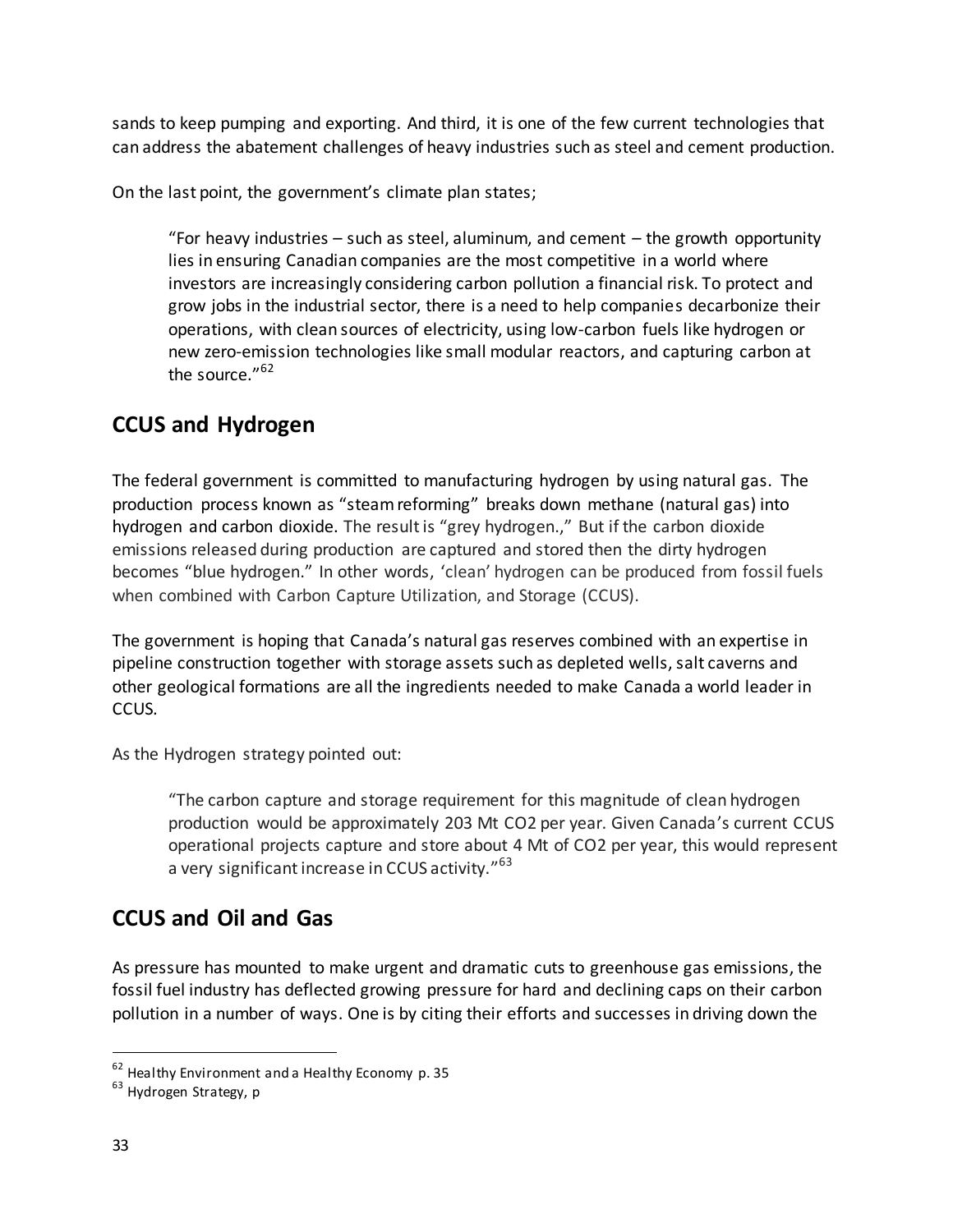"carbon-intensity" of their emissions and another is by pointing to their investments and commitment to CCUS.

Both are overstated. On declining carbon intensity, the Pembina Institute, an independent energy research group concludes;

"Industry likes to celebrate the changes it implemented to reduce emissions and waste, but the greatest of those were one-off advances in emissions intensity nearly 20 years ago. Since then, the emission intensity from oilsands extraction increased nine per cent between 2004 and 2015 …"<sup>64</sup>

it is clear that the oil and gas sector intends to increase output by as much as the market will bear thereby increasing absolute C02 emissions growth. It is also clear that the federal and provincial governments are going to do whatever they can to enable that increased production as well as facilitating its transport to market.

Given this commitment to ever-increasing levels of production, a necessary element of the net zero 2050 math becomes the scaling up of carbon-capturing technologies.

Canada's largest CCUS project is the Alberta Carbon Trunk Line (ACTL). The system is the world's newest integrated, large-scale carbon capture, utilization, and storage (CCUS) system. It currently captures CO₂ at the North West Redwater Partnership (NWR) Sturgeon Refinery and Nutrien's Redwater Fertilizer Facility, from which it is transported via a dedicated C02 pipeline to mature oil fields in Central Alberta for use in enhanced oil recovery (EOR). In other words, it is used to extract even more oil.

This project and an anticipated wave of similar initiatives on the horizon set the stage, according to the climate plan, when Canada,

"becomes a leader in carbon capture utilization and storage, hydrogen production and other technologies that will allow Canada to extract energy from its resources while significantly reducing and eventually eliminating carbon.<sup>65</sup><sup>"</sup>

## **The Problems with CCUS**

There are a number of issues concerning the need for large scale deployment of CCUS technology. There are also a number of uncertainties associated with relying on it as a pathway to net zero by 2050. Here are some of them:

### **1. Storing carbon or reducing emissions?**

<sup>64</sup> Pembina Institute

 $65$  Healthy Environment and a Healthy Economy p 39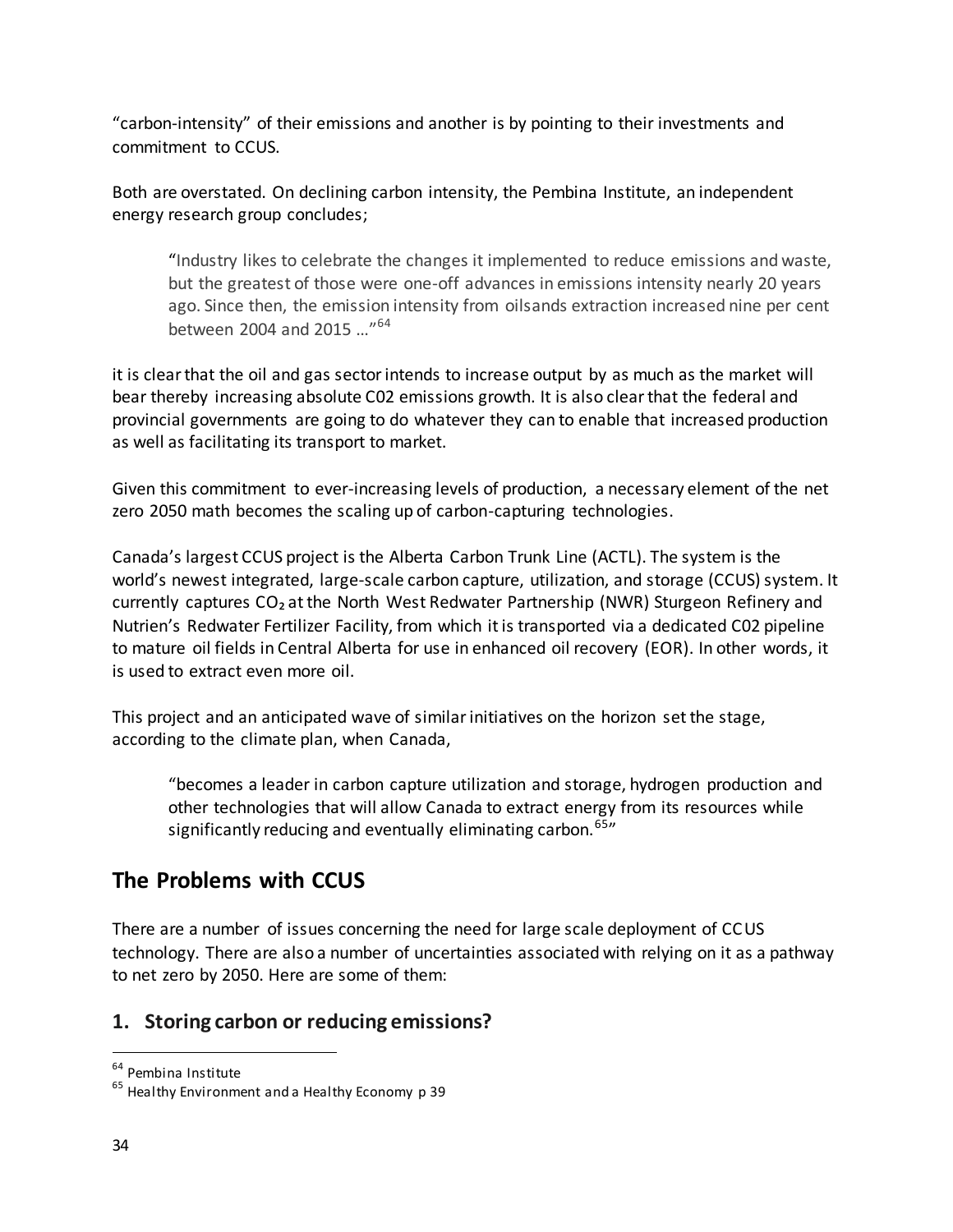CCUS involves a choice between storing carbon or reducing carbon emissions. Proponents of CCUS recognize it as an effort to tackle climate change within a context of growing fossil fuel production, export and consumption. But research suggests that CCUS will be prohibitively expensive and will likely not extend the demand for coal, oil and gas.

### **2. Delayed emissions rather than avoided emissions**

Most carbon utilization projects are energy intensive. They set up a cycle of using carbon to produce carbon to use carbon. In utilization projects a large share of the emissions is only delayed rather than eliminated. Add to that, the realization that commercial scale CCUS facilities still exhaust about 10 percent of CO2 into the atmosphere and we are left with some reasonable questions about the effectiveness of utilization projects.

### **3. A mind-boggling scale**

If CCUS is to be successful at capturing growing carbon emissions there will have to be a tremendous increase in CCUS projects. There would need to be a mind-boggling increase in C02 capturing, transportation and storage capacity to close the gap between where we are now and net-zero emissions by 2050. The Global CCS Institute, a think tank and lobby group, concludes:

"Currently, some 40 mega tonnes of CO2 are captured and stored annually. This must increase at least 100-fold by 2050 to meet the scenarios laid out by the IPCC. Clearly, a substantial increase in policy activity and private sector commitment is necessary to facilitate the massive capital investment required to build enough facilities capable of delivering these volumes."<sup>66</sup>

And this 100-fold increase (10,000%) in CCUS capacity to get to net-zero emissions by 2050 would have to be augmented, according to the Institute, by the uses of various Carbon Dioxide Removal (CDR) techniques to directly remove carbon from the atmosphere.

Canada's hydrogen strategy report makes a similar point when it admits that, if fossil fuel hydrogen was used exclusively to reach the target of hydrogen providing 30% of Canada's energy demand, it would require a 6,200% increase in CCUS capacity<sup>67</sup>.

### **4. Unmet expectations**

 The history of CCUS is one of unrealized expectations. Organizations such as the IEA note that after years of slow progress about thirty commercial facilities have been announced over the last three years around the world. At the same time, they express concerns that the recent

<sup>66</sup> Global CCS Institute

<sup>&</sup>lt;sup>67</sup> Hydrogen Strategy p 105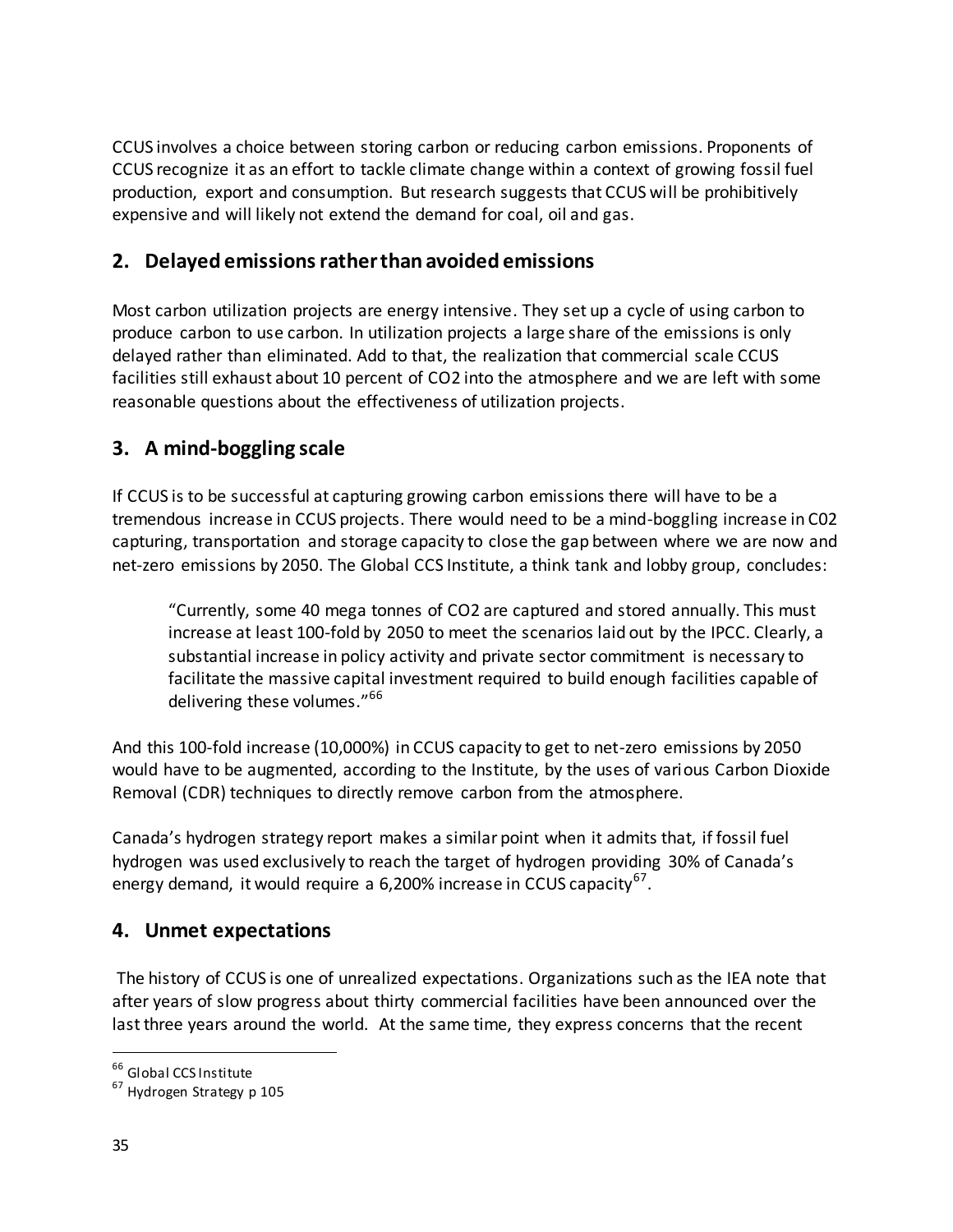investment trajectory could be easily derailed. Analysts estimate that more than 2000 large scale CCUS facilities will be needed by 2040 to meet emission targets<sup>68</sup>. The outlook is uncertain as to whether major emitters and the oil and gas industry will invest heavily in CCUS. By the time CCUS comes of age the damage will already be done. Relying on a speculative technology sometime in the future is a risky proposition.

While new CCUS investments cover a range of industries, the majority of CCUS projects are for enhanced oil recovery. As a recent Greenpeace report on Carbon Dioxide Removal (CDR) strategies being adopted by corporations with net zero 2050 emissions targets points out:

"CCS is more nascent: there are only 21 commercial-scale plants in existence worldwide, with capacity to capture 40 Mt/year (about 0.1% of total global CO2 emissions). All but five of these are used for enhanced oil recovery rather than dedicated storage.<sup>1769</sup>

### **5. Huge costs and uncertain prospects**

CCUS means that huge amounts of carbon dioxide have to be transported and stored safely, reliably and permanently.

Due to the physical properties of C02, existing oil or gas pipelines can not be used to transport or store carbon. CCUS requires a massive new infrastructure and dedicated transportation system. Storage sites must be carefully chosen for their geological stability and ability to protect ground water supplies from any leakage.

The cost of capturing it, transporting it, storing it and ensuring that it remains safe and stable are costs the private sector is reluctant to assume.

## **6. Requires major public funding**

CCUS won't develop without a massive underwriting by governments. CCUS proponents and their lobby groups are busy trying to line up the public supports that will be necessary to build the industry. These supports include the demand for direct financial support of early CCUS projects and the funding of demonstration projects. They include governments paying a higher proportion of the R&D costs, underwriting the cost of industrial hubs with shared CO2 infrastructure, funding the pipeline infrastructure and introducing favourable financial incentives. One way or another CCUS requires major government financial commitments.

As the climate plan puts it,

<sup>68</sup> Mapping the Progress and Potential of Carbon Capture use and Storage, Third Way, June 1, 2020

<sup>&</sup>lt;sup>69</sup> Greenpeace (reference in previous draft)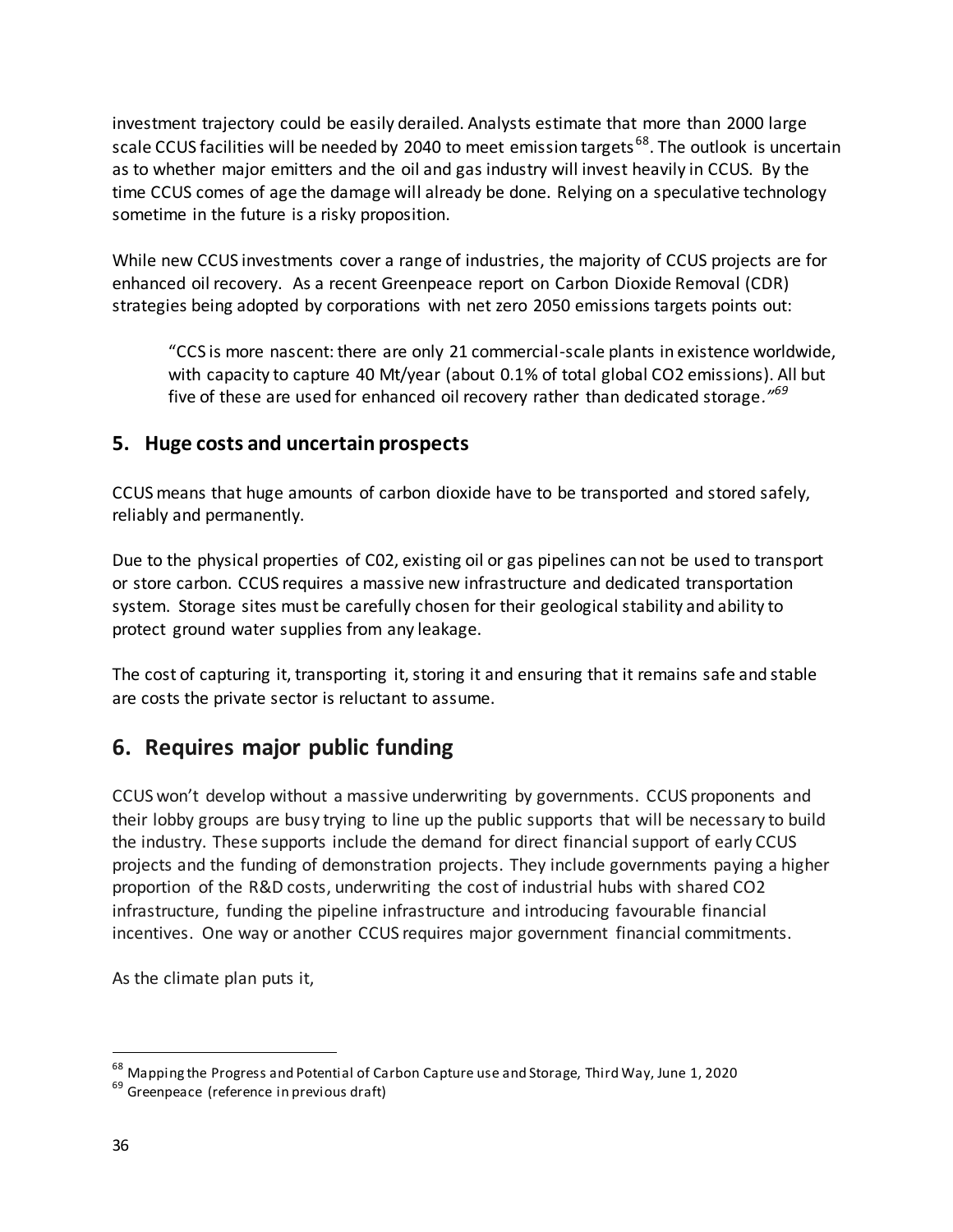"… the Government of Canada will look to make strategic investments in large-scale industrial projects, and to enable the adoption of low-carbon technologies to support economic growth and decarbonization across all sectors in Canada."<sup>70</sup>

Responding to the climate emergency will require a full suite of initiatives. Amongst those, CCUS will probably play a limited but useful role. It can used to offset emissions that cannot otherwise be avoided as we make the necessary transition to an energy system centred on renewables.

CCUS will likely be a transition technology in heavy industry but it is not a pathway to net zero by 2050. Reliance on wide-spread deployment on CCUS is being used as a justification for expanding fossil fuel production and extending the lifespan of Canada's export-focussed oil and gas sector. The climate emergency requires a rapid decarbonization of Canada's energy system through hard and declining emission caps. Reducing emissions directly offers a far better chance of achieving the required cuts than banking on the possibility that enough carbon can be captured and stored to make a difference.

 $^{70}$  Healthy Environment and a Healthy Economy p 36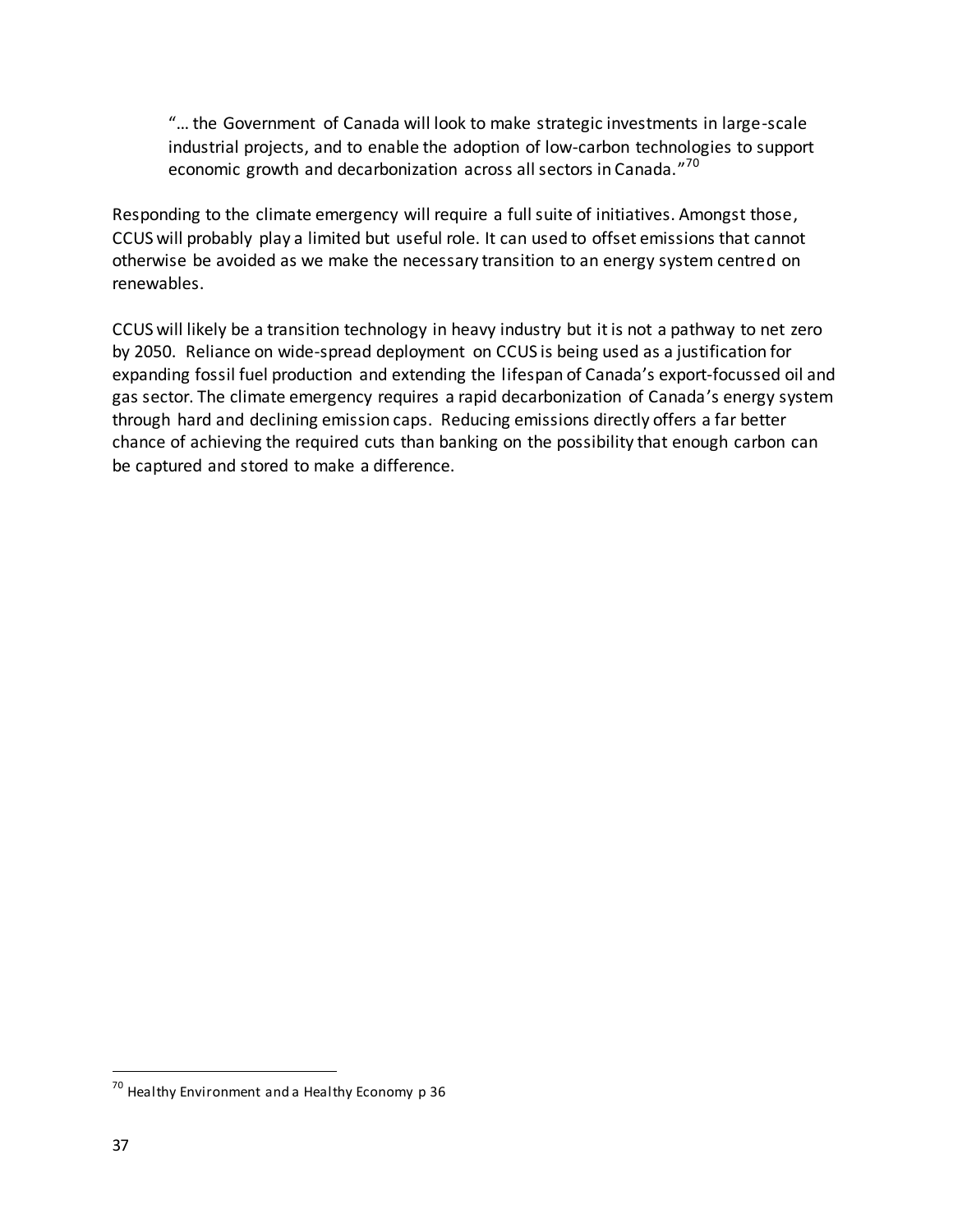# **Part 6: The Commitment to Nuclear Power**

Carbon Pricing + Hydrogen + CCUS + **Nuclear** = Paris 2030 and beyond

# **Small Modular Reactors**

The Liberal government has a dilemma. How does it commit to climate action and at the same time support the tar sands and the entire oil and gas industry? Quite simply, the answer is technology. Technology is the alchemy of turning dirty hydrogen into blue hydrogen. Technology is what will allow us to capture and store and use waste carbon (CCUS). Technology is what we can't even imagine yet. And technology is the new generation of nuclear power.

The climate plan casts about for all manner of technological fixes to the climate crisis and the problems of the economy. One of its chosen pathways to the future is the Small Modular Reactor (SMR).<sup>71</sup> A SMR is a small scale, modular nuclear reactor that can be built in a factory and assembled at site. Theoretically they can be used in a wide range of applications, from gridscale electricity generation to replacing diesel generators in heavy industry, mines and remote communities.

The Liberal government's new and improved climate action plan committed Canada to "launch a Small Modular Reactor (SMR) Action Plan by the end of 2020". In December the government followed through. The Action Plan states:

"Canada is investing in the full suite of the energy technologies we will need to achieve net-zero emissions by 2050. Nuclear energy is part of achieving these objectives. "

"Small Modular Reactors (SMRs) represent the next great opportunity for Canada – helping us to phase out coal and electrify carbon-intensive industries such as mining and petroleum extraction."<sup>72</sup>

The SMR Action Plan's goal is to portray SMRs as; "a source of safe, clean affordable energy opening opportunities for a resilient, low carbon future." The government is convinced that they will play a critical role in achieving net-zero by 2050.

The SMR Action Plan is the second stage in the SMR offensive. The first stage was the 2018 report, "A Canadian Roadmap to Small Modular Reactors"<sup>73</sup>. The Roadmap paints an incredibly

<sup>&</sup>lt;sup>71</sup> A Call to Action: A Canadian Roadmap for Small Modular Reactors, Nov 2018[: https://smrroadmap.ca/wp](https://smrroadmap.ca/wp-content/uploads/2018/11/SMRroadmap_EN_nov6_Web-1.pdf?x64773)content/uploads/2018/11/SMRroadmap\_EN\_nov6\_Web-1.pdf?x64773

<sup>72</sup> Canada's Small Modular Reactor Action Plan, nrcan.gc.ga: [https://www.nrcan.gc.ca/our-natural](https://www.nrcan.gc.ca/our-natural-resources/energy-sources-distribution/nuclear-energy-uranium/canadas-small-nuclear-reactor-action-plan/21183)[resources/energy-sources-distribution/nuclear-energy-uranium/canadas-small-nuclear-reactor-action-plan/21183](https://www.nrcan.gc.ca/our-natural-resources/energy-sources-distribution/nuclear-energy-uranium/canadas-small-nuclear-reactor-action-plan/21183)<br><sup>73</sup> "A Canadian Roadmap for Small Modular Reactors", NRCAN, Nov 2018: <u>https://smrroadmap.ca</u>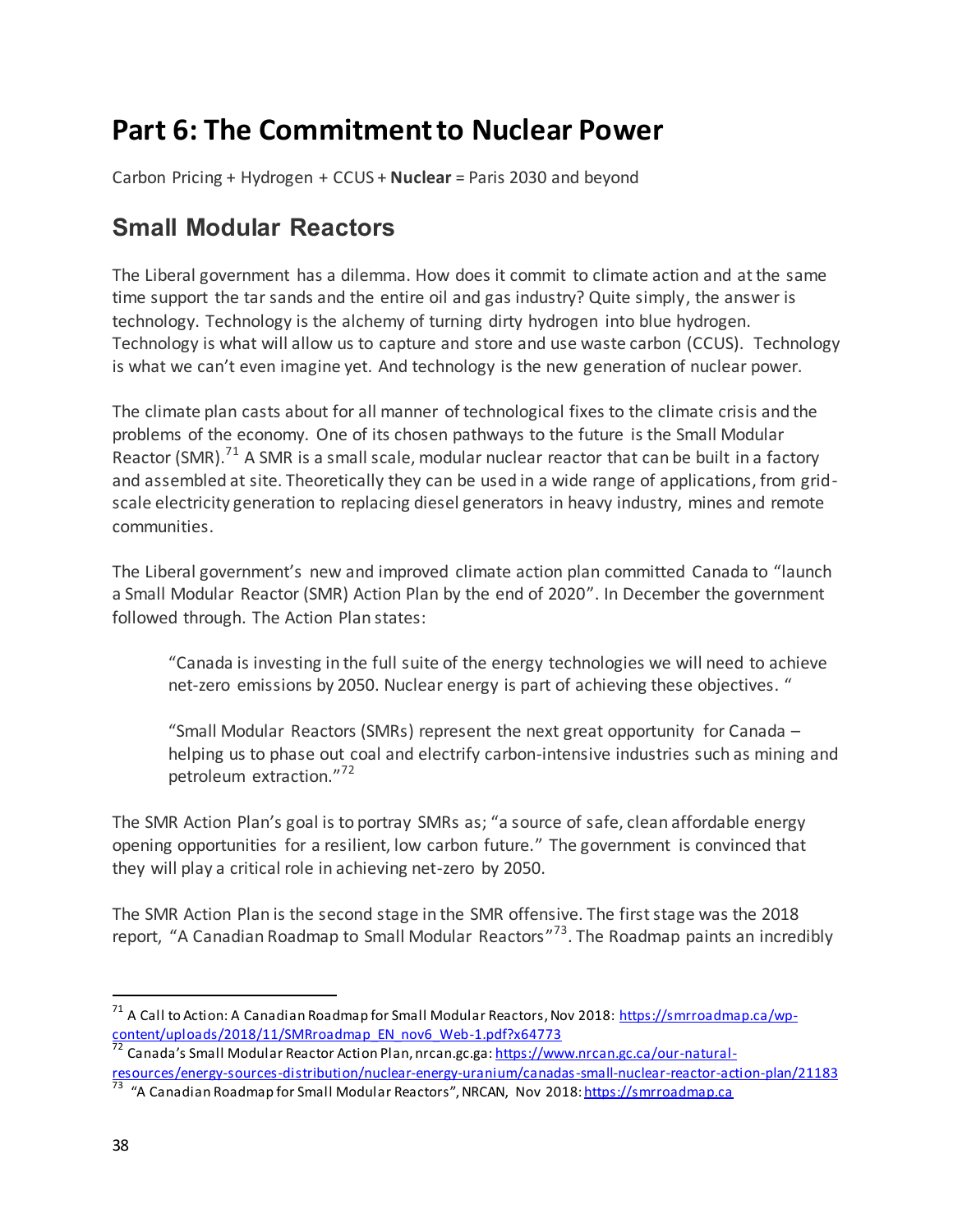rosy picture for the future of SMRs and the economic benefits that will accrue to those countries who are first on the bandwagon.

But despite the "tremendous potential to expand safe nuclear technologies-in Canada and around the world" the report does acknowledge a few obstacles. It is aware that the nuclear industry has a bad rep. But more important are the problems of cost and nuclear waste.

The Roadmap goes to some length to prove that SMRs can be cost competitive when compared to other energy technologies. But after various machinations and permutations the best they can conclude is this: "SMRs can be competitive with alternatives including large nuclear power plants, diesel, natural gas, hydro, wind and solar."<sup>74</sup> (Note the phrase "can be")

The Roadmap report does admit the problem with cost. But it's one that can be overcome with significant taxpayer support:

"Federal and provincial governments have a role to play in sharing the risk and reducing the cost of capital. Without government support, the private sector may not make the necessary investments to set the stage for an SMR industry in Canada."<sup>75</sup>

The industry wants a package of public financial supports which include "cost sharing" at the development stage, "loan guarantees" at the construction stage, and "power purchase agreements", "tax incentives" and "long term agreements" at the operating stage.

The report further notes the importance of ensuring "the viability of SMR ...is not overwhelmed by disproportionate legislative or regulatory requirements."<sup>76</sup>

On the issue of nuclear waste, the Roadmap report notes that "the ultimate solution is longterm disposal in a safe repository."<sup>77</sup> That solution does not exist.

In the meantime, the industry is concerned that "storage costs will increase and eventually become a competitive disadvantage for SMRs in Canada. The lack of both storage and disposal options for small scale producers, including SMRs, presents an economic uncertainty that could present a barrier..."<sup>78</sup>

Sounds like more public support down the road. Despite all the serious problems associated with cost and nuclear waste the industry is convinced that "SMRs are an innovation story and a

 $7<sup>4</sup>$  A Call to Action p.32

 $75$  Ibid p. 35

 $76$  Ibid p. 36

 $<sup>77</sup>$  Ibid p. 28</sup>

 $78$  Ibid p. 28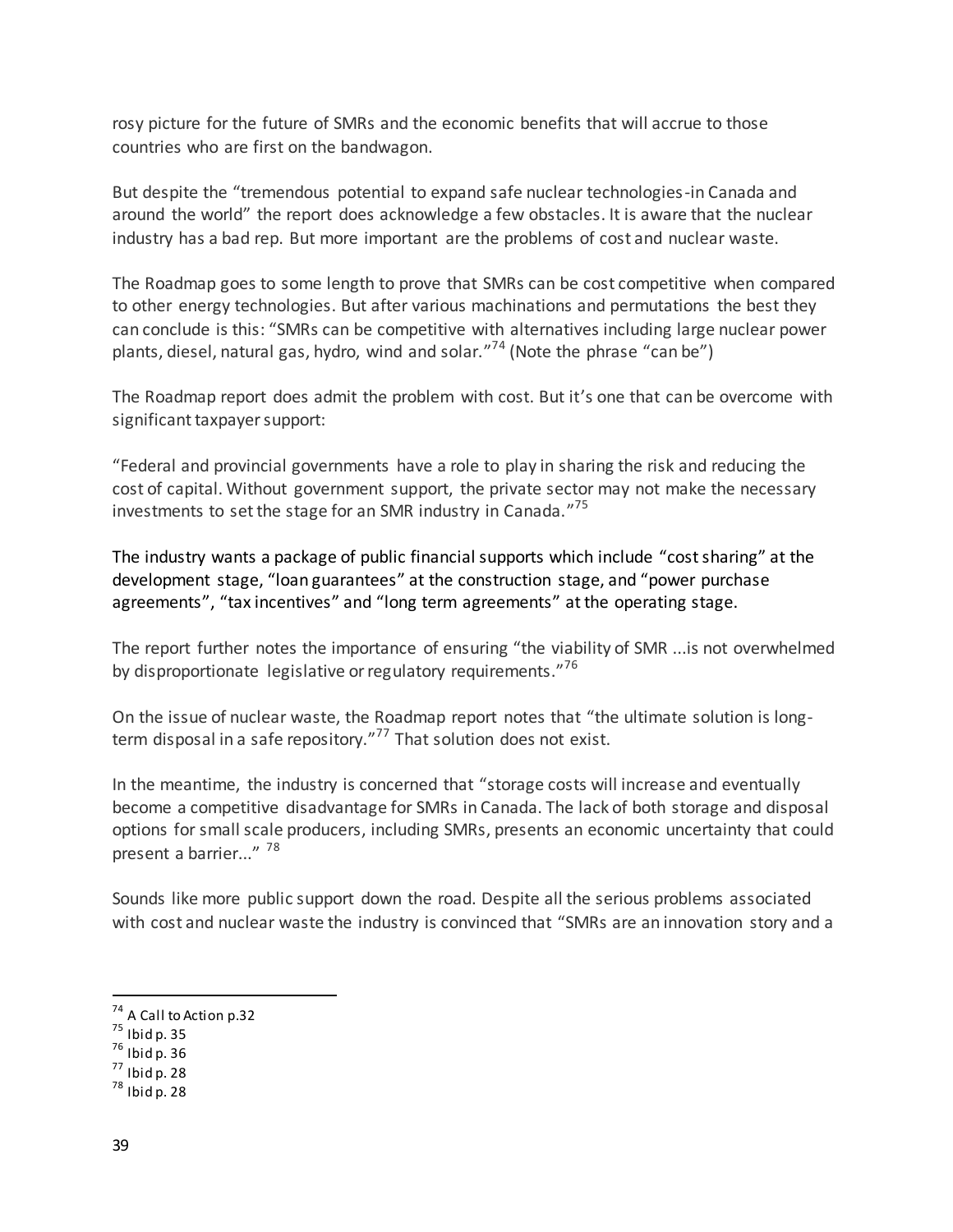potential game-changer for our nuclear industry and Canada's natural resource sectors more broadly."<sup>79</sup>

The Liberal government agrees.

# **Part 7: Resource Extraction**

The Liberal government's vision, as expressed in the Healthy Environment and a Heathy Economy, is one in which climate initiatives and economic growth go hand in hand. The climate plan is by design both an economic document and a climate action document. A Healthy Environment and a Healthy Economy, according to the government, "is a plan that achieves both our environmental goals and our economic hopes." <sup>80</sup>

The report talks about a transition to a low carbon economy and promises a clean growth and clean energy and clean technology future.

As the report notes: "This transformation will require close alignment between climate and industrial policies."<sup>81</sup> There are some hopeful signs. There is some talk about clean economy job creation, building domestic manufacturing capacity and more environmentally friendly products. There is even a chapter headed: "Building Canada's clean industrial advantage."

The problem is that these references are overwhelmed by a ramped-up business as usual approach to economic development. Tax breaks, incentives, subsidies, flexible standards and soft regulations, reducing investor risk and aligning government policy in support of the private sector.

Perhaps some of that is even necessary in an age of crisis. The problem is to what end.

When the government talks about a transition to a low-carbon economy it is an economy that mirrors the high carbon economy. In fact, it is still based on fossil fuels. The Liberal government wants a transition without a transformation.

Whether it's the growing global demand for low CI hydrogen or the plan for a surge in clean technology exports, the Liberal government envisions a future economy that supports the same economic model of capitalist growth, speculation, accumulation and exploitation that has brought us to this alarming point.

What underscores the economic plan are the twin goals of attracting international investment and expanding Canada's exports. As the report notes the government wants to "secure an

l <sup>79</sup> ibid

<sup>80</sup> Healthy Environment and a Healthy Economy report, Forward

 $81$  ibid p 31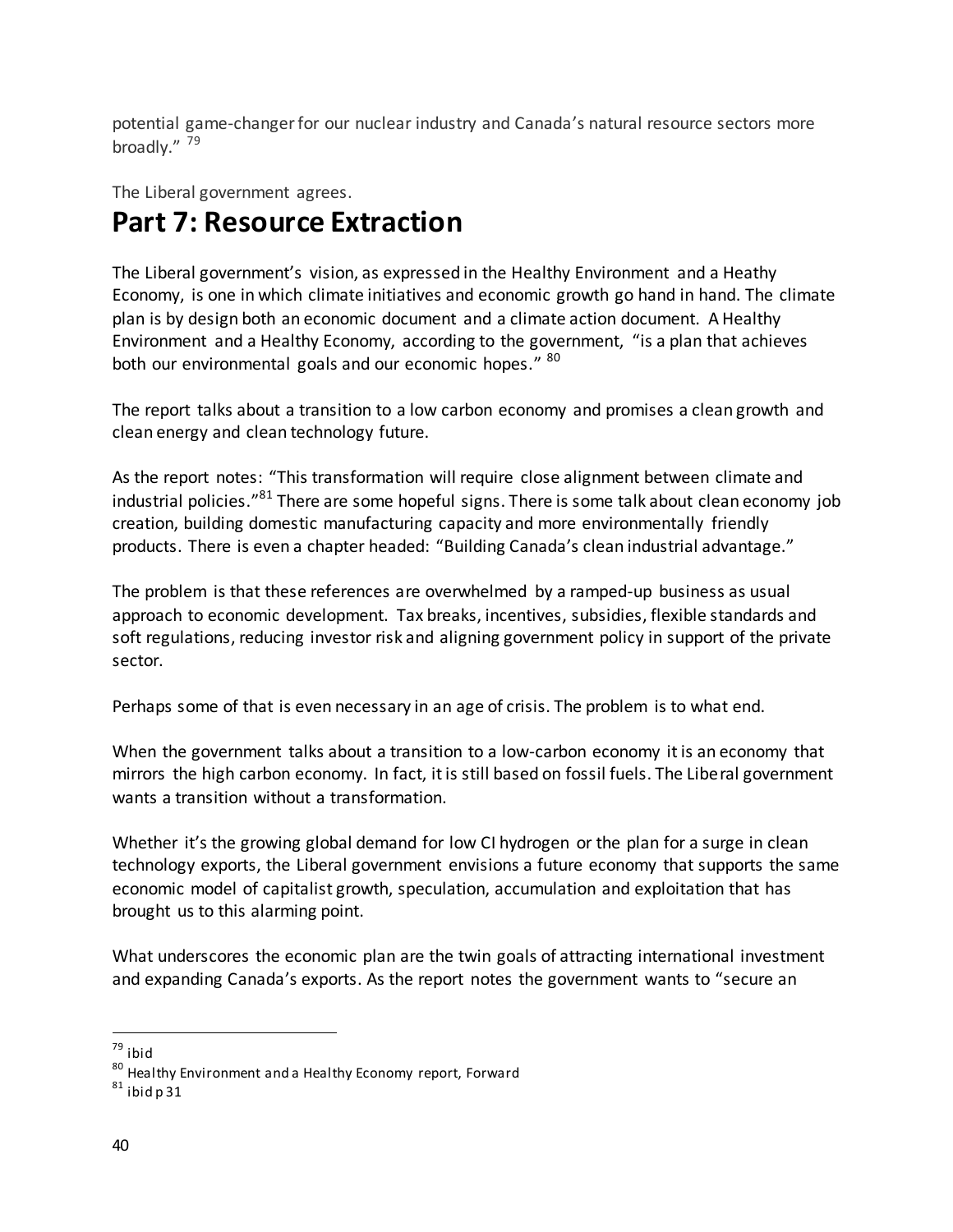outsized share of these investments" and the Liberals want to "position Canada as a global leader..."<sup>82</sup>

On Hydrogen, we can lead the world. Forestry, we can lead the world, Small nuclear, we can lead the world. Low carbon intensity fossil fuels, we can lead the world. Mining scarce minerals and metals, we can lead the world.

Key to all of this is resource extraction. The Liberal government wants to reduce the carbon intensity of oil and gas so we can export more fossil fuels; shift to 'blue' hydrogen so we can sell more fossil fuels; plant more trees to justify selling more wood, and capture the renewable energy wave so we can extract and sell more mineral resources.

In fact, the rapid growth of renewable energy and the transition to battery electric vehicles has sharply increased the demand for metal and minerals. There is a global race for more lithium, graphite, nickel, cobalt, copper, platinum and rare earth elements.

The climate plan notes:

"Canada is one of only a few countries in the world with reserves of all the minerals required for lithium-ion battery production. And it has the rare earth elements used to make magnets for electric motors. "<sup>83</sup>

Canada's mining sector is primed to meet the increasing demand. The first line of The Canadian Mineral and Metals Plan, Canada's mining strategy, makes the point "Canada is a global mining powerhouse." 84

The Liberals want to ensure Canada's mining giants are allowed to explore, extract and expand. Canada has a huge mining presence and the Liberals want it bigger. All that is needed is a wash of pale green. The climate plan helps provide it. "Canada's mining sector continues to be a constructive partner in the fight against climate change."<sup>85</sup>

There is little in the climate plan or Canada's mining strategy to support that contention.

The mining strategy identified a number of areas for action but environmental stewardship and climate action weren't high on the priority list. Instead, it was the usual big business nostrums: Streamline regulations, provide more tax and fiscal incentives, provide land access, increase public funding for geoscience mining supports, enable infrastructure needs in regions of high mineral development potential, open up more northern, remote and isolated areas and attract more foreign investment.

 $82$  ibid p 23

<sup>83</sup> Healthy Environment and a Healthy Economy p. 73

<sup>84</sup> The Canadian Minerals and Metals Plan, p. 1, MinesCanada.ca, March 2019, nrcan.gc.ca

<sup>&</sup>lt;sup>85</sup> Healthy Environment ad a Healthy Economy report p. 34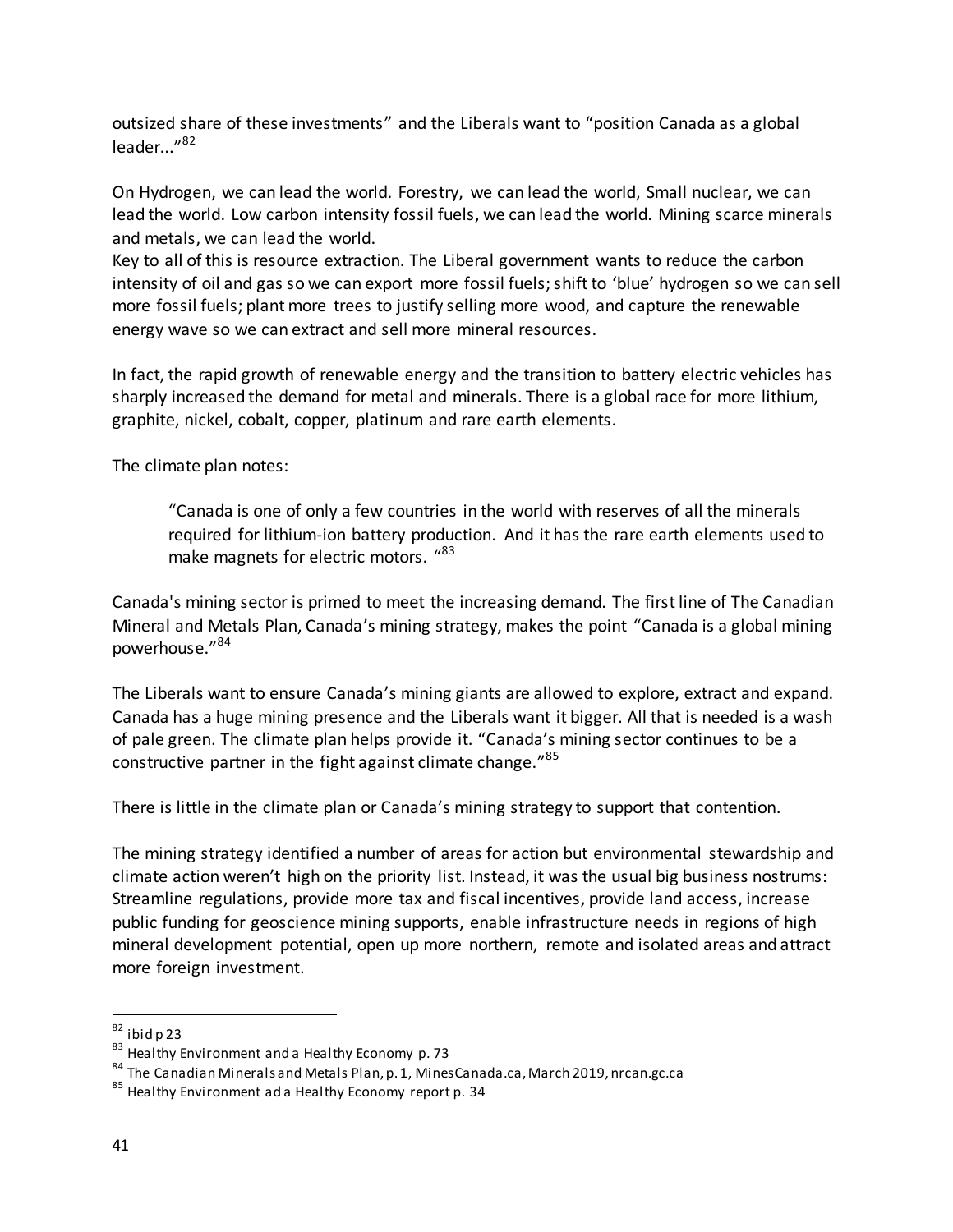Contrast those clear demands with the plans for action on the environment and the climate crisis. Here the areas for action are more tentative and only vaguely aspirational. We need to "study recycling capabilities", "encourage industry" to plan for climate change, "recommend best practices" for a range of environmental problems.

There is a growing recognition that the generation of renewable power and the shift to battery electric transportation will put further pressure on the environment, natural ecosystems and indigenous communities adjacent to mine sites in Canada and around the world. A recent international conference held in Canada and organized by the public advocacy group; Mining Watch concluded:

"There is an emerging conflict between growing renewable energy generation and storage capacity – urgently needed to reduce anthropogenic carbon dioxide emissions – and the destructive social and environmental effects that mining the metals and minerals required to create that capacity can have."<sup>86</sup>

In some quarters the climate emergency has resulted in fulsome discussions about ways to reduce Canada's energy demands and the appetite for scarce metal and mineral resources. The Liberal government has a different approach. The climate plan gives a nod to issues such as effective material efficiency, recycling and the circular economy. But the touchstone is economic growth in all its old metrics.

As the Healthy Environment and a Healthy Economy notes:

"Canada is one of the only jurisdictions in the western hemisphere that has reserves of all the minerals required to produce advanced batteries for electric vehicles, and fourteen of the nineteen metals and minerals required to produce solar panels are found or produced in Canada. Through a 'mines to mobility' approach, the Government will leverage Canada's competitive advantage in mining…The responsible development of Canada's mining sector will help Canada achieve economic growth and provide the materials for the world's clean technology.<sup>87</sup>

Canada's Mining Strategy takes the 'competitive advantage argument' a step further:

"The global minerals industry is looking to new frontiers—such as extreme climates, deep mining, offshore, and space—for exploration and development."<sup>88</sup>

<sup>&</sup>lt;sup>86</sup> Turning Down the Heat: Can we Mine our Way out of the Climate Crisis, Mining Watch Canada, November 2020

 $\frac{87}{2}$  Healthy Environment and a Healthy Economy report p. 23

<sup>88</sup> The Canadian Minerals and Metals Plan p. 32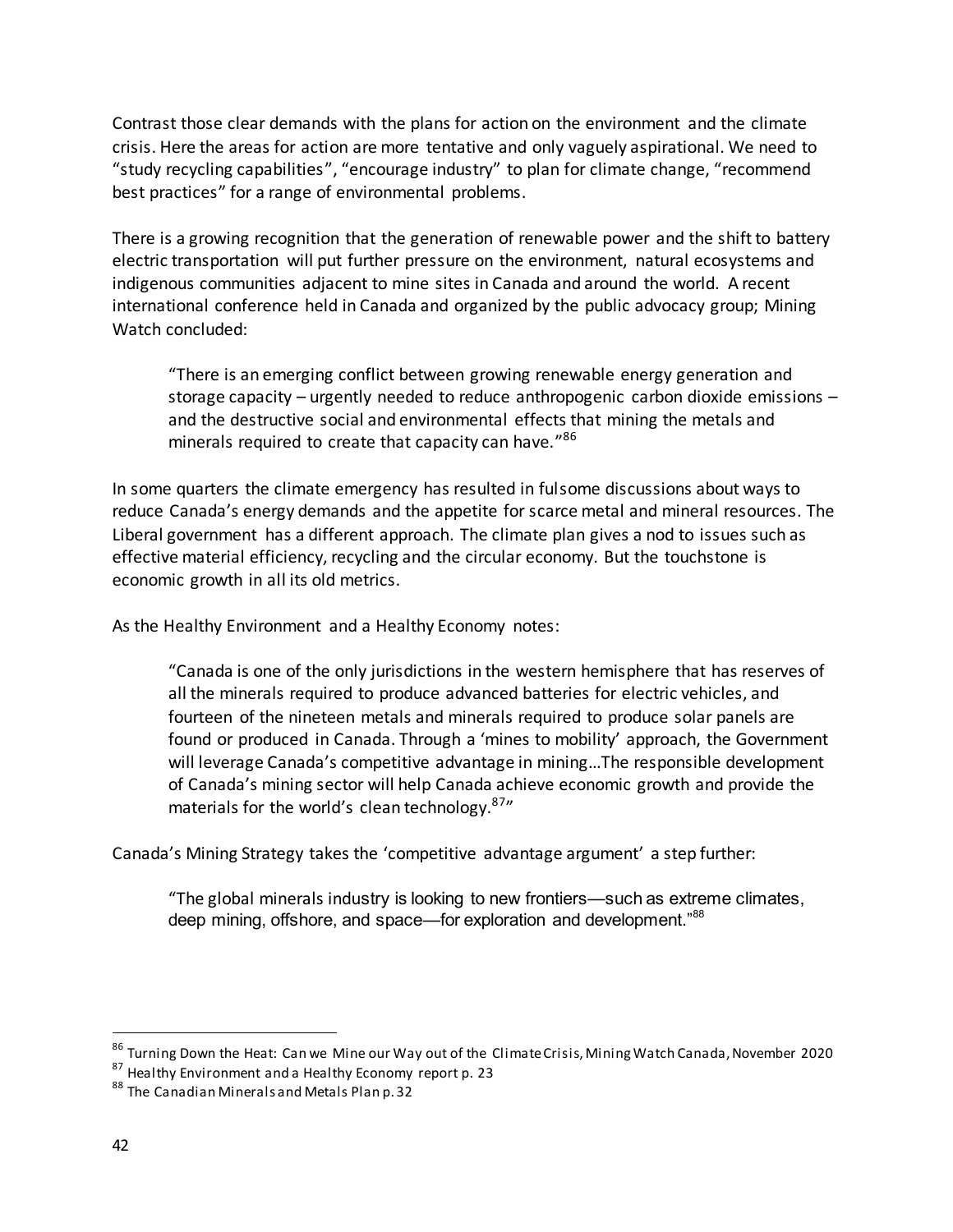# **Part 8: By the Numbers**

| <b>SECTOR</b>    | % SHARE |
|------------------|---------|
| Oil and gas      | 26%     |
| Transportation   | 25%     |
| <b>Buildings</b> | 13%     |
| Heavy Industry   | 11%     |
| Agriculture      | 10%     |
| Electricity      | 9%      |
| Waste and others | 6%      |

Canada's GHG emissions by economic sector, 2018

The federal government's new and improved climate plan, we are told, will result in a dramatic reduction in carbon emissions. Enough so, that Canada will not only achieve its Paris 2030 commitments, but surpass them. The evidence for such a claim rests on computer modelling projections of both current and future emission numbers.

There are three sets of figures that are important to consider. One is the target numbers necessary to achieve our Paris Accord 2030 commitments. Another is what the forecasted increase in GHG emissions would be if we did nothing. And the final set is the anticipated reduction in emissions between 2005 (Paris base year) and 2030 as a result of climate action initiatives.

At the COP 21 meeting in Paris in December 2015 Canada pledged to reduce carbon emissions by 30% by 2030 when compared to what emission levels were in 2005. In 2005 emission levels amounted 730 million tonnes of carbon dioxide equivalent (Mt CO2 eq). By 2030 they have to be no more than 511 Mt. The target of 511 MT means by 2030 our emissions have to be 219 MT less than what they were in 2005. A big task made even bigger by the realization that if no action was taken emission levels in 2030 would actually be much higher than they were in 2005. The government's latest estimate puts that number at 815 MT $^{89}$ .

<sup>&</sup>lt;sup>89</sup> Modelling and Analysis of A Healthy Environment and a Healthy Economy, Canada.ca; [https://www.canada.ca/content/dam/eccc/documents/pdf/cli mate-change/climate](https://www.canada.ca/content/dam/eccc/documents/pdf/climate-change/climate-plan/annex_modelling_analysis_healthy_environment_healthy_economy.pdf)plan/annex\_modelling\_analysis\_healthy\_environment\_healthy\_economy.pdf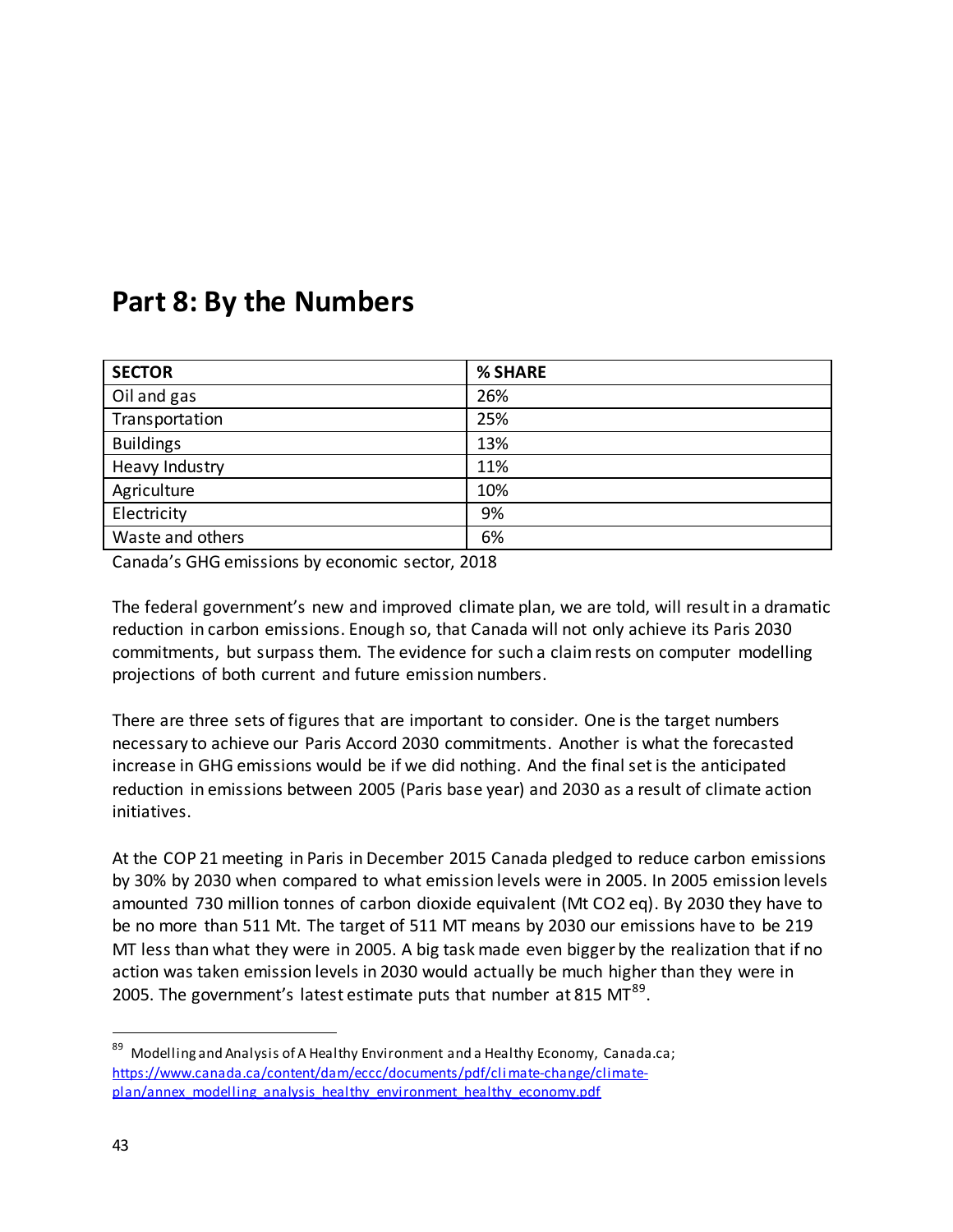The task of climate action is to interrupt the business-as-usual growth trajectory on the one hand and to wrestle emissions down from the base year levels. In other words, the challenge is to reduce emissions by over 300 Mt from what they were likely to be in 2030 in the absence of climate action. That is a huge amount. It is equivalent to almost all the emissions of the entire oil and gas sector combined with the transportation sector in 2005.

Another way to think about the scale of the challenge is to look at some recent historical numbers. In 2018 Canada's emissions were 716 Mt but by 2030 they have to be below 511 Mt. That is a huge reduction to accomplish in just over a decade. In the 13 years between 2005 and 2018 Canada reduced its emissions by only 14 Mt. In the 12 years between 2018 and 2030 it has to reduce them by over 200 Mt.

It is a very serious challenge that needs dramatic and decisive climate action.

## **The Climate Plan Numbers**

In an annex to the climate plan the government provides a limited breakdown of the numbers<sup>90</sup>. It projects what 2030 emissions would be prior to the actions announced in the climate plan and forecasts what they will be once those actions are taken into account.

The numbers the government provides are aggregated into large swaths of the economy. The following chart provides some of the details. It shows on a sector-by-sector basis what emission levels were in 2005. The second column in the chart shows the estimated emissions in 2030 taking into account all the climate actions up to the government's latest announcements. The next column estimates the 2030 emission levels taking into account the actions described in the climate plan. The final column calculates the difference between 2005 and 2030 as a result of the Healthy Environment and a Healthy Economy, (HEHE) initiatives.

| <b>SECTOR</b>    | 2005 (MT) | 2030 without<br>HEHE (MT) | 2030 with<br>HEHE (MT) | <b>Difference</b><br>2005 - 2030<br>(MT) |
|------------------|-----------|---------------------------|------------------------|------------------------------------------|
| Oil and Gas      | 158       | 194                       | 138                    | $-20$                                    |
| Electricity      | 119       | 21                        | 11                     | $-108$                                   |
| Transportation   | 161       | 178                       | 151                    | $-10$                                    |
| Heavy Industry   | 87        | 82                        | 61                     | $-26$                                    |
| <b>Buildings</b> | 86        | 82                        | 65                     | $-21$                                    |
| Agriculture      | 72        | 77                        | 74                     | 2                                        |
| Waste and Other  | 46        | 41                        | 31                     | $-15$                                    |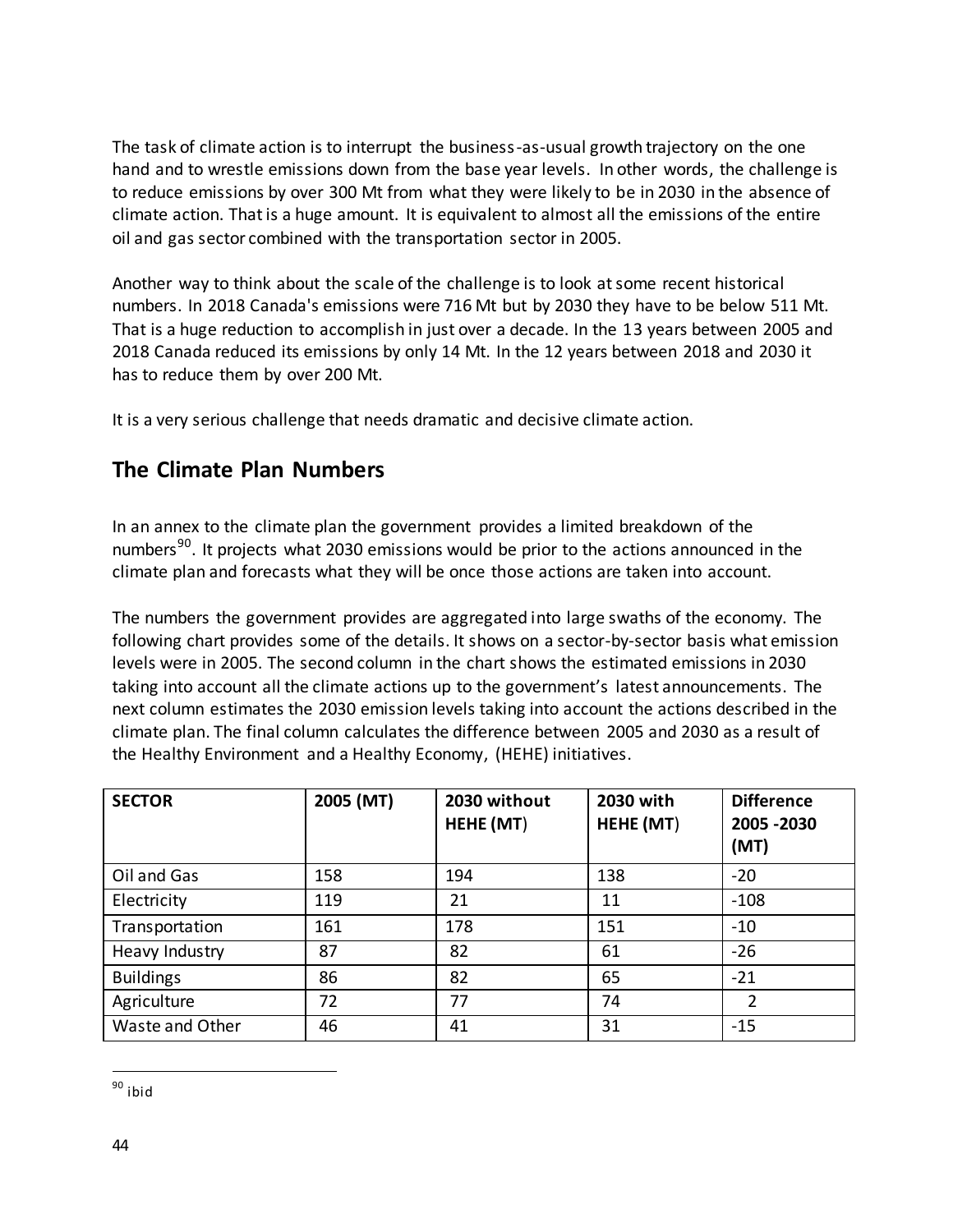| <b>LULUCF</b>         | n/a | $\sim$<br>$\overline{\phantom{0}}$<br>- | ~-<br>-<br><u>.</u> | $\overline{\phantom{0}}$<br>. . |
|-----------------------|-----|-----------------------------------------|---------------------|---------------------------------|
| <b>Total - LULUCF</b> | 730 | 675                                     | <b>CO1</b><br>⊃⊃⊥   |                                 |
| Total + LULUCF        | 730 | 658                                     | 503                 | ີ<br>- -<br>. Z Z I             |

All the numbers on the chart derived from Modelling and Analysis of A Healthy Environment and a Healthy Economy, Canada.ca

According to the government, emissions will be 227 MT less in 2030 compared to 2005. Most of that change - 68% - is due to the initiatives in the climate plan. In acknowledging those numbers, the government is admitting that all its prior promises, programs, commitments and targets were largely ineffectual and seriously misleading.

The two largest categories of reductions, as indicated in the last column of the chart, are in the electricity sector and in the category labelled LULUCF (Land Use, Land Use Change and Forestry). Almost half of the estimated 227 MT reduction between 2005 and 2030, comes from the electricity sector (108 MT). This dramatic reduction is the direct result of phasing out coal fired electricity plants. It is a number which emphasizes the effectiveness of phasing out fossil fuels. In fact, if Canada did not phase out coal it would be impossible to achieve the expected emission reductions. Phasing out coal contributes more to final emission reduction levels than all government actions in all the other sectors combined.

The encouraging news from the chart is that major sectors like oil and gas, heavy industry, buildings and transportation are all expected to discharge less GHG in 2030 than they did in 2005. The risk is if they don't.

There are three important questions to consider when thinking about all these numbers.

- 1. Are the numbers believable?
- 2. Are they enough to reach Paris 2030?
- 3. Are the numbers behind Paris pledges ambitious enough to prevent us crossing climate red lines?

### **Are they believable?**

The numbers are based on computer modelling with all its attendant problems. Similar computer modelling projections assured us that we were going to meet past targets. We never did. Our history of climate action is a path littered with broken promises and missed targets. Future numbers are understandably suspect. After all they are projections and forecasts. But there are also concerns with the historical data and current numbers.

Emission levels are not recorded they are estimated. They are not measured they are calculated. And there is growing evidence that the calculations are seriously underestimating the real level of emissions. $^{91}$  What would increase confidence in the numbers is a strong

 $91$  Measured Canadian Oil Sands CO2 emissions are higher than estimates made using internationally recommended methods, John Liggio et al., Nature Communications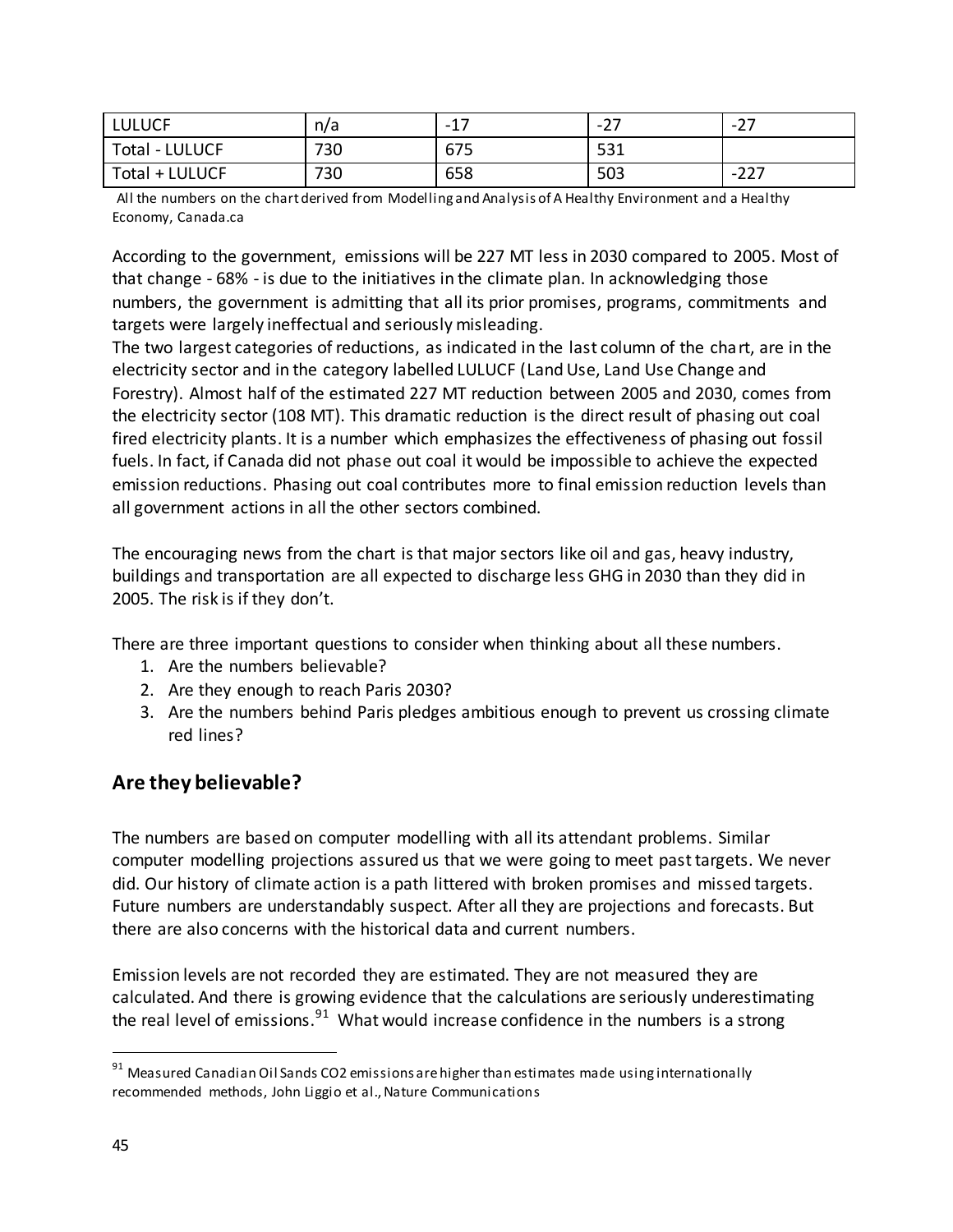alignment between the goals of various government climate initiatives and the expected end result. Unfortunately, none of the specific programs the government outlines in the climate plan are capable of achieving the required scale of emission reductions.

### **Are they enough to reach Paris 2030?**

As the chart above indicates the numbers forecasted in the climate plan surpass the Paris targets. The end result, according to the government "represents about a 31% reduction below Canada's 2005 emission.<sup>92</sup>" The problem with this conclusion is buried in the category called LULUCF. Without LULUCF Canada fails to meet the Paris targets. The LULUCF contribution to the result is the second highest category of emission reduction after the phase out of coal fired electricity. In 2030 the emissions from all the named sectors amount to 531 Mt. That is 20 Mt higher than the Paris targets. When LULUCF is added to the numbers Canada reaches and surpasses the Paris target.

LULUCF stands for Land Use, Land-Use Change and Forestry. The government refers to the LULUCF numbers as an "accounting contribution". Where all the other numbers are 'forecasts' the LULUCF numbers are basically made up. Not only are they made up, but as part of the accounting exercise the government discounts forestry GHG emissions and turns them into offsets and credits that can be used to make the numbers add up to Paris 2030. $^{93}$ 

### **Are the Paris pledges ambitious enough?**

In 2018, the Intergovernmental Panel on Climate Change (IPCC) released a Special Report entitled Global Warming of 1.5°C. This report serves as an alarming wake-up call and stresses the need to go beyond the Paris 2030 targets. If every country achieved their Paris pledges the world would still be a long way from a 1.5 degree C world. The current Paris pledges aren't enough to avoid crossing climate danger lines. They aren't enough to keep temperatures below 2 degree Celsius. In fact, the world is on track to reach 3-3.5 degree increases by the end of the century. A level that scientists conclude will lead to climate devastation.

Canada is one of the worst climate offenders. We are ranked among the worst-performing countries. We have repeatedly set climate targets below what is needed and we have repeatedly missed those inadequate targets. Canada's per capita GHG emissions are among the world's highest and, unlike other G7 countries, we have failed to lower those levels. Our overall GHG emissions put us in the dirty dozen global GHG climate polluters.

<sup>&</sup>lt;sup>92</sup> Modelling and Analysis op. cit.

 $93$  The LULUCF category is recognized as a category by the IPCC for reporting emission reduction targets. The problem arises when, as in the case of Canada, the category fails to distinguish between carbon sources and carbon sinks.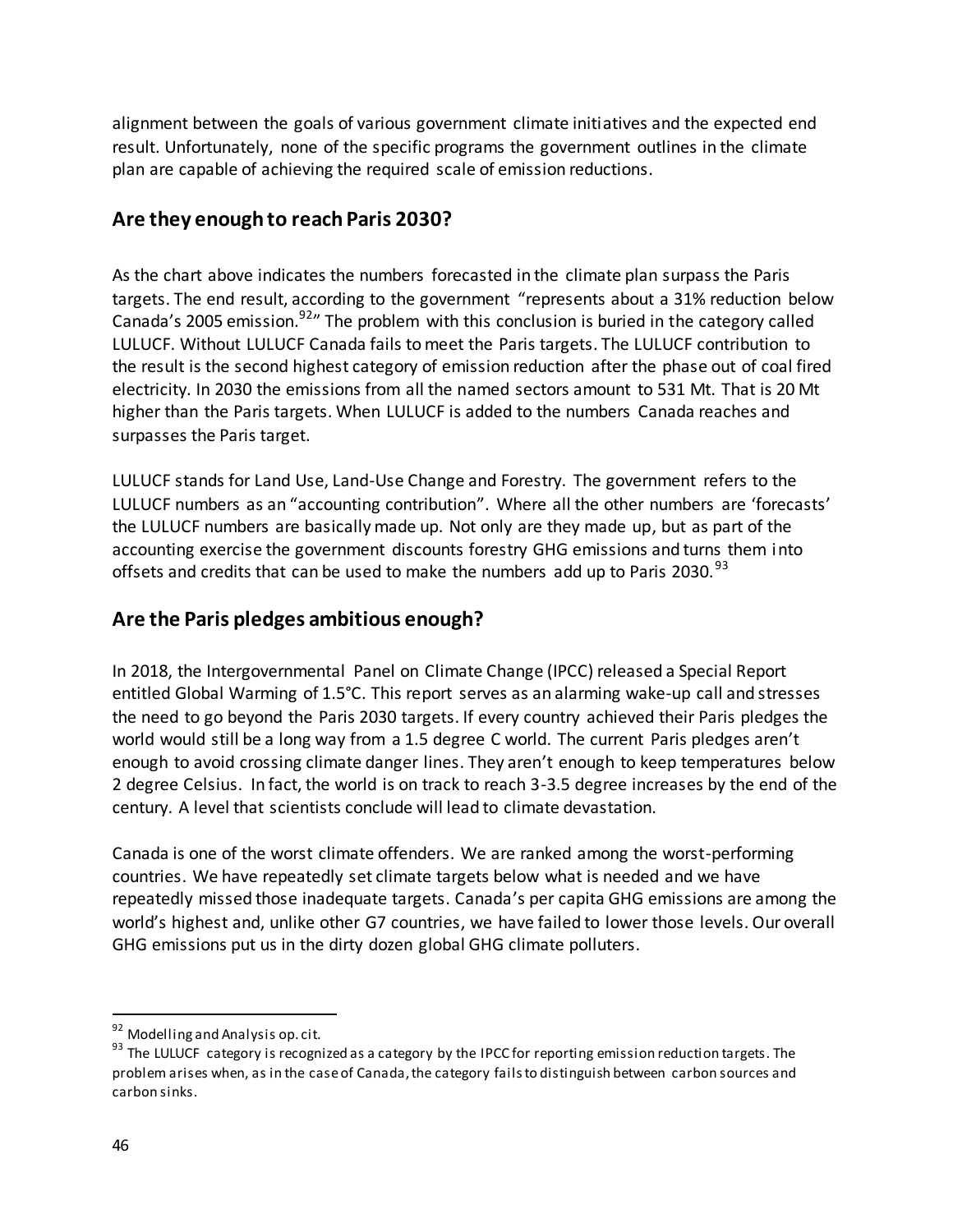When the Paris targets were announced it was known that the pledges weren't enough to safeguard the planet. But as part of the negotiations there was the provision that countries would strengthen their commitment every five years. The requirement is clear. Governments should be taking actions that will keep temperatures below the 1.5 degree C threshold. The climate plan fails to do so. Instead, it is unlikely that Canada will even meet its 2030 targets.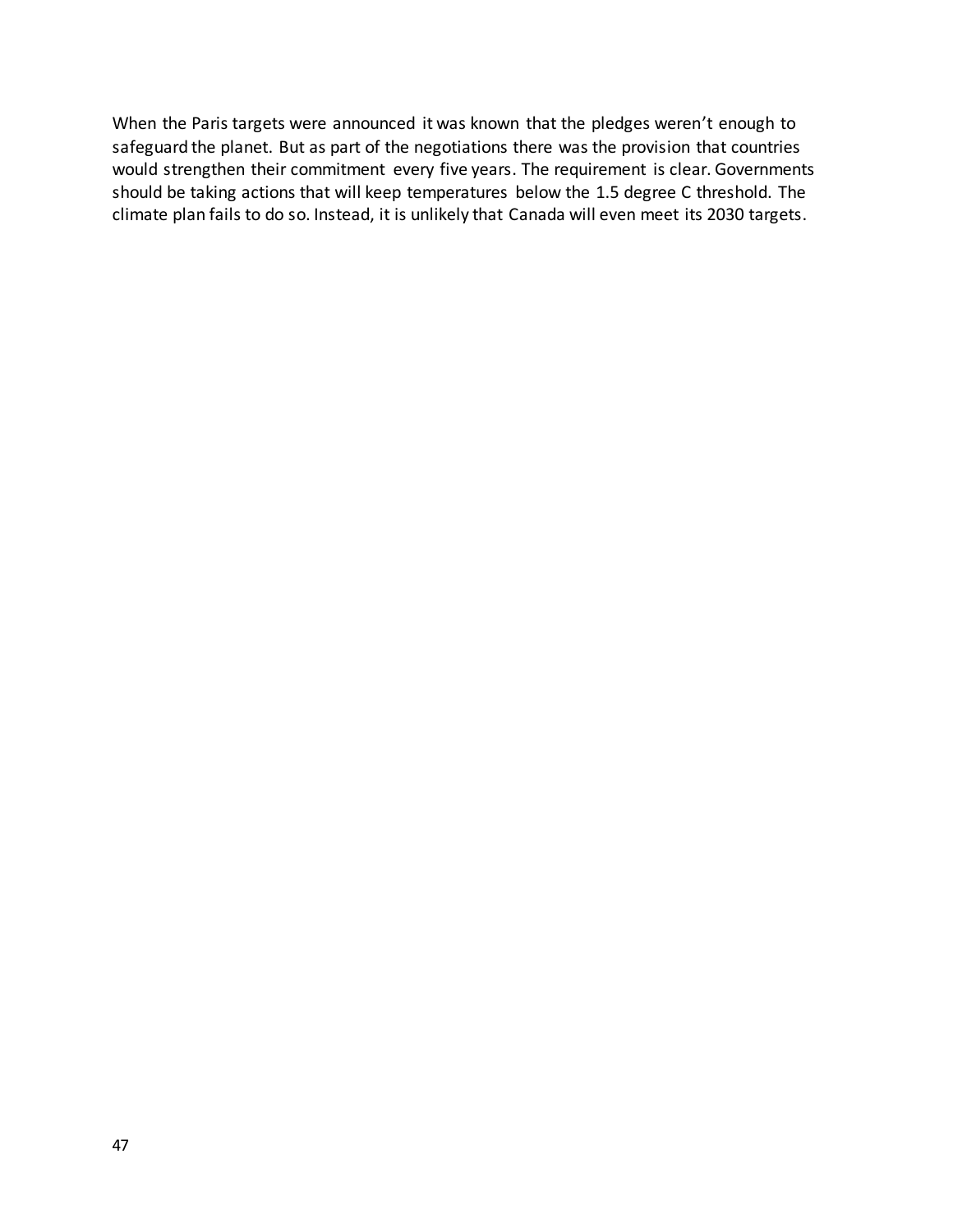# **Part 9: Carbon Budgeting and a 1.5 Degree C Limit**

Canada has missed every GHG emission target it has ever set. Every previous failure makes it even more difficult to meet future targets. In the past Canada was looking at cuts of 1-2% a year. Those days are long gone. Now we need much greater annual reductions. The Trudeau government in the climate plan has committed to meet or surpass the 2030 Paris targets. There are two problems with this commitment. First, is the likelihood of failing to achieve the target. Second, is the inadequacy of those targets in addressing the climate emergency.

The UN's Special 2018 Report argues very strongly for limiting global average temperature increases to 1.5C instead of the previous goal of 'not more than' 2C.

"This Special Report also shows that recent trends in emissions and the level of international ambition indicated by nationally determined contributions, within the Paris Agreement, deviate from a track consistent with limiting warming to well below 2°C. **Without increased and urgent mitigation ambition in the coming years, leading to a sharp decline in greenhouse gas emissions by 2030, global warming will surpass 1.5°C in the following decades, leading to irreversible loss of the most fragile ecosystems, and crisis after crisis for the most vulnerable people and societies"**.

The goal of limiting further warming to a maximum of 1.5C has been officially adopted by the nations of the world under the United Nations Framework Convention on Climate Change (UNFCCC).

This requires all countries, including Canada to adopt far more ambitious programs of climate action. It also requires a different way to think about emission levels, limits and fair shares.

On a global basis a carbon budget is the cumulative amount of carbon pollution that can be dumped into the atmosphere without pushing global average temperatures past a chosen limit. It focuses attention on the finite limits the planet is up against. National carbon budgets can be generated based on countries taking their "fair share" of the global GHG emission reductions required to keep temperature increases below that number.

The best way to hold governments accountable for setting appropriate reduction targets and taking the required action is through clear, frequent and transparent "carbon budgets". Carbon budgets can illustrate the inconsistencies and shortcomings of government climate action plans in a timely manner. These shortcomings could then be addressed.

Governments present annual fiscal budgets largely focussed on the health of the economy and the goal of balancing revenues and expenditures over some reasonable time period. Carbon budgets provide a similar approach to the climate emergency.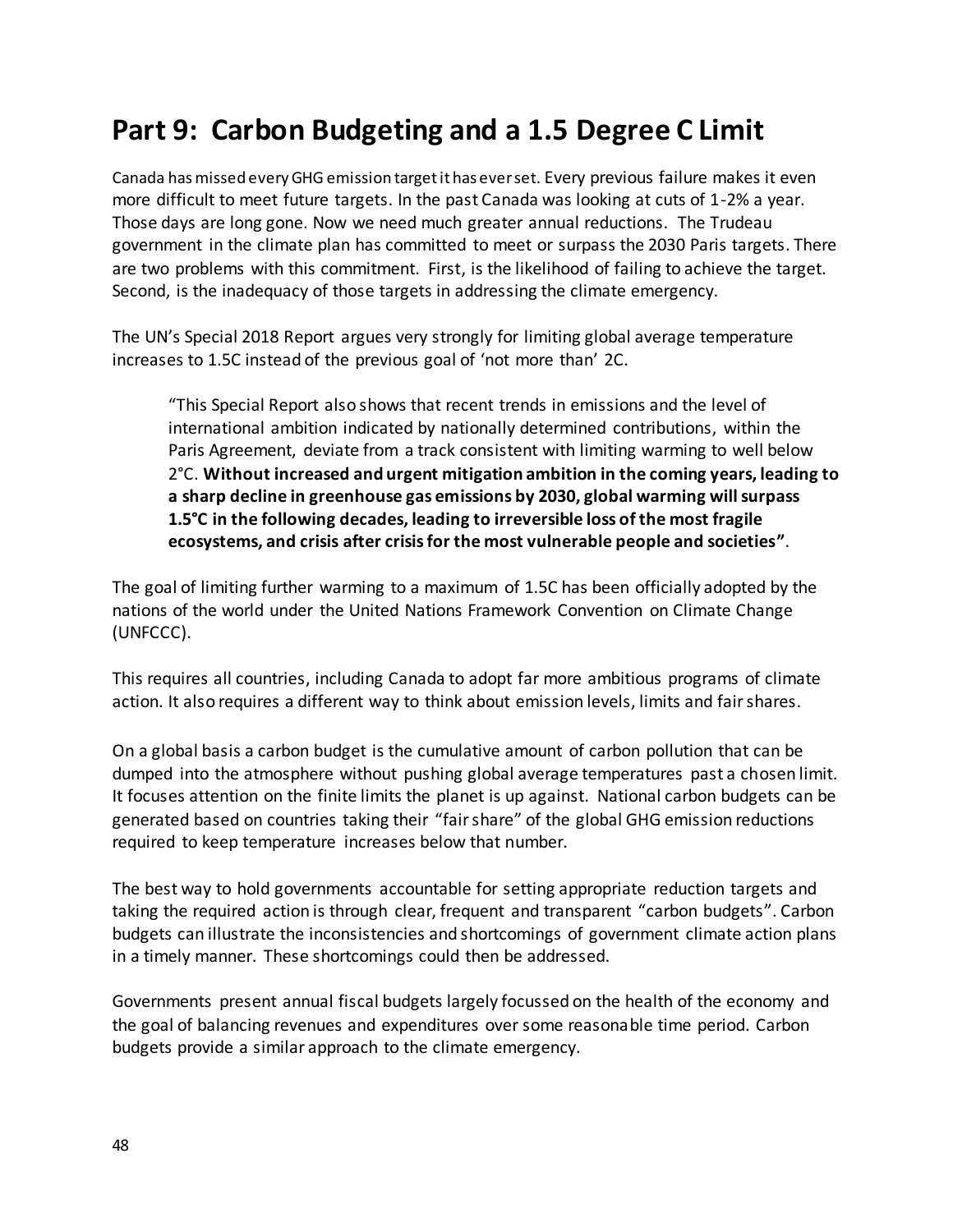Since C02 emissions remain and accumulate in the atmosphere for very substantial periods of time (from 100's to 1000's of years) climate scientists have been able to calculate the relationship between cumulative emissions and the climate system's temperature response to those emissions.

These estimates embody a considerable amount of uncertainty because the earth's climate system is complex, with increased temperatures capable of triggering so-called "feedback loops" of additional increases in GHG emissions. For example, temperature increases in the Arctic cause permafrost to melt which, in turn, causes methane (a much more potent GHG than C02) to be released into the atmosphere which in turn, causes more warming and on and on.

Despite these limitations, there have been serious efforts to create global and national carbon budgets consistent with limiting warming to 1.5C, and the Intergovernmental Panel on Climate Change (IPCC) has embraced the concept as a means of setting clear reduction targets and measuring progress towards them.

### **Track records and promises**

In order to have a reasonable chance (more that a 50% probability) of limiting warming to 1.5C global GHG emissions need to be reduced by approximately 45% by 2030 and to "net zero" by mid-century.<sup>94</sup> At a 50% probability of achieving the 1.5 degree C threshold the global carbon budget from 2020 onwards is 65% smaller than for 2 degree C. $^{95}$ 

To date the total commitments by all governments under the 2015 UN Paris Climate Agreement will only get us about half-way there. Unless current emission reduction commitments can be effectively doubled governments are setting the stage for disastrous temperature increases in the  $3 - 3.5C$  range.

It will fall to the world's wealthiest nations to lead the way toward achieving these targets. In that regard Canada trails the pack. While Canada continues to make progressive-sounding emission reduction commitments there is little to suggest that government actions will break with the long list of previously broken climate promises

<sup>&</sup>lt;sup>94</sup> The IPCC refers to the need for net anthropogenic CO2 emissions to decline by about 45% from 2010 levels by 2030.

<sup>&</sup>lt;sup>95</sup> See: "Carbon Budgets: Where Are We Now", May 2020: [https://carbontracker.org/carbon-budgets-where-are](https://carbontracker.org/carbon-budgets-where-are-we-now/)[we-now/](https://carbontracker.org/carbon-budgets-where-are-we-now/)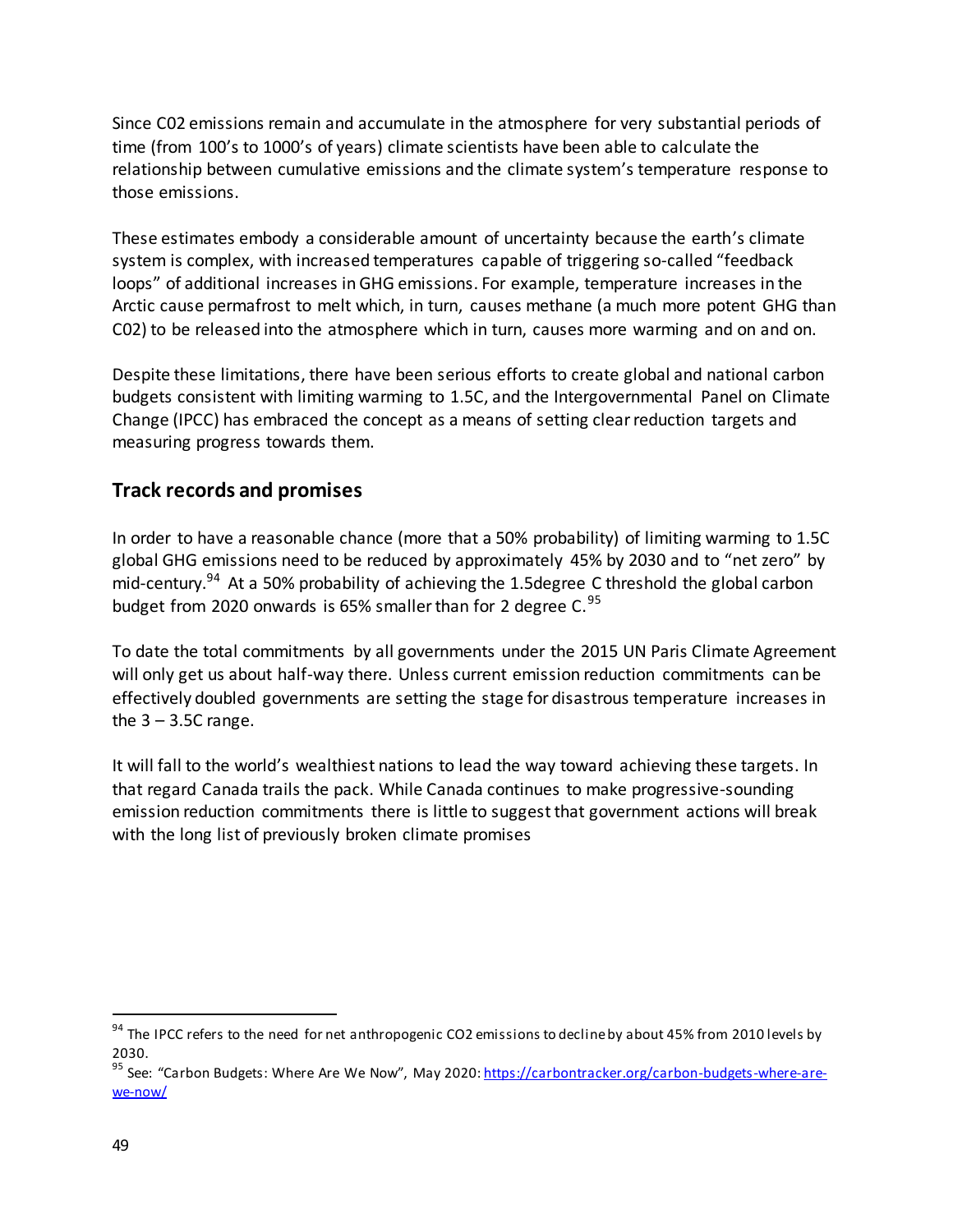

As illustrated by the chart to the left, the gulf between Canada's "climate talk and its climate walk" is stark and embarrassingly clear in comparison to other members of the G7 club of the world's wealthiest countries.

In spite of repeated pledges by both Liberal and Conservative governments Canada has not only failed to cut emissions but between 1990 and 2018, it raised them by over 20%.

The contrast between Canada's and the UK's emission reduction record since 1990 stands in stark contrast.

The UK's record is, in part, due to the adoption of its Climate Change Act in 2008 (nick-named the "Carbon Budget Law") with mandatory emission reduction targets backed up by a requirement for regular carbon budgets tracking the progress (or a lack thereof) toward achieving those targets. An independent "Committee on Climate Change" (CCC) develops the carbon budget targets based on the best available science, submits them to the government and audits the government's track record in relation to those targets.<sup>96</sup>

This system is not perfect but it does put the climate emergency and the scale of emission reductions required to address it front and centre in the country's national political discourse.

### **Canadian Net Zero Emissions Accountability Act**

The Canadian Net Zero Emission Accountability Act was tabled to much fanfare by the Federal government on November 19, 2020. It has been welcomed by many as a first step toward addressing Canada's failure to meet any of its previous nine GHG emission targets. While still working its way through Parliament, the Act for the first time, legally commits the Federal Government to achieving net zero GHG emissions by 2050. The Act compels the government to establish five-year emissions reduction plans and requires it to publish regular progress reports giving reasons for missing any targets. An external "Net Zero Advisory Body"

<sup>&</sup>lt;sup>96</sup> For a discussion the UK Climate Change Act and its carbon budget component see "Canada's emissions rise, yet again. Can we please adopt UK Carbon Budget Law", Barry Saxifrage, National Observer, May 29, 2020: [https://www.nationalobserver.com/2020/05/29/opinion/canadas-emissions-rise-yet-again-can-we-please-adopt](https://www.nationalobserver.com/2020/05/29/opinion/canadas-emissions-rise-yet-again-can-we-please-adopt-uk-carbon-budget-law-now)[uk-carbon-budget-law-now](https://www.nationalobserver.com/2020/05/29/opinion/canadas-emissions-rise-yet-again-can-we-please-adopt-uk-carbon-budget-law-now)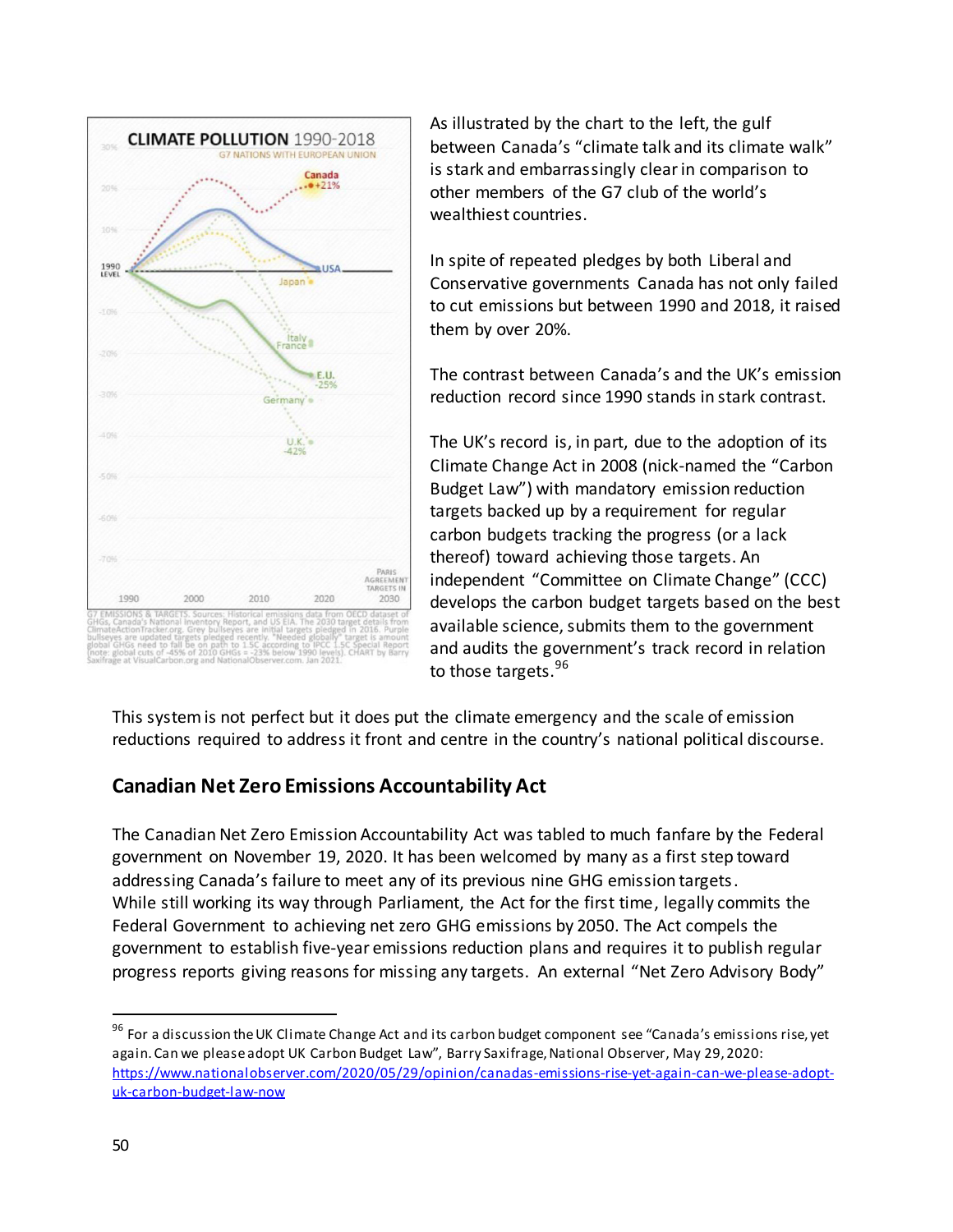of up to 15 climate experts is mandated under the legislation to advise the government on how to meet its net zero targets and engage widely with Canadians on climate issues.

Climate activist organizations have proposed a series of necessary amendments to strengthen Bill C -12 as drafted. As it stands, external independent audits of emission reduction targets won't even start until 2030, the same year by which the best available science says global emissions must be reduced by 45%. The climate plan reduction targets fail to assume a fair share of emission cuts essential to addressing the scale of climate emergency. And there is no credible means for citizens to hold the government accountable for achieving even those inadequate targets in a timely fashion.

By the time the first audit is released under the Accountability Act it in 2029, it will be too late to make any adjustments required to meet our Paris commitments.

### **Canada's fair share**

In 2017, the Canadian Centre for Policy Alternatives, released a report which provides both a means of determining Canada's fair share of the required global emission reductions and a carbon budget framework for delivering on those targets.  $97$ 

 Current UNFCCC accounting rules only hold countries accountable for emissions that take place within their national borders. Large energy exporters, like Canada, are not required to take any responsibility for emissions embodied in the fossil fuels they export for burning elsewhere. This system provides a perverse incentive for energy exporting counties such as Canada to get as much fossil fuel out of the ground and to market now, before it becomes "un-burnable" and therefore "stranded" below ground in the future.

Under the Paris Agreement's "territorial" carbon accounting rules, the only incentive Canada's political leaders have is to reduce extraction and processing emissions within the country. This paradox goes a long way toward explaining why Canadian governments embrace aggressivesounding domestic climate policy, on the one hand, while simultaneously promoting new fossil fuel exports, on the other.

One is reminded of Justin Trudeau's famous 2016 comment after his government approved the Kinder-Morgan Pipeline: "I've said many times that there isn't a country in the world that would find billions of barrels of oil and leave it in the ground while there is a market for it."<sup>98</sup> The reality, though, is that if all energy exporting countries in the world took the same view the global carbon budget would be blown and the climate completely compromised.

<sup>&</sup>lt;sup>97</sup> "Extracted Carbon: Re-examining Canada's Contribution to Climate Change Through Fossil Fuel Exports", Marc Lee, CCPA, January 2017: https://www.corporatemapping.ca/extracted-carbon-re-examining-canadascontribution-to-climate-change-through-fossil-fuel-exports/

<sup>98</sup> <https://pm.gc.ca/en/news/speeches/2016/11/29/prime-minister-justin-trudeaus-pipeline-announcement>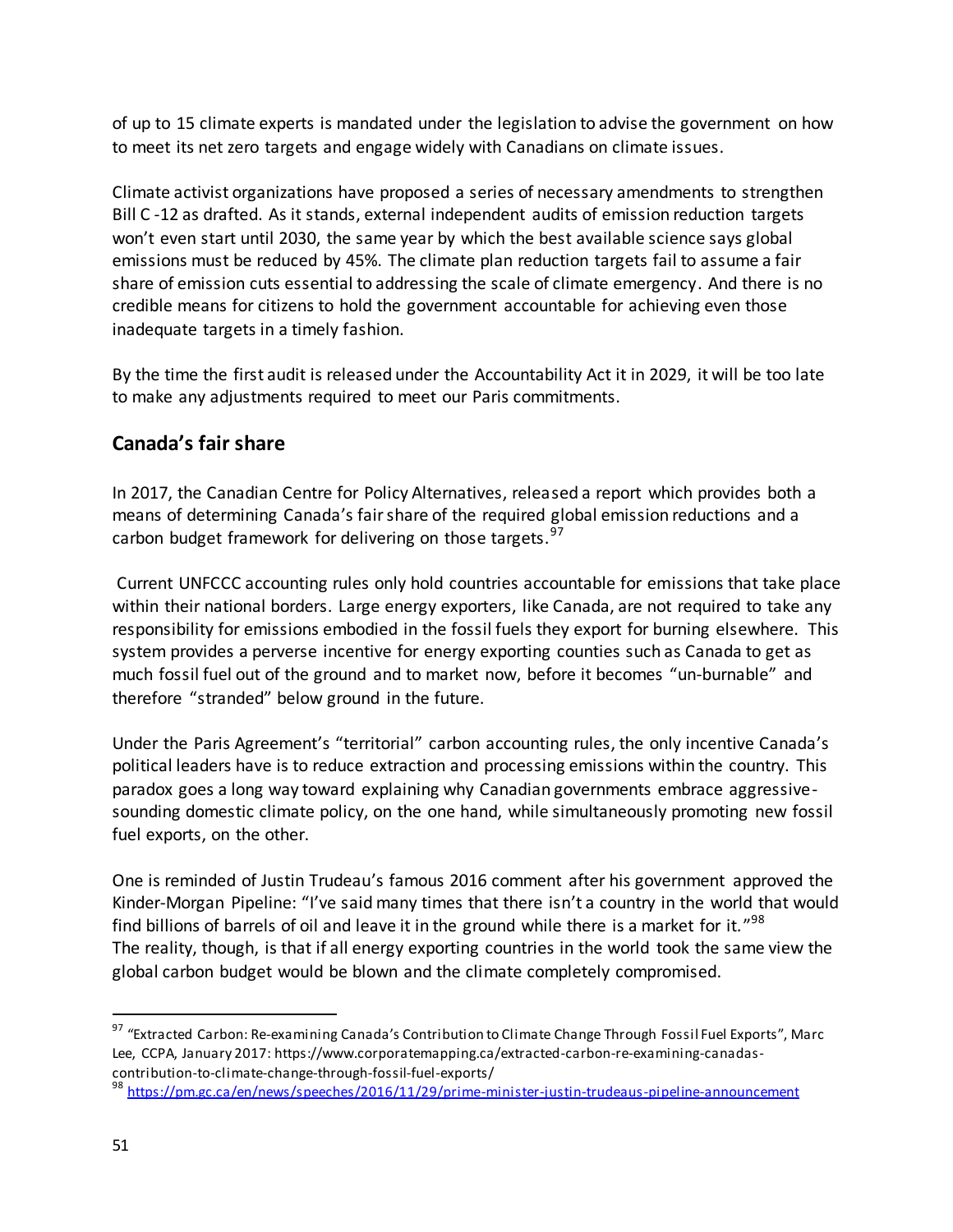A shift in approach is desperately needed. We need to account for all of our GHG emissions and adopt strategies to reduce them whether they are produced in Canada or are embedded in the country's carbon exports. Canada has about 3.3.% of the world's fossil fuel reserves. If that number was used to estimate the limits that Canada would need to impose on future carbon extraction for both domestic and export purposes, we would need to reach net zero emissions in 20 years and not the 30 years committed to in the climate plan and the Net Zero Emissions Accountability Act.<sup>99</sup>

The climate plan tacitly recognizes some of these issues. For example, the report notes the government's interest in talking with our European and north American trading partners to explore "the potential of border carbon adjustments". The government also recognizes that at some point in the future it will be harder to sell the world Canada's tar sands' oil. Rather than introduce hard caps on 'total' extracted carbon emissions the Liberal government prefers to promote fossil fuel hydrogen coupled with CCUS in an effort to keep exports flowing as the world looks to a low carbon-intensive energy future.

Instead of Paris 2030, Canada has to agree to much tougher targets. Next November the 26th Conference of the Parties (COP) under the UNFCCC will meet in Glasgow, Scotland. Many see this event as the critical point in the response to the climate emergency.

Canada has to commit to doing our fair share to keep world temperatures below the 1.5 degree C threshold. To provide even a 50% chance of keeping global temperatures below 1.5C, Canada's "fair share" carbon budget requires the country to keep most of its proven domestic fossil carbon reserves in the ground. The first step in that process is to introduce a carbon budget backed by an effective accountability system.

A carbon budget will require mandated reductions, regular reporting and assessment and new mechanisms of independent public oversight. The Legislated accountability has to be much stronger than what is currently proposed.

Emission reductions must be clear, measurable, transparent and enforced. This will require a dramatic shift in current government approaches to emission reductions. It will require a shift

- from passive market approaches to active economic interventions
- from tax write-offs and incentives to targeted and contractual financial supports
- from price signals to regulations
- from soft caps and flexible (intensity) limits to hard caps and enforcement
- from guidelines to rules

<sup>&</sup>lt;sup>99</sup> See, "Extracted Carbon: Re-examining Canada's Contribution to Climate Change Through Fossil Fuel Exports", Marc Lee, CCPA, January 2017: https://www.corporatemapping.ca/extracted-carbon-re-examining-canadascontribution-to-climate-change-through-fossil-fuel-exports/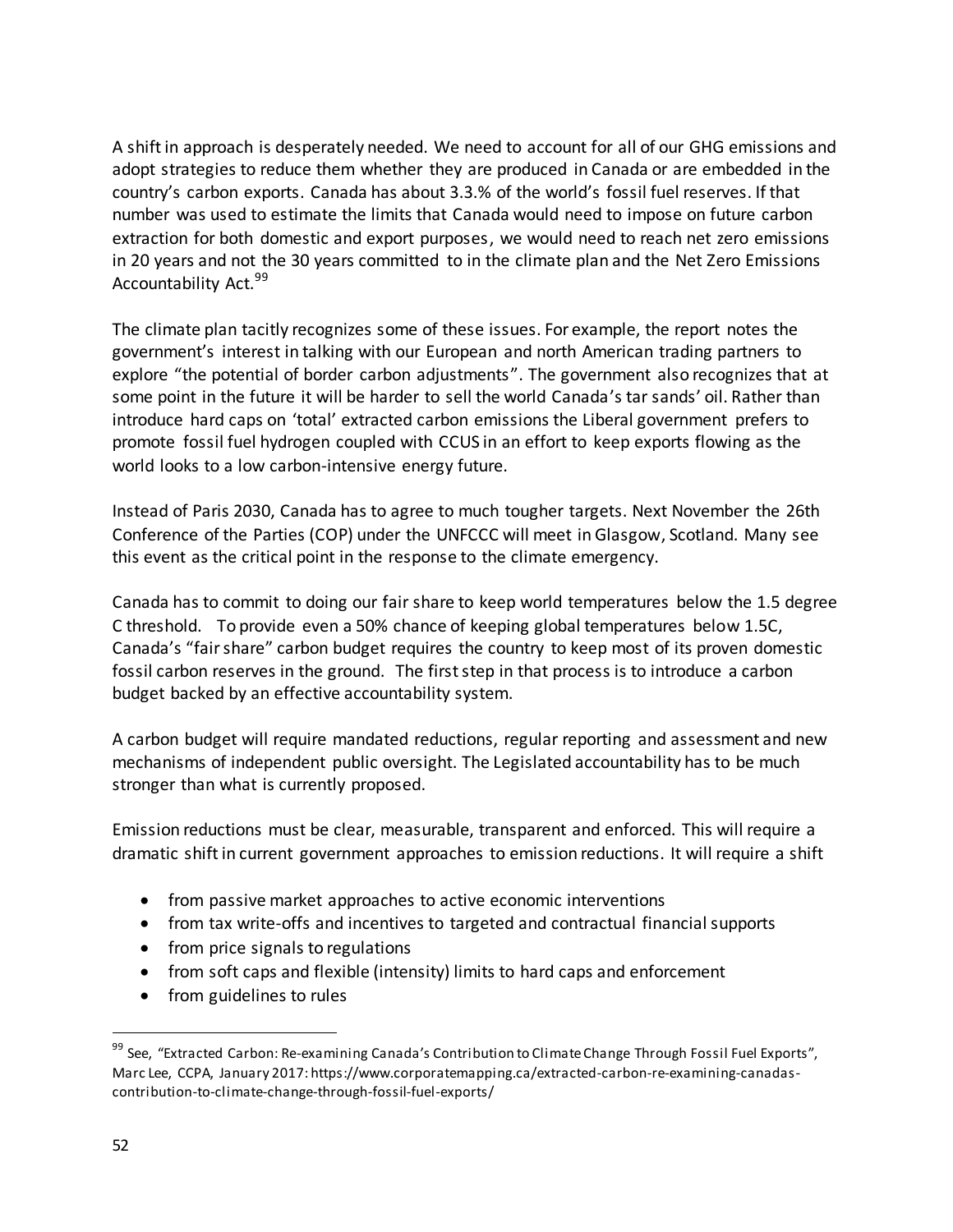• from promoting oil and gas to rapidly phasing out fossil fuels

# **Part 10: Conclusion**

In the closing months of 2020, the federal government announced a series of legislative, financial and policy initiatives designed to address the escalating climate threat. On December 11, 2020 Trudeau announced that Canadian emissions would be reduced by 32 to 40% from 2005 levels by 2030, depending on the level of buy-in by provincial governments. At first blush it seemed hopeful --- more aggressive emission reduction targets, an escalating price on carbon, programs to support Canadians' shift away from fossil fuels and legislation to hold the government accountable on climate action.

Unfortunately, little in the Liberal government's new and improved climate plan stands up to scrutiny.

The promises are just that, promises. A review of the climate plan, it's supporting documents and its policy appendages leads to that conclusion.

The federal government, once again, has failed to design a credible climate action plan. It has introduced a series of initiatives, a number of which look good but are "not enough soon enough'. In climate action 'not soon enough' is a failure.

But the problem with the government climate plan is more than the inadequacy of particular initiatives or even the glaring omissions. The flaws in the central logic of the plan are what jeopardizes our future. Instead of driving down fossil demand and replacing it with renewables, the government's plan tries to convince us that Canada can achieve net zero status and keep growing GDP by pricing carbon, incentivizing carbon-intensity reduction technologies and investing in fossil fuel hydrogen, modular nuclear and carbon storage.

In this context Canada's Paris targets retreat out of reach and net zero 2050 seems more of a delusion to keep the fossil fires burning. The fossil fuel industries' changing game plan from outright denial to delay and doubt and now clamouring on board the net zero bandwagon has strong greenwashing support in Ottawa.

The Liberal government won't create any distance between itself and Big Oil. It has bowed to the economic pressure of the country's largest emitters. It has given priority to economic interests over climate action. At a time when we so desperately need climate and economic leadership, the Liberal government has failed to chart an economic recovery based on social and economic justice, resilience and climate sustainability. When the government talks about climate action and economic growth going hand-in-hand, it privileges economic growth over climate action.

The government is attempting to have it both ways. It is trying to support the powerful fossil sector and 'do something' about the climate threat, at the same time.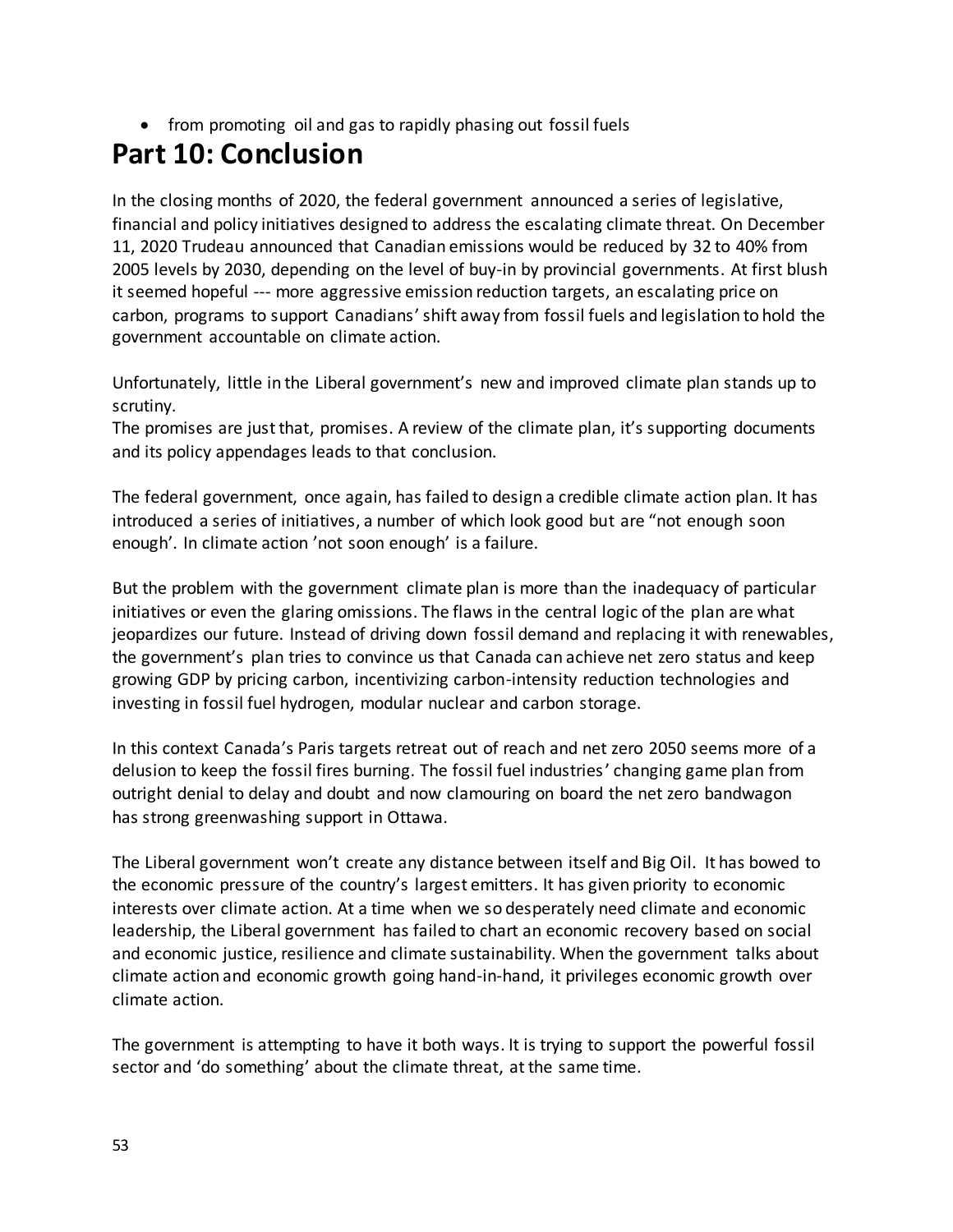On the first anniversary of his initial election Trudeau boasted, "We're actually able to approve pipelines at a time when everyone wants protection of the environment. We're able to show that we get people's fears and there are constructive ways of allaying them—and not just ways to lash out and give a big kick to the system.<sup>100</sup> As we learned later, that initial pipeline approval became a boondoggle of huge proportions as Trudeau spent billions to bail out the American owners of an unnecessary project.

Here is the basic dilemma. The Liberal government wants us to believe that the extraction, burning and exporting ever-greater amounts of fossil fuel is a problem that can be managed sustainably. It can't be. We have to dramatically reduce the use of fossil fuels and keep the vast majority of the country's extractable carbon in the ground.

Effective climate action isn't about appeasing climate denying premiers. It isn't about shoring up and supporting the oil and gas industry at all costs. It isn't about hope and faith in future technology. It isn't about knowing how to allay our fears. It has to be about decisive and dramatic action and the time is rapidly running out.

When we know that preventing ecological collapse requires action that has, according to the IPCC, "no documented historical precedent" then our response has to be commensurate with the seriousness of the emergency.

On February 26, 2021 the UN issued its latest Nationally Determined Contributions (NDCs) Synthesis Report<sup>101</sup>. The compilation is part of the Paris Agreement under which countries were to submit updated NDCs by the end of 2020. The report includes submissions from 78 of the 189 countries party to the agreement and responsible for about 30% of global GHG. Canada was not one of the countries who reported by the deadline.

The synthesis report is alarming. It concluded that pledges to reduce GHG emissions are only a fraction of what is needed to avoid climate disaster. On the release of the report the UN Secretary General, Antonia Guterres, stated:

"Today's interim report is a red alert for our planet. It shows governments are nowhere close to the level of ambition needed to meet the goals of the Paris agreement. The major emitters must step up with much more ambitious reduction targets for 2030..."<sup>102</sup>

The Executive Secretary of UN Framework Convention on Climate Change, Patricia Espinosa added this:

 $100$  As quoted in Martin Lukcas, op. cit.

<sup>&</sup>lt;sup>101</sup> Nationally Determined contributions under the Paris Agreement, Synthesis Report, United Nations Framework Convention on Climate Change, Feb 26, 2021

<sup>&</sup>lt;sup>102</sup> Secretary Generals statement on UNFCCC initial Nationally determined contributions synthesis report, UN Feb 26, 2021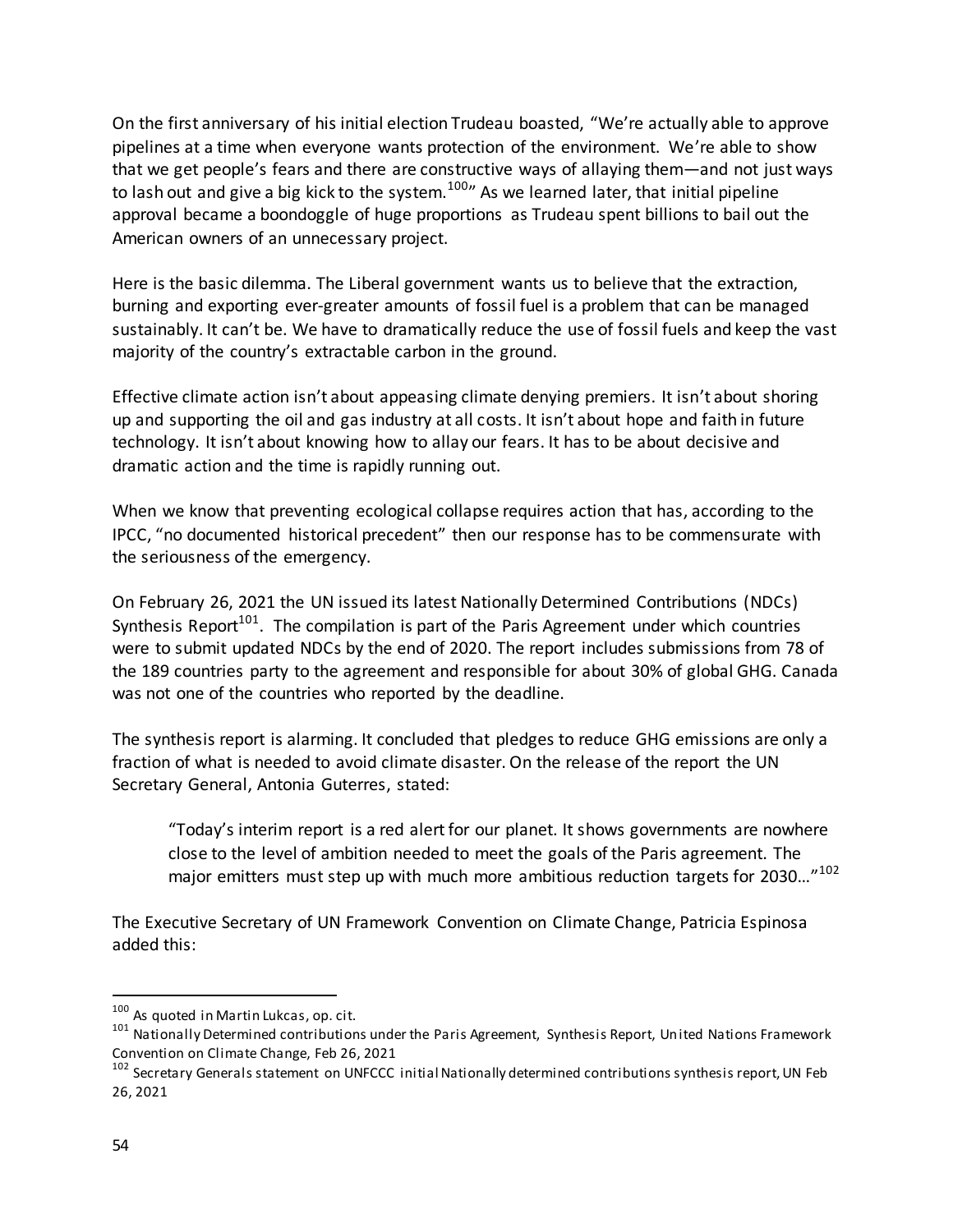"it is incredible to think that just when nations are facing an emergency that could eventually end human life on this planet many are sticking to their business as usual approach"<sup>103</sup>

According to the UN's Special Report on 1.5C, CO2 emissions need to decline by 45% from the 2010 level by 2030, reaching net zero by 2050.<sup>104</sup> The UN Initial synthesis report concludes that on the basis of the promises that have been submitted to date, emission reductions **will be less than 1%.<sup>105</sup> (emphasis added)** 

This year, 2021, has to be a turning point. Once the pandemic is contained, (constrained) we will need to build massive public support for dramatic climate action. We need to take whatever actions are necessary, very quickly to achieve a 1.5 degree C limit.

The Liberal climate action formula is charting a course that will fail and in failing will make it more difficult to alter course in the future. We need a different strategy. Now.

Our task in writing this paper was a limited one - to review the federal climate action plan. But in the process of conducting that review we became more convinced of the need for a different, more effective, climate action strategy. We realize that to develop one will take a great deal of work and contributions from many people. We look forward to joining those discussions and the actions that will accompany them.

Our contribution for now is to suggest that any effective climate action plan must include, at least, the following three commitments.

### **First is a commitment to deep decarbonization**.

We need to hold temperatures to 1.5 degree C and to do that we need ambitious emission reductions, clear and effective carbon budgets, the rapid phase out of fossil fuels and meaningful government accountability.

Rapidly weaning the economy from fossil fuels will require overall government planning and intervention, and sector by sector strategies. It will also require a very serious commitment of financial resources.

 $\frac{103}{103}$  ibid

<sup>&</sup>lt;sup>104</sup> IPCC Special Report "Global Warming of 1.5C: Summary for Policy Makers, Section C.1 p18: https://www.ipcc.ch/site/assets/uploads/sites/2/2019/06/SR15\_Full\_Report\_High\_Res.pdf

<sup>105</sup> UNFCC NDC synthesis Report, February 21, 2021, Executive Summary, p 11, p5**:** https://unfccc.int/sites/default/files/resource/cma2021\_02\_adv\_0.pdf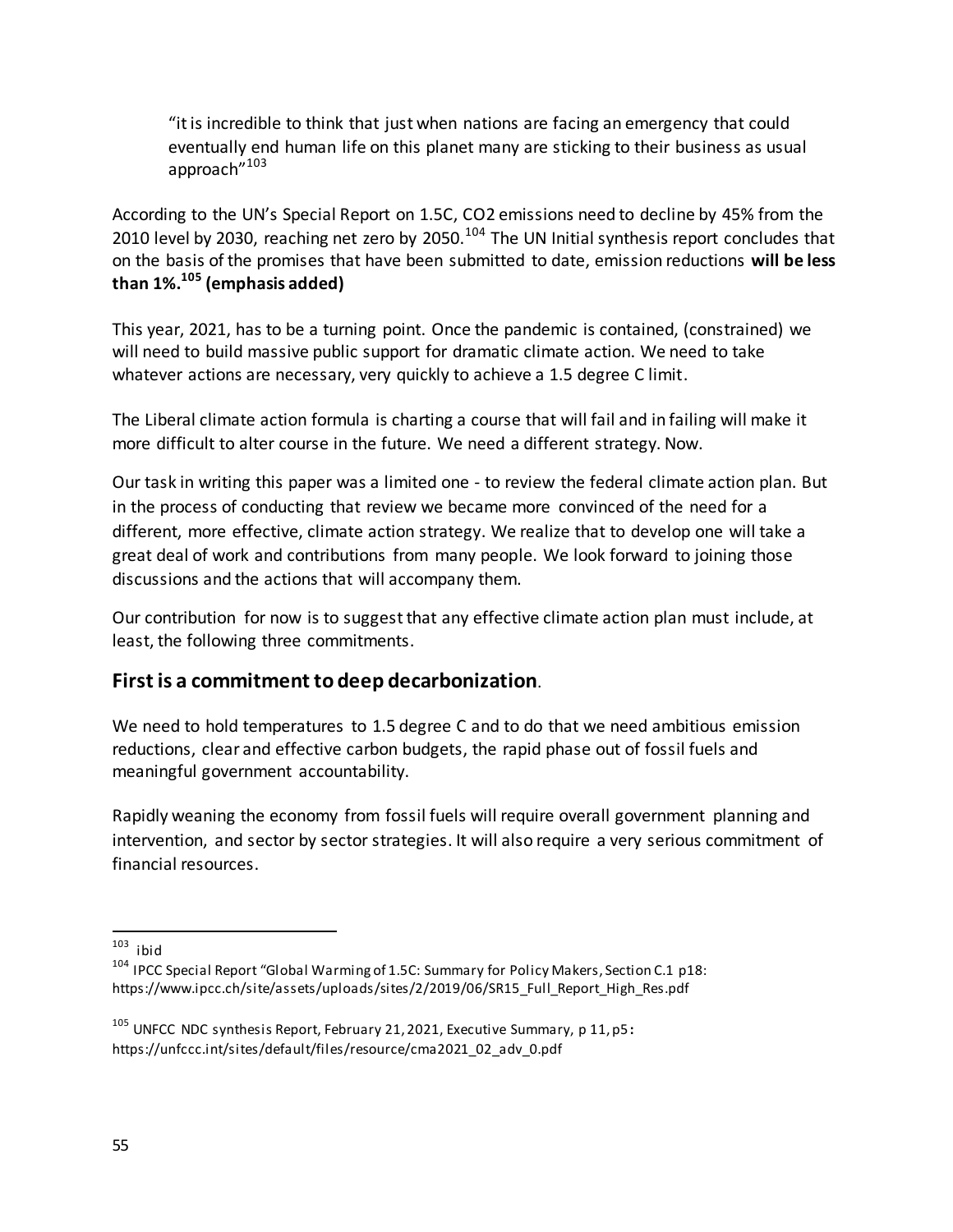As we rapidly scale back fossil fuels, we will have to ramp up clean renewables. There needs to be a major shift from fossil fuels to electrification. But clean renewables such as wind and solar and water will not be sufficient to offset the required reductions in fossil fuels. As a result, we will have to dramatically reduce our overall consumption of energy. Reducing energy use can impose disproportionate hardships unless it is accompanied by a program of social and economic transition and wealth and income redistribution.

### **Second is a commitment to climate justice and social and economic transformation**.

Unrestrained economic growth, the unbridled right of business to produce whatever it can sell wherever it wants, an international trade system that ships a lot of unnecessary stuff like single use plastics all around the world, an economic logic that elevates the short-term pursuit of profit over any other value is clearly at odds with the future sustainability of the planet. Climate action and economic transformation do go hand in hand. It is that understanding that has Big Fossil nervous.

As we seriously respond to the climate crisis more and more questions will arise. If the private sector won't make the necessary investment in renewable energy, we may need to build an entirely different model of energy production. That may include accountable public utilities and more community control of distributed energy sources.

When indigenous Peoples find themselves on the front line of pipeline and mine expansion struggles, we should be there with them. After all, shouldn't indigenous Peoples'rights and sovereignty trump corporate interests?

Since racialized communities already bear the brunt of environmental injustice and are victimized by climate catastrophe, racial justice must be part of our climate action campaigning.

When workers are to be displaced from their jobs so we can help save the planet we must commit to having their backs. Workers must have income and job guarantees instead of vague promises of transition training.

The response to the climate emergency will require unprecedented commitments from governments and an incredible amount of financial backing which we must commit to finding and channelling toward saving the planet rather than making more billionaires.

The transition from climate emergency to economic sustainably needs to be a process of, not only restoring natural habitats, but also rebuilding human ecosystems. Confronting the climate emergency will require efforts to end systemic racism and Canada's colonial legacy, ensure environmental and climate justice, expand workers' rights and redress wealth and income inequality. The climate emergency is an opportunity to transition to an economy that values health, housing, food security, education, care, support and culture over the unrestrained production, trade and consumption of carbon intensive goods.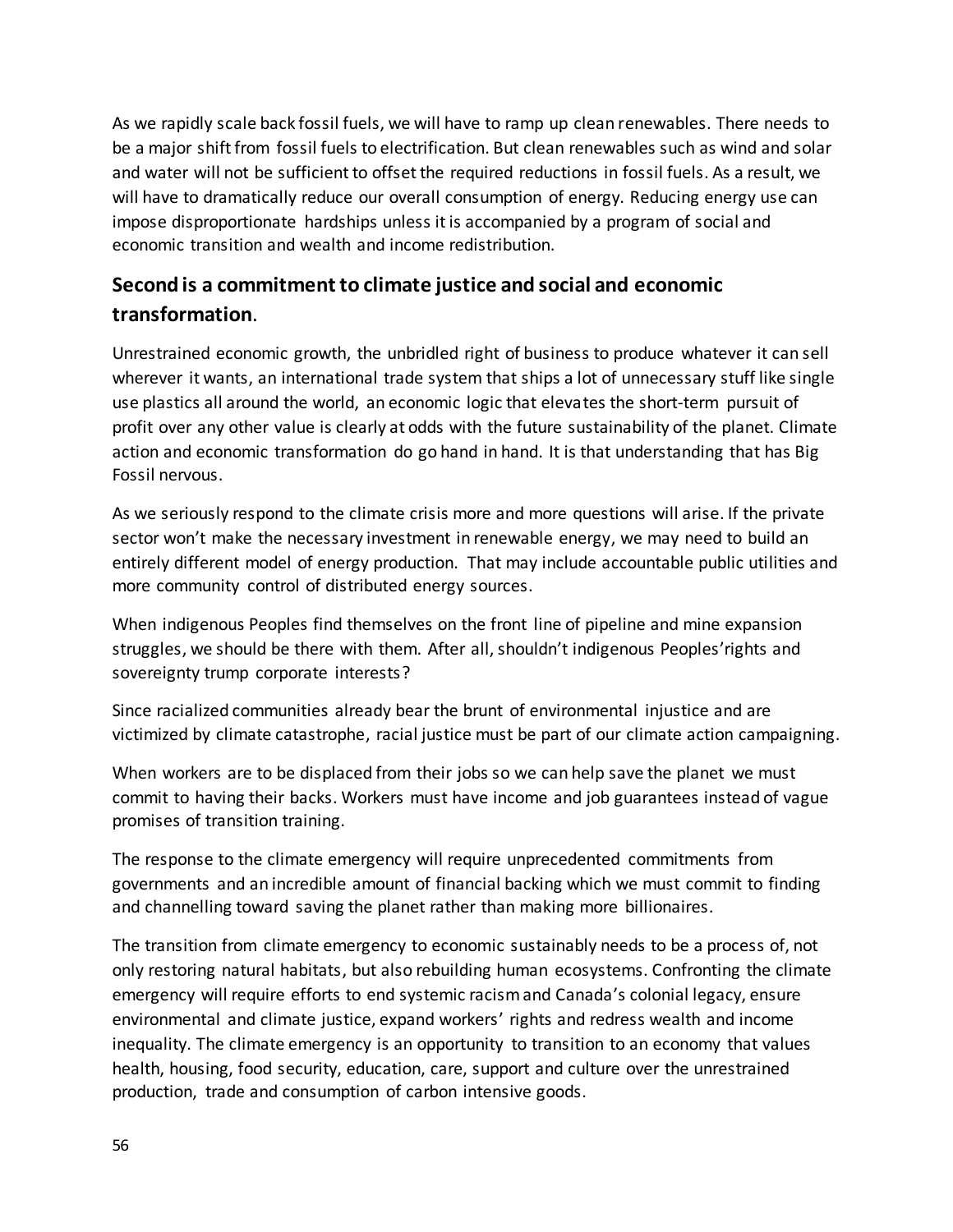The need to restructure the economic system to a low carbon, sustainable one has a great potential to expand economic opportunities. There are many in our movement already thinking about how to eliminate wasteful, carbon intensive products, convert industrial facilities, expand local and domestic production, shorten supply chains, extend producer responsibility, build a circular economy and construct affordable, energy efficient housing. The low-carbon transition can be an opportunity to unleash all that creative energy and respond to a host of as yet unmet basic human needs.

## **Third is a commitment to develop a full suite of effective climate action programs.**

The climate crisis has reached emergency status. The time for tinkering in the margins is long past. Responding to the 'red alert' will require all the tools at our disposal. Government resources and priorities, government revenues and spending, governments policy and programs need to be laser-focused on the climate emergency.

We need a host of effective government initiatives and programs that focus on both the supply side and the demand side. From hard caps on emitters to support for housing retrofits, from passive market approaches to active economic interventions, from clean fuel standards to support for public transit, from a ban on gasoline powered cars to support for zero emission vehicles and public transit. From support of renewable energy to subsidizing heat pumps, from sustainable forestry practices to more carbon-sequestering wood construction, from restorative agriculture to enhanced local food production, from restoring natural ecosystems to more parks and greenspace, and on and on and on.

Such programs will mean a massive recalibration of government tax and fiscal policy and fundamental shift in energy policy from massive fossil fuel subsidies to financing the renewable revolution that's required.

Our planet is in trouble. The current climate and economic trajectory is not sustainable. It is lifethreatening.

It has been said that we are the first generations to have acquired an understanding of just how close our economic and social system has brought us to edge of ecological collapse and the last generations to be in a position to take a step back from that brink.

The world is going to change one way or another. The choice we now face is between climate calamity, on the one hand, or a social and economic transition to a society committed to operating within safe and sane ecological boundaries, on the other hand.

The federal government is committed to a "Fossil-First" climate action formula: Carbon Pricing + Hydrogen + CCUS + Nuclear = Paris 2030 and beyond.

There is a different starting point, a "Climate First" action formula: Fossil Fuel Phase-out + Hard caps + Clean Renewables + Electrification = Paris 2030 and System Change